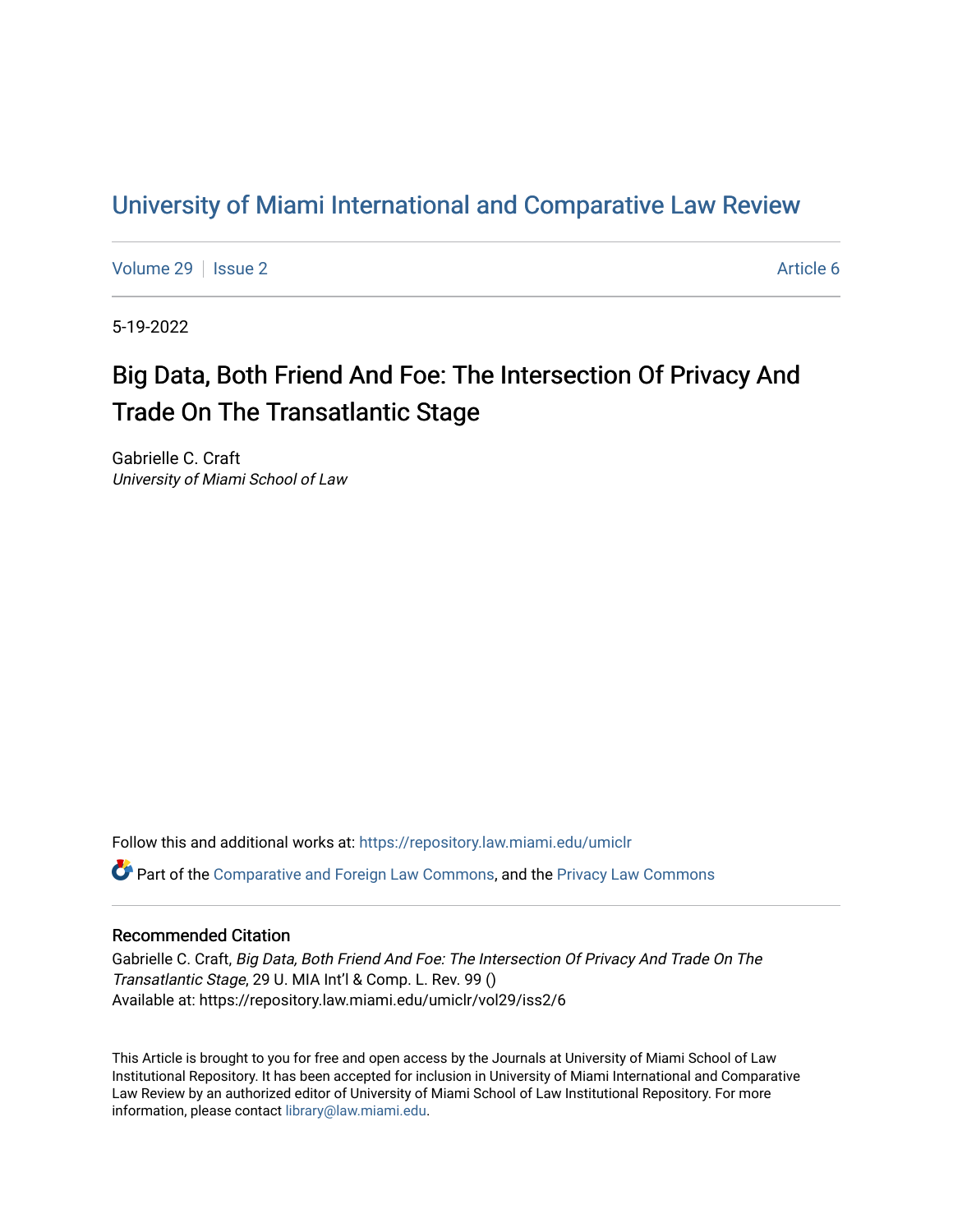## **BIG DATA, BOTH FRIEND AND FOE: THE INTERSECTION OF PRIVACY AND TRADE ON THE TRANSATLANTIC STAGE**

*Gabrielle C. Craft\**

## **ABSTRACT**

This Note analyzes the data privacy protection initiatives implemented by the European Union and the United States and their effects on international trade. As technology develops, the feasibility of data collection increases, allowing for the collecting of inconceivable amounts of data information. Consequently, this data includes personal information, thus implicating privacy concerns and the need for data privacy protection regulations. Data privacy focuses on the use and governance of personal data and how the data is gathered, collected, and stored. In 2018, the European Union enacted the General Data Protection Regulation (GDPR), which sets out highly stringent standards for how organizations conducting business with European Union citizens may handle their data. While the United States lacks an all-encompassing data-protection law similar to the GDPR, the likelihood of federal implementation of such regulation is growing. Due to the tech industry's exponential growth, data privacy regulations have had trouble keeping pace. Nevertheless, data privacy protection is more necessary than ever. The discrepancies in data privacy regulations gravely affect international business relationships governed by the different regulations. This Note discusses the affects, benefits, and possible solutions to these issues.

| III. DATA-PRIVACY REGULATIONS AND TRANSATLANTIC TRADE 109 |                                                |  |
|-----------------------------------------------------------|------------------------------------------------|--|
|                                                           | A. CONTRASTING HISTORICAL APPROACHES TO DATA   |  |
|                                                           |                                                |  |
|                                                           | B. SCHREMS II DECISION AND EFFECTS ON TRADE111 |  |
|                                                           | IV. INTERPRETATIONS OF SCHREMS II DECISION 114 |  |
|                                                           |                                                |  |

<sup>\*</sup> J.D. Candidate, Class of 2022, University of Miami School of Law; B.S. 2017, Florida State University.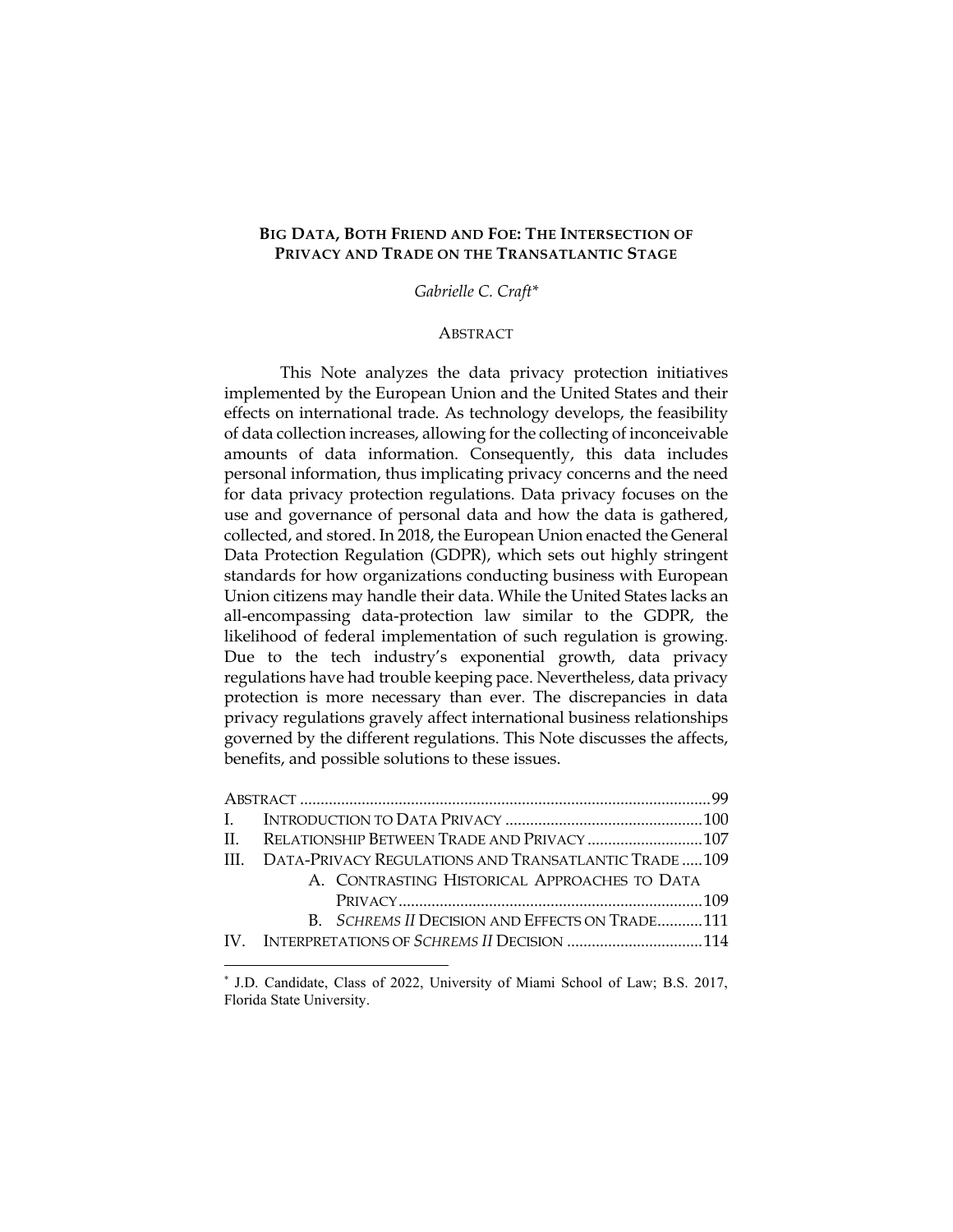## 100 U. MIAMI INT'L & COMP. L. REV. V. 29

| V. | NAVIGATING THE UNCHARTED WATERS POST-SCHREMS II: |  |
|----|--------------------------------------------------|--|
|    | SUGGESTED ACTIONS TO SATISFY GDPR COMPLIANCE 123 |  |
|    | A. UNITED STATES APPROACH TO COMPLIANCE POST-    |  |
|    |                                                  |  |
|    | I. COMPANIES ORDERED TO DISCLOSE                 |  |
|    | INFORMATION UNDER FISA 702: GDPR'S               |  |
|    | PUBLIC INTEREST DEROGATION125                    |  |
|    | II. COMPANIES RELYING ON SCCS127                 |  |
|    |                                                  |  |
|    | C. NEW TRANSATLANTIC PRIVACY FRAMEWORK 139       |  |
|    |                                                  |  |

## I. INTRODUCTION TO DATA PRIVACY

The Universal Declaration of Human Rights lists privacy as a fundamental human right to be achieved by all people and all nations.<sup>1</sup> The right to privacy is a right many nations hold to the utmost importance. However, the cherished right to privacy is under siege as the rise of big data and technological growth. To fully appreciate its significance, this topic requires an understanding of the historical development of big data and its potential benefits and costs.

Merriam-Webster dictionary defines "data" as "factual information (such as measurements or statistics) used as a basis for reasoning, discussion, or calculation."<sup>2</sup> In this context, data has been around since at least the creation of the cuneiform script in Mesopotamia circa 3200 BC.<sup>3</sup> Over time, humans' ability to develop data grew, from phonetic signs to the alphabet to the printing press. Now, technology has allowed for instant record keeping. No longer are most records kept in hard-copy format; most records are now

<sup>&</sup>lt;sup>1</sup> G.A. Res. 217 (III) A, Universal Declaration of Human Rights (Dec. 10, 1948), https://www.ohchr.org/EN/UDHR/Documents/UDHR\_Translations/eng.pdf.

<sup>2</sup> *Data*, MERRIAM-WEBSTER, https://www.merriam-webster.com/dictionary/data (last visited Jan. 14, 2021).

<sup>3</sup> Denise Schmandt-Besserat, *Evolution of Writing*, INT'L ENCYCLOPEDIA OF THE SOCIAL & BEHAVIORAL SCIENCES 761 (James D. Wright ed., 2d ed. 2015).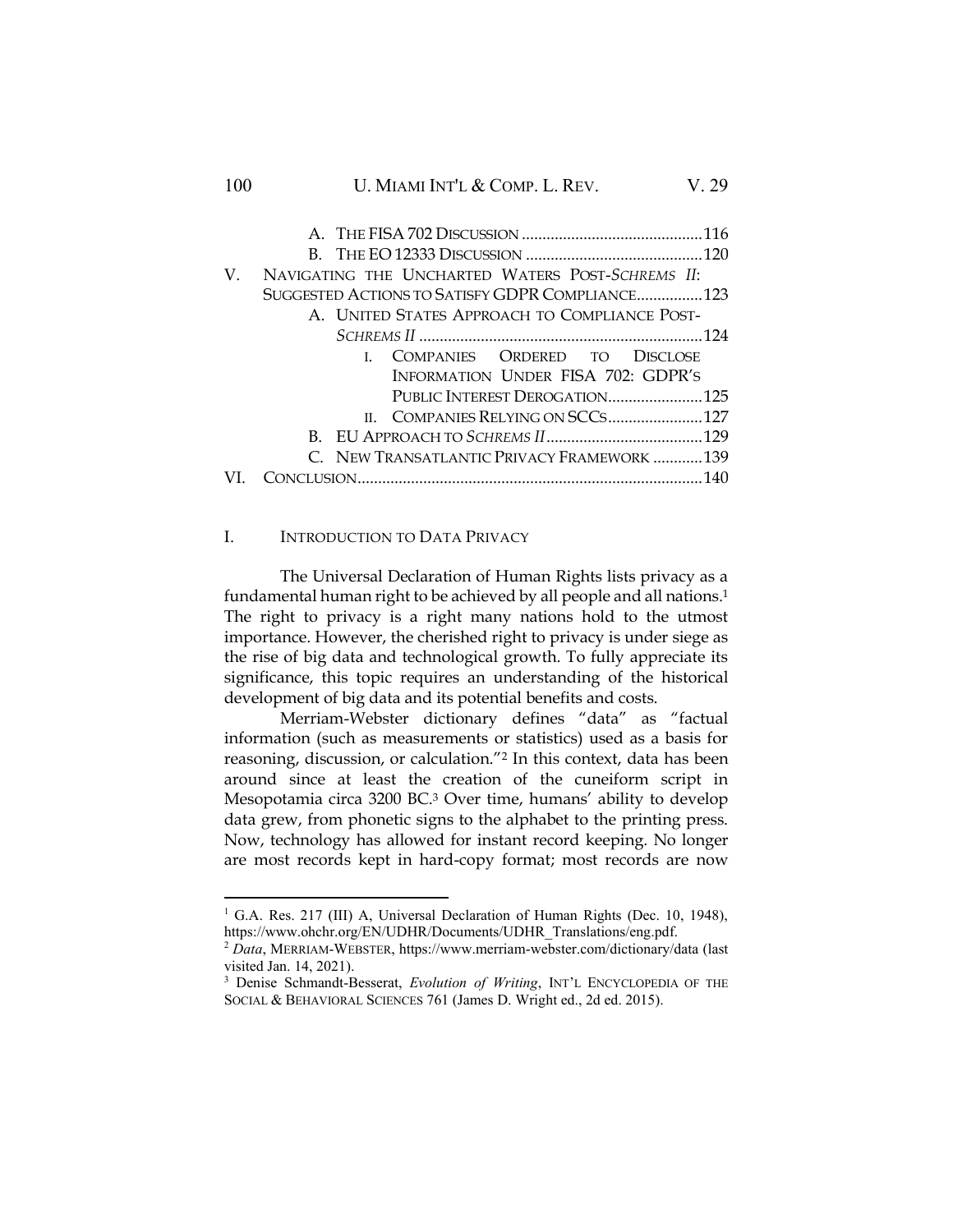created, disseminated, and stored digitally, making data collection more effortless than ever.

Enabled by technology, the growth of data collection multiplied extraordinarily. To illustrate this growth, in 2010, data scientists estimated that the digital universe consisted of **2 exabytes**<sup>4</sup> (EB).<sup>5</sup> In 2020, data scientists estimate that the digital universe consisted of **64,200 EB** of data.<sup>6</sup> Further, by 2025, experts estimate the digital universe will consist of **181,000 EB**. <sup>7</sup> About 463 EB of data will be generated *each day* as of 2025.<sup>8</sup> As such, more data will be produced in *five days* than the entire amount of data that existed in 2010.<sup>9</sup> For a physical representation, the United States' Library of Congress contains 15 terabytes (TB).<sup>10</sup> One EB is the equivalent of one million TB.<sup>11</sup> By 2025, 463 EB of data, equivalent to about thirty-one *billion* Libraries of Congress, will be created every twenty-four hours. From this rapid growth emerged the term "big data."

Although big data poses serious privacy concerns<sup>12</sup>, it also has significant benefits for society's social and economic development. Academic and business communities benefit from the usage of big data, which yields innovative insights, products, and services.<sup>13</sup> Big

<sup>4</sup> One gigabyte is around 64,782 pages of a Word document. After the GB comes the terabyte, petabyte, exabyte, zettabyte, and yottabyte. For example, 463 EB, the projected daily growth of the digital universe by 2025, converted into gigabytes (GB) would equal 463,000,000,000 GB, an unfathomable amount of data. *See How Many Pages in a Gigabyte?*, LEXISNEXIS, https://www.lexisnexis.com/applieddiscovery/ lawlibrary/whitepapers/adi\_fs\_pagesinagigabyte.pdf.

<sup>5</sup> Arne Holst, *Amount of data created, consumed, and stored 2010–2025*, STATISTA (June 7, 2021), https://www.statista.com/statistics/871513/worldwide-data.

<sup>6</sup> *Id*. 7 *Id*.

<sup>8</sup> Jacquelyn Bulao, *How Much Data Is Created Every Day in 2021?*, TECHJURY (Jan. 4, 2022), https://techjury.net/blog/how-much-data-is-created-every-day/#gref.

<sup>9</sup> Holst, *supra* note 5.

<sup>10</sup> Catherine Armitage, *Optimism shines through experts' view of the future*, SYDNEY MORNING HERALD (Mar. 24, 2012, 3:00 AM), https://www.smh.com.au/national/opti mism-shines-through-experts-view-of-the-future-20120323-1vpas.html.

<sup>11</sup> Patrick Thomas, *Defining an Exabyte*, BACK BLAZE (Mar. 23, 2020), https://www. backblaze.com/blog/what-is-an-exabyte/.

<sup>12</sup> *See* discussion *infra* at 5–8.

<sup>13</sup> Wendy Arianne Günther et al., *Debating big data: A literature review on realizing value from big data*, 26 THE J. OF STRATEGIC INFO. SYS. 191, 191 (2017).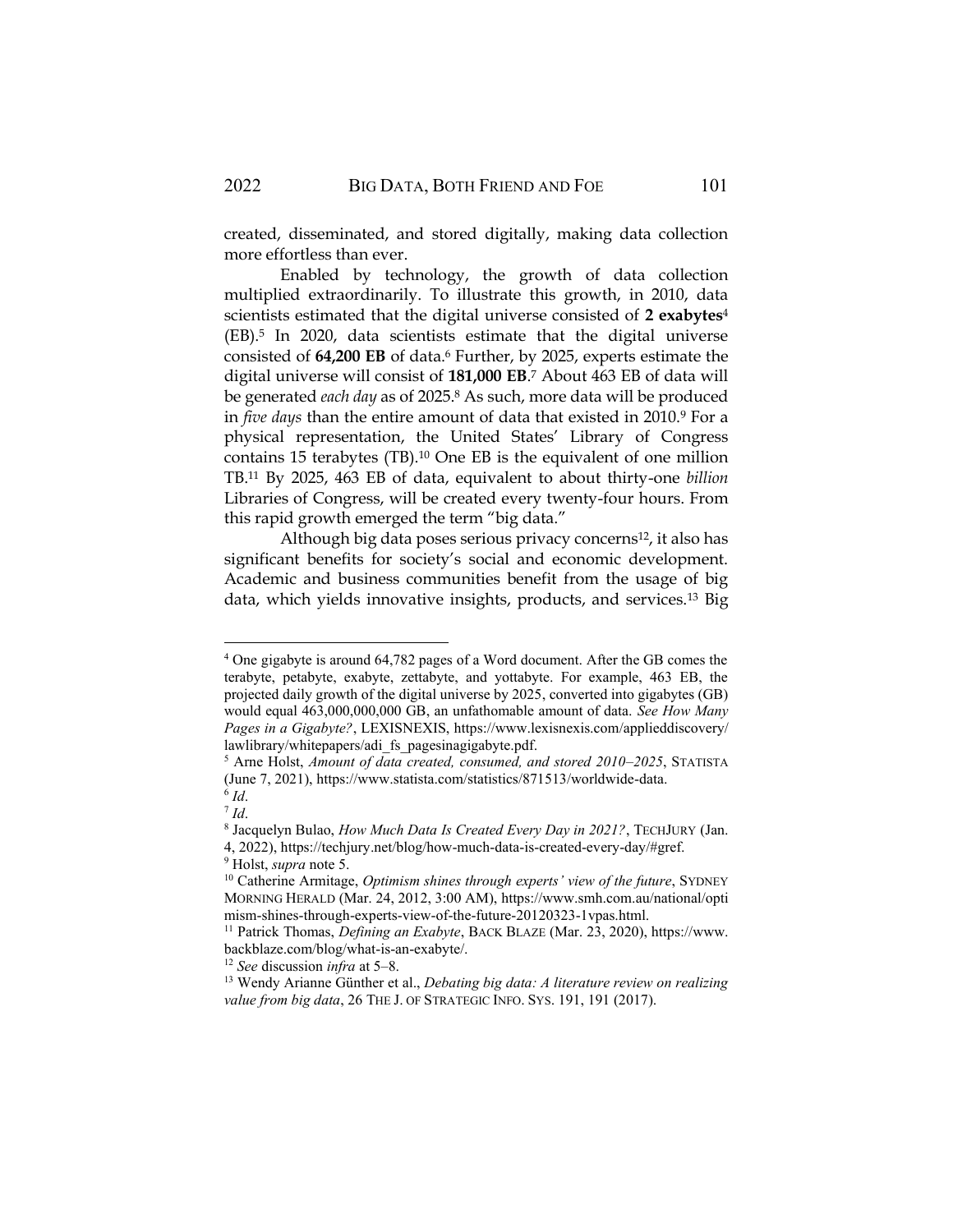data has been instrumental in social improvements in education, healthcare, and public safety and security. Furthermore, the economic value of data includes employment and business growth, productivity, and consumer surplus.<sup>14</sup>

Based on an analysis of education literature, if schools use data sources in the same way that businesses do, public schools would have a greater understanding of their students as individuals and how best to help them succeed.<sup>15</sup> Data would give school districts the ability to analyze the strengths and weaknesses of each school and teacher and give them the ability to make informed decisions based on "evidence provided through the analysis of all available digitized sources."<sup>16</sup> Data analysis can provide schools with the opportunity to customize education and meet the needs of every student.<sup>17</sup> For example, studies have shown that big data can find "repetitive patterns of failure or success" which allows teachers to "solve the former and promote the latter."<sup>18</sup> Additionally, by analyzing "what [the students] ask, what they look for, what doubts they have, the deadlines they meet or do not meet, their normal delivery format, the way they present the information, and their learning style" data can tailor a personalized education plan to ensure academic success.<sup>19</sup>

Similarly, in the healthcare industry, data "hold[s] the promise of supporting a wide range of medical and healthcare functions, including among others clinical decision support, disease surveillance, and population health management."<sup>20</sup> For example, big data has helped to minimize the spread and aided in understanding and creation of the COVID-19 vaccine.<sup>21</sup> The public safety and security

<sup>14</sup> *Id*. at 191–92.

<sup>15</sup> Thomas G. Cech, et al., *Applying Business Analytic Methods To Improve Organizational Performance In The Public School System*, AMERICAS CONF. ON INFO. SYS. 2015 PROC. 1, 9 (June 26, 2015).

<sup>16</sup> *Id*. at 9.

<sup>17</sup> *Id*. at 10.

<sup>18</sup> Julio Ruiz-Palmero et al., *Big Data in Education: Perception of Training Advisors on Its Use in the Educational System*, 9 SOC. SCI. 53, 53–54 (Apr. 15, 2020). <sup>19</sup> *Id*. at 55.

<sup>20</sup> Wullianallur Raghupathi & Viju Raghupathi, *Big data analytics in healthcare: promise and potential*, 2 HEALTH INFO. SCI. AND SYS., no. 3, Feb. 7, 2014, at 1, 1. <sup>21</sup> Abid Haleem et al., *Significant Applications of Big Data in COVID-19 Pandemic*,

<sup>54</sup> INDIAN J. OF ORTHOPEDICS 526, 526 (2020).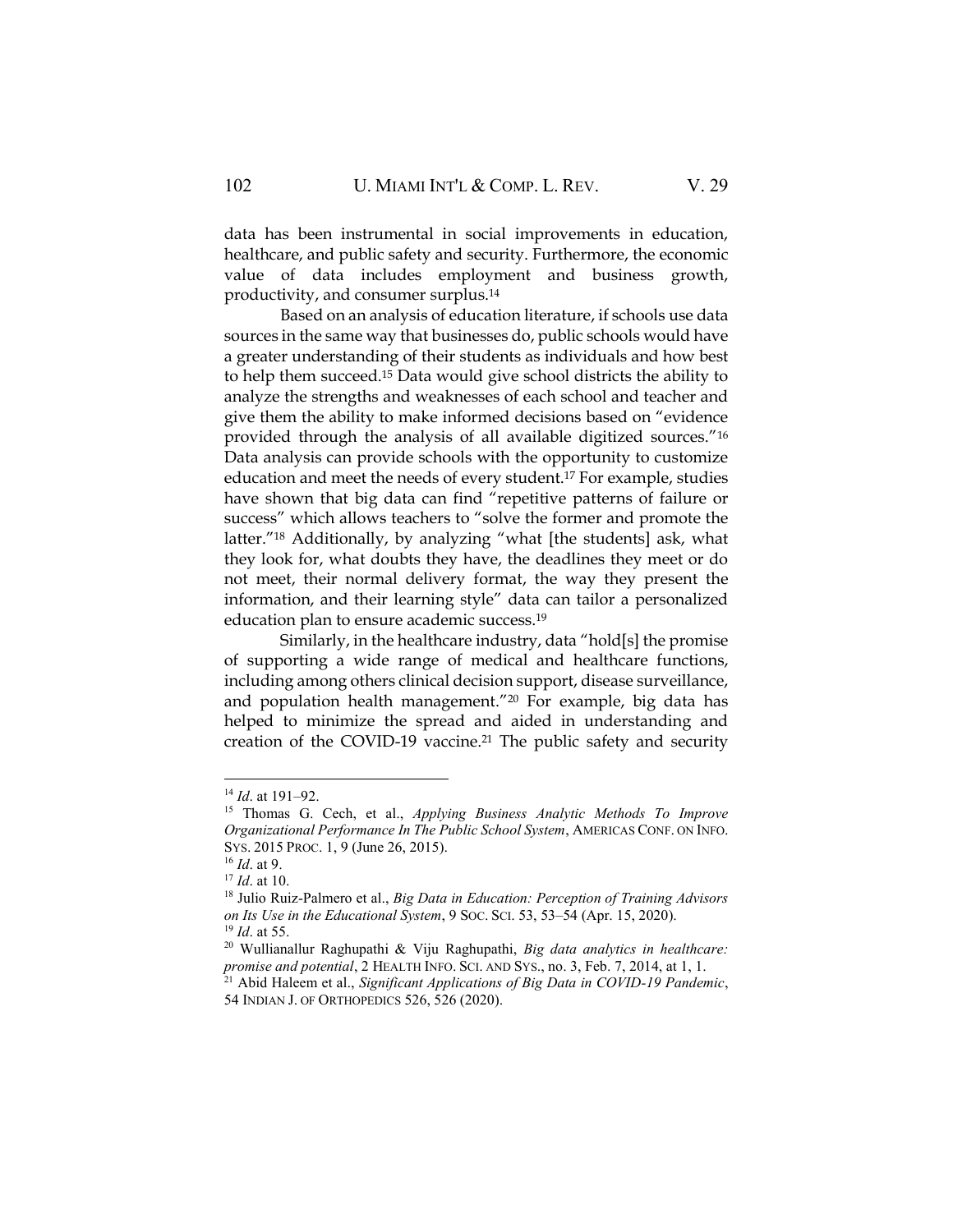industry also benefits from big data. "Governments, for instance, can use big data to, 'enhance transparency, increase citizen engagement in public affairs, prevent fraud and crime, improve national security, and support the wellbeing of people through better education and healthcare.'"<sup>22</sup> These types of benefits not only directly affect the individual but society as a whole through "employment growth, productivity, and consumer surplus."<sup>23</sup>

Beyond consumer value, big data also has business and economic value "that can be measured through an organization's increase in profit, business growth, and competitive advantage resulting from big data adoption."<sup>24</sup> Big data increases efficiency in business by "optimizing supply chain flows; setting the most profitable price for products and services; selecting the right people for certain tasks and jobs; minimizing errors and quality problems; and improving customer relationships."<sup>25</sup> However, these substantial benefits come at the cost of privacy issues. Who sees all this data collected? What do they do with it? Do they share this data with others? Are they keeping this information secure from potential criminals?

One of the biggest concerns with the collection of data is the threat of identity theft. Identity theft has topped FTC's Annual Consumer Complaints for 15 years up until 2015.<sup>26</sup> Only recently replaced by imposter scams and debt collection, identity theft is still one of the most common issues faced by consumers today.<sup>27</sup> In 2020 alone, the FTC reported \$3.3 billion in total fraud losses—an increase of nearly \$1.5 billion over 2019. <sup>28</sup> "Identity theft occurs when someone

<sup>22</sup> Günther, *supra* note 13, at 191 (quoting Kim Gang-Hoon, et al., *Big-data applications in the government sector*, 57 COMMC'NS OF THE ACM 78, 81 (2014)).

<sup>23</sup> *Id*. (quoting Claudia Loebbecke & Arnold Picot, *Reflections on societal and business model transformation arising from digitization and big data analytics: A research agenda*, 24 J. OF STRATEGIC INFO. SYS. 149 (2015)). <sup>24</sup> *Id*. at 192.

<sup>25</sup> *Id*.

<sup>26</sup> *FTC Release Annual Summary of Consumer Complaints*, FEDERAL TRADE COMMISSION (Mar. 1, 2016), https://www.ftc.gov/news-events/press-releases/2016/ 03/ftc-releases-annual-summary-consumer-complaints.

<sup>27</sup> *Id*.

 $^\mathrm{28}$ FEDERAL TRADE COMMISSION, CONSUMER SENTINEL NETWORK DATA BOOK  $2020$ (January 2020).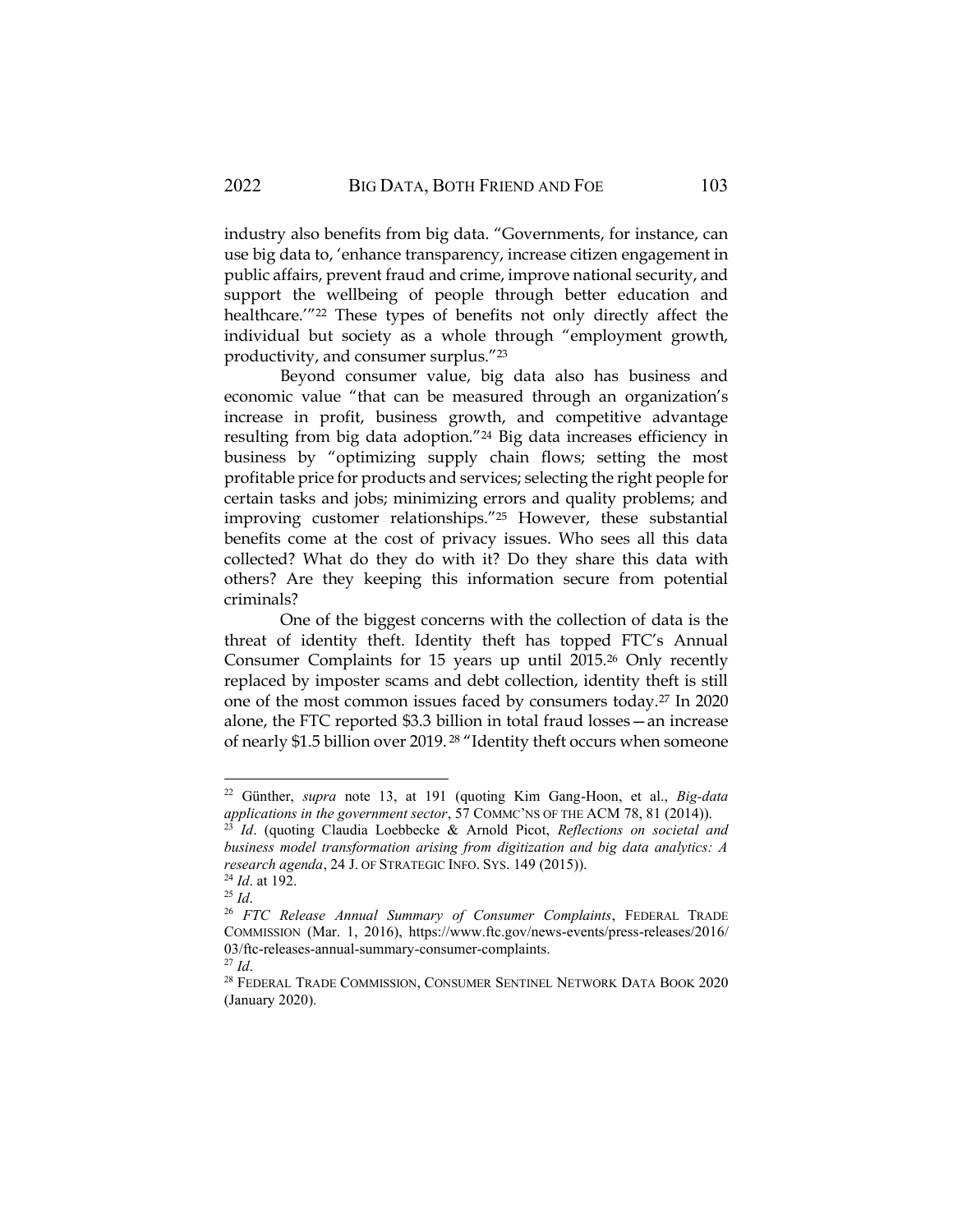poses as another person by using that person's personal information without his or her permission."<sup>29</sup> Companies that store large amounts of data become targets for hackers seeking to steal personal and financial information. Criminals use stolen identities for a range of reasons. From using credit card information to influencing elections, identity theft is a severe problem in big data. For example, Russian operatives influenced the 2016 presidential election through stolen identities that allowed them access to United States based servers and open United States bank accounts and PayPal accounts to purchased Facebook ads and "buttons flags, and banners" for political rallies.<sup>30</sup> These operatives also used these stolen identities to pose as Americans on United States social media accounts.<sup>31</sup>

Who are these third-party companies that store data, and what do they do with all this information? As data grew, so did many organizations' need for a third-party to manage data. Enter: data brokers. Data brokers collect, store, package, and sell data to other businesses for profit.<sup>32</sup> The largest companies in this industry gross annual revenues in the billions.<sup>33</sup> Data brokers collect information and sell it to other companies that find this information helpful to their business.<sup>34</sup> Just one example of a data broker transaction is when a political party buys information that is statistically indicative of an individual's political affiliation in the hopes of targeting potential supportive voters. A major concern raised by data brokers' existence is that the majority of consumers have no idea that these covert companies are collecting their information.

> "In the world of data brokers, you have no idea who all has bought, acquired or harvested information about you, what they do with it, who they provide it to, whether it is right or wrong or how much money is

<sup>29</sup> JOHN T. SOMA, PRIVACY IN A NUTSHELL 338 (2nd ed. 2014).

 $^{30}$  SUSAN ARIEL AARONSON, DATA IS DANGEROUS: COMPARING THE RISKS THAT THE UNITED STATES, CANADA AND GERMANY SEE IN DATA TROVES 6 (Ctr. for Int'l Governance Innovation (2020).

<sup>31</sup> *Id*.

<sup>32</sup> SOMA, *supra* note 29, at 369.

<sup>33</sup> *Id*.

<sup>34</sup> *Id*.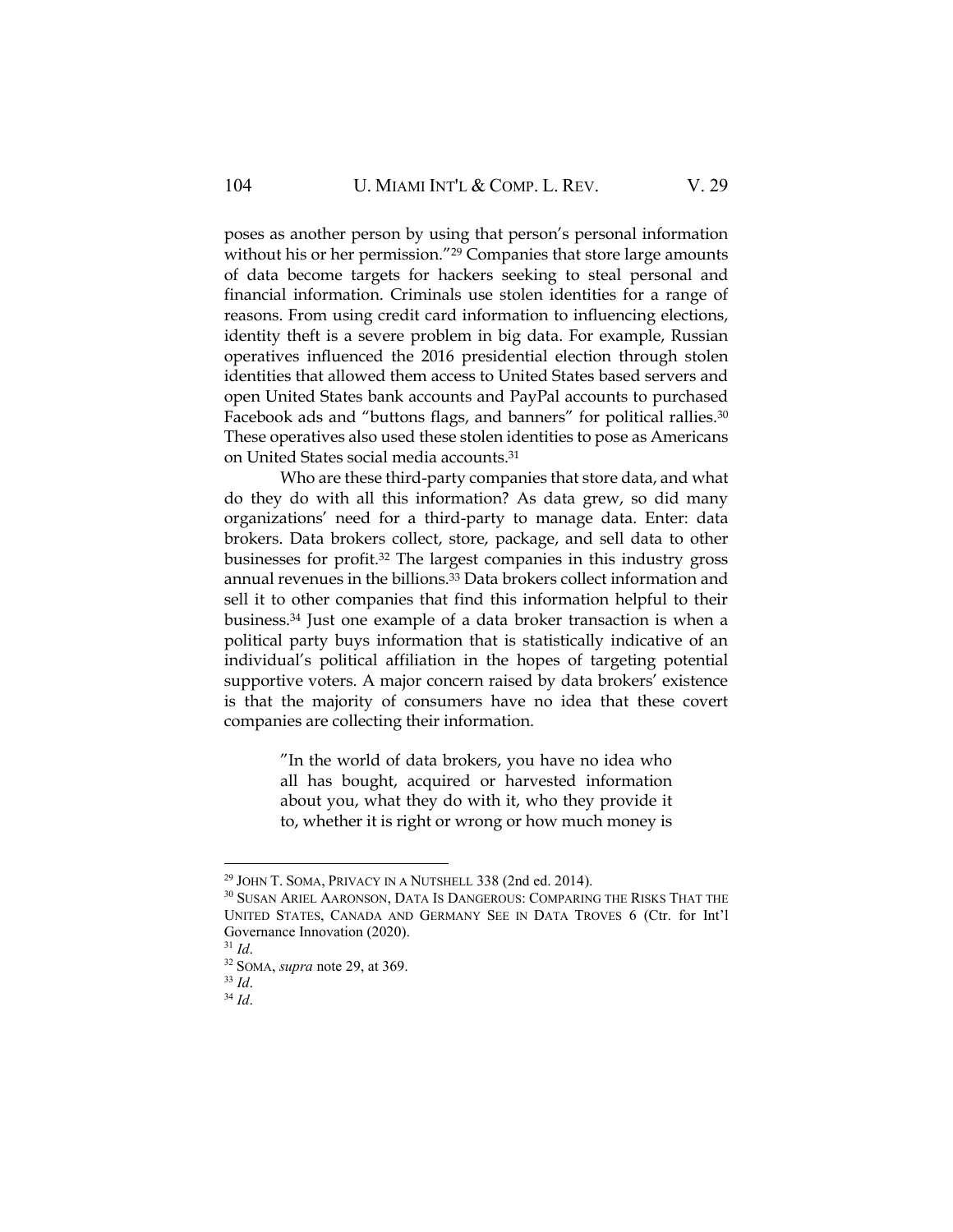being made on your digital identity. Nor do you have the right to demand that they delete their profile on you."<sup>35</sup>

Data brokers create privacy concerns because they are an easy target for criminals to acquire massive amounts of information by hacking into one data broker database. Additional privacy concerns include how these companies are collecting, using, and selling personal information.

Another prominent concern is how much control governments can assert using the information they collect from big data. When it comes to governments' use of data collection, governments' amount and access were unclear until the Snowden revelations. In 2014, Edward Snowden, a former NSA employee, blew the whistle on the United States' controversial data collection activity.<sup>36</sup> These disclosures exposed the NSA's unrestricted ability to target individuals, obtain and manipulate information, and control users' internet connection globally.<sup>37</sup> The global community was shaken by the sheer amount of control one country exercised over worldwide information. For example, the NSA collected email contact lists from Yahoo, Gmail, Facebook and Hotmail, tapped into phone calls of world leaders including German Chancellor Angela Merkel, and obtained information from communications and tech companies and forced their silence.<sup>38</sup> The European Court of Justice said such an approach "must be regarded as compromising the essence of the fundamental right to respect for private life, as guaranteed by Article 7 of the Charter [of Fundamental Rights of the European Union]."<sup>39</sup>

<sup>35</sup> Kalev Leetaru, *The Data Brokers So Powerful Even Facebook Bought Their Data— But They Got Me Wildly Wrong*, FORBES (Apr. 5, 2018, 4:08 PM), https://www.forbes. com/sites/kalevleetaru/2018/04/05/the-data-brokers-so-powerful-even-facebook-bou ght-their-data-but-they-got-me-wildly-wrong/#112ea6fc3107.

<sup>36</sup> *Edward Snowden: Leaks that exposed US spy programme*, BBC NEWS (Jan. 17, 2014), https://www.bbc.com/news/world-us-canada-23123964.

<sup>37</sup> *Snowden Revelations*, LAWFARE, https://www.lawfareblog.com/snowden-revelati ons (lasted visited on Oct. 26, 2020).

<sup>38</sup> *Id*.

<sup>39</sup> Paul M. Schwartz, *Global Data Privacy: The EU Way*, 94 N.Y.U. L. REV. 771, 800 (2019) (citing Case C-362/14, Schrems v. Data Prot. Comm'r, ECLI:EU:C:2015:650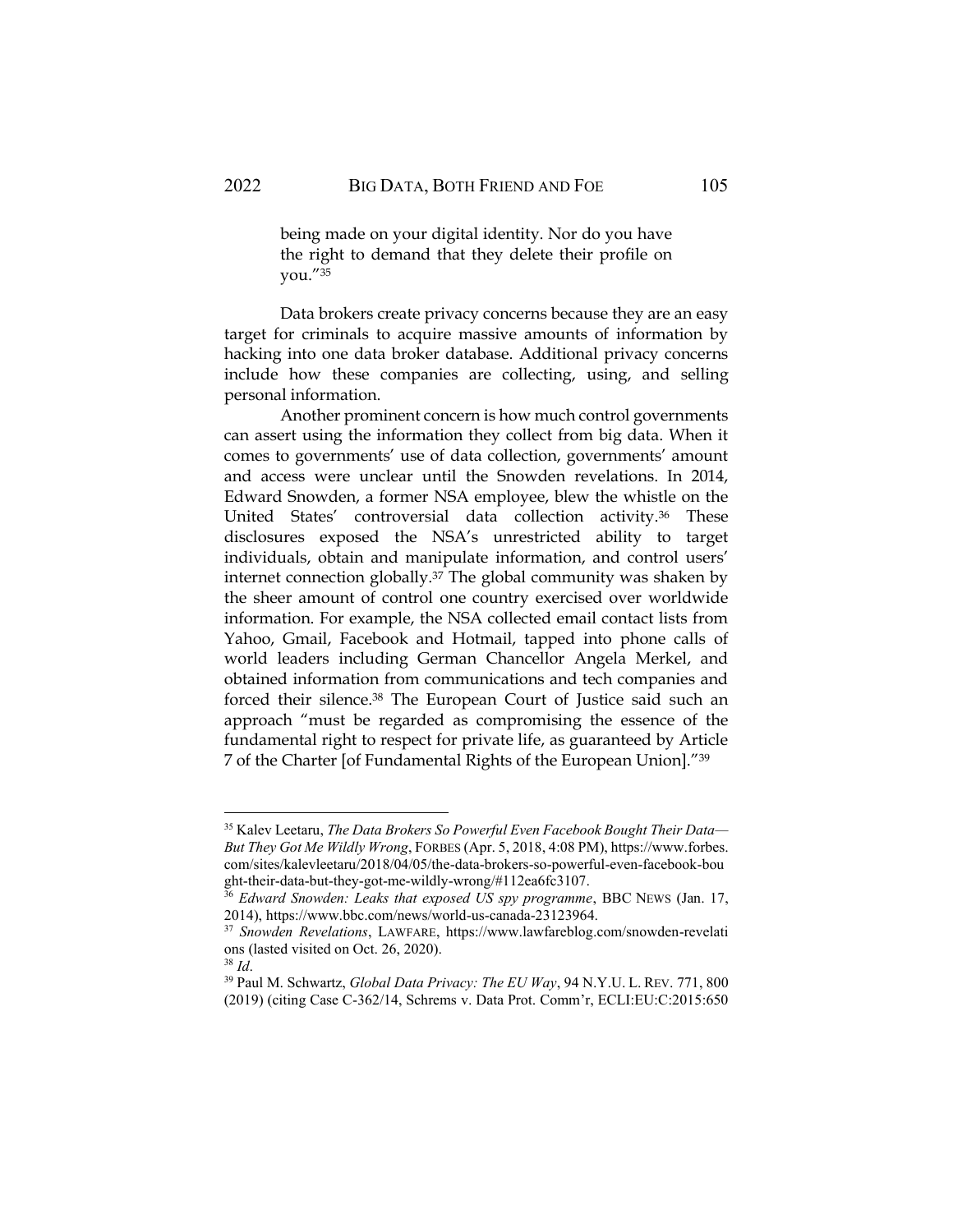Although this information signals a need for reform in the United States' privacy law, even the most ridged opposers of data collection do not seek to end all data collection.<sup>40</sup> Mainstream reform proposals "would require that the data be stored by those entities who collected it (e.g., telecommunications providers), or other nongovernmental third parties, with the government only authorized to access the data upon a more specific, individualized showing of relevance."<sup>41</sup> The Snowden disclosures exhibited how much control just one government can have over massive amounts of information. Nevertheless, even a worst-case-scenario could not entirely negate the benefits and need for big data.

This Note will take a business-oriented approach, assessing ways in which businesses can balance big data benefits while limiting their liability under domestic and foreign privacy law. By bridging the gap between international trade law and privacy regulations, this Note will explain the interaction between these fields and what it means for international business. Specifically, this Note will address one of the most precarious relationships between the European Union and the United States. Data transfers between the United States and European Union are imperative to maintaining this \$7.1 trillion economic relationship.<sup>42</sup> Sustaining this relationship requires a balance of adequate privacy protections that do not hinder business relations.<sup>43</sup>

Part II of this Note will examine the relationship between privacy and trade via cross-border data regulations and discrepancies between European Union and United States privacy regulations. Part III will discuss the historical and current issues posed by data privacy

<sup>¶ 94 (</sup>Oct. 6, 2015), https://eur-lex.europa.eu/legal-content/EN/TXT/?uri=CELEX:62 014CJ0362).

<sup>40</sup> Stephen I. Vladeck, *Big Data Before and After Snowden*, J. NAT'L SEC. L. POL'Y 333, 335 (2014).

<sup>41</sup> *Id*.

<sup>42</sup> William Alan Reinsch & Isabella Frymoyer, *Transatlantic Data Flows: Permanently Broken or Temporarily Fractured?*, CTR. FOR STRATEGIC & INT'L STUD., (Aug. 31, 2020), https://www.csis.org/analysis/transatlantic-data-flows-permanentlybroken-or-temporarily-fractured.

<sup>43</sup> *Letter from Deputy Assistant Secretary James Sullivan on the Schrems II Decision*, U.S. DEP'T OF COMMERCE (Sept. 28, 2020), https://www.commerce.gov/about/letterdeputy-assistant-secretary-james-sullivan-schrems-ii-decision [hereinafter White Paper Cover Letter].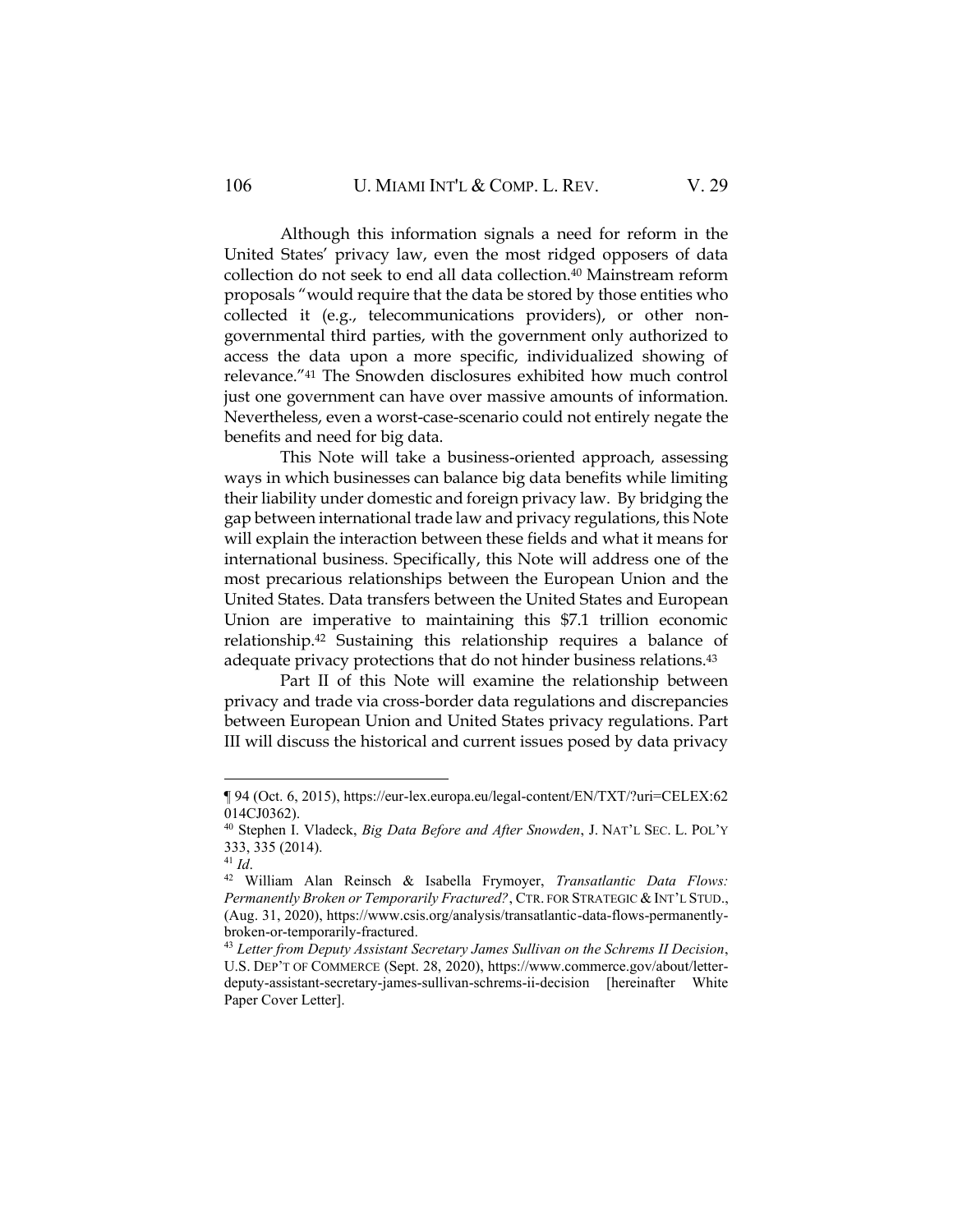regulations on transatlantic trade. Part IV will address the interpretations of the problematic *Schrems II* decision and its effects on transatlantic trade. Part V will analyze the suggested actions prescribes by both European Union and United States representatives and proposes ways United States companies can mitigate the negative effects of the *Schrems II* decision.

#### II. RELATIONSHIP BETWEEN TRADE AND PRIVACY

Data has become a vital part of daily life in every aspect, ranging from global trade to communicating with family. A crucial aspect of facilitating data transfers is the allowance of cross-border data flows that allow information to be shared internationally, connecting the globe to valuable information, social experiences, and economic opportunities. Cross-border commerce is estimated to have contributed hundreds of billions of dollars annually to United States' GDP.<sup>44</sup> Undoubtedly, data transfers are essential to growth and innovation in all sectors of life.<sup>45</sup>

However, the benefits of data are at risk of hinderance by restrictions on cross-border data flows. The rise of big data incited regulations, which each country imposes on cross-border data transfers to protect citizens' privacy. Different countries have taken varying legal approaches to protecting their citizens' privacy. However, the externalities of these regulations inevitably affect the economic trade relationships between countries. Regulations inherently put the burden of cost on private entities who seek to send or process their data abroad, thus affecting international economic relations.<sup>46</sup>

Data privacy regulations are classified by different taxonomies. One of the most popular taxonomies used to classify regulatory approaches is the "default regulatory positions" involving

<sup>44</sup> The Invalidation of the EU-US Privacy Shield and the Future of Transatlantic Data Flows: Hearing Before the U.S. Senate Comm. On Com., Sci. and Transp., 116th Cong. 2–3 (2020) (testimony of Noah J. Phillips, Comm'n Fed. Trade Comm'n.) [hereinafter Phillips Testimony].

<sup>45</sup> *Id*.

<sup>46</sup> Martina Ferracane, *Restrictions on Cross-Border data flows: a taxonomy*, 2–3 ECIPE WORKING PAPERS 2 (2017), https://ecipe.org/wp-content/uploads/2017/11/Restriction s-on-cross-border-data-flows-a-taxonomy-final1.pdf.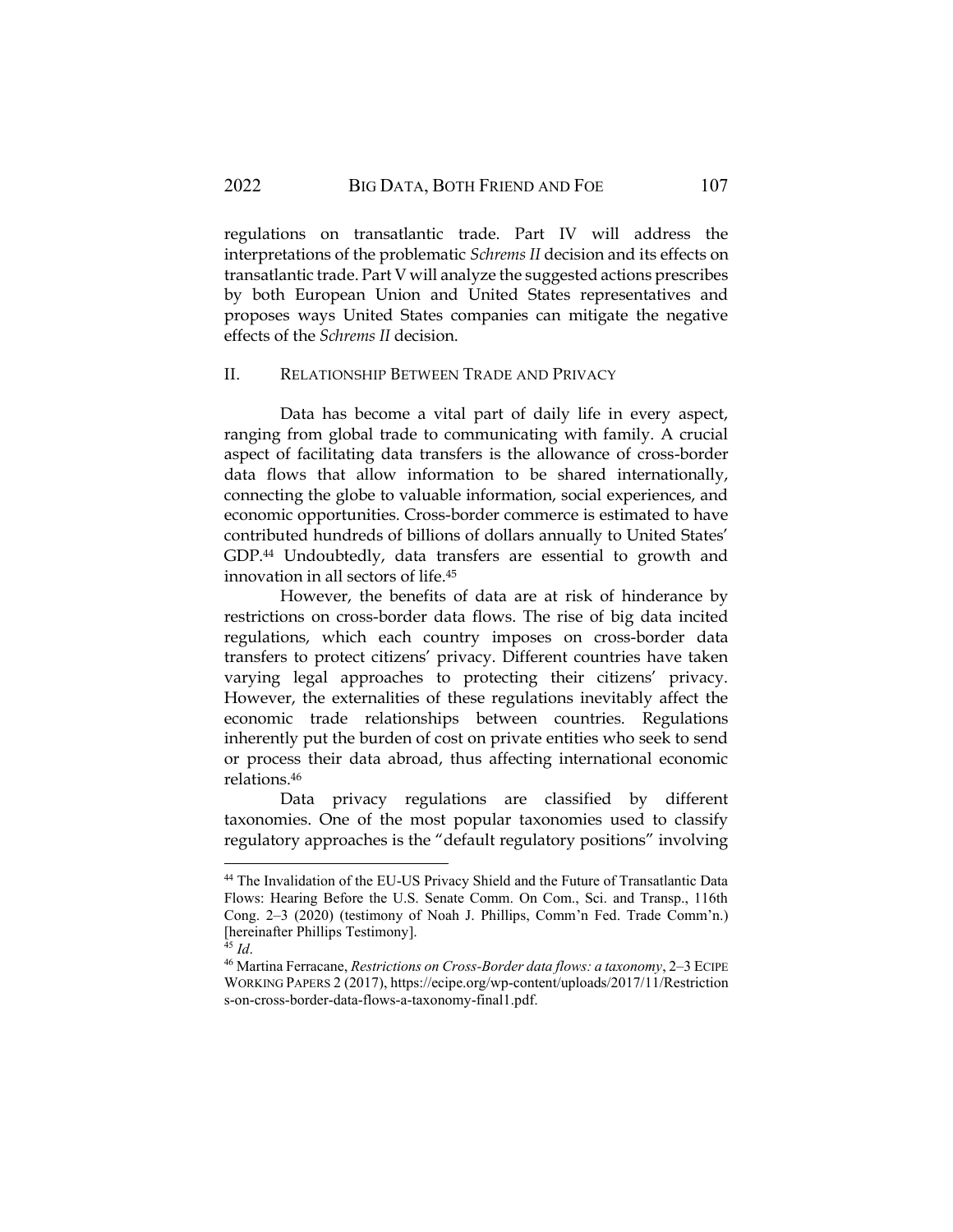geographical and organizational approaches.<sup>47</sup> The geographical, or adequacy, approach focuses on the data protection policies of the country of import.<sup>48</sup> This approach analyzes the level of protection afforded by the country of import. Usually, it requires the country of import to provide the same or similar protections to the data subjects as provided by the country of export.<sup>49</sup> European Union regulatory laws are "prime" examples of the adequacy approach.<sup>50</sup> Countries that use the adequacy approach may still allow organizations from countries that do not meet adequacy standards by implementing appropriate safeguards.<sup>51</sup> This is where the geographical and organizational approaches intersect.

The organizational, or accountability, approach focuses on the policies and procedures of specific organizations importing and exporting the data and makes them accountable for the personal data they process.<sup>52</sup> This approach "ensures that the original collector of the personal information remains accountable for compliance with the original privacy framework that applied when and where the data was collected, regardless of the other organizations or countries to which the personal data travels subsequently."<sup>53</sup> Unlike the geographical approach, the country of imports' laws need not satisfy an adequate level of protection. The organizational approach only requires that the importing organization continue to apply the protections applicable under the exporting organization's law.<sup>54</sup> By its nature, the accountability approach is less restrictive compared to the adequacy approach. However, it imposes tremendous compliance responsibilities and potential liabilities on individual organizations. Under this approach, organizations must implement "appropriate privacy policies that are approved by senior management and implemented by a sufficient number of staff; train . . . employees to

<sup>52</sup> *Id*.

<sup>&</sup>lt;sup>47</sup> CHRISTOPHER KUNER, TRANSBORDER DATA FLOWS AND DATA PRIVACY LAW 76 (2013).

<sup>48</sup> *Id*. at 64.

<sup>49</sup> *Id.* at 66.

<sup>50</sup> *Id*.

<sup>51</sup> *Id*. at 71.

<sup>53</sup> Malcolm Crompton, et al., *The Australian Dodo Case: An Insight for Data Protection Regulation*, BLOOMBERG BNA PRIV. & SEC. L. REP. 180 (Jan. 26, 2009). <sup>54</sup> KUNER, *supra* note 47, at 71–72.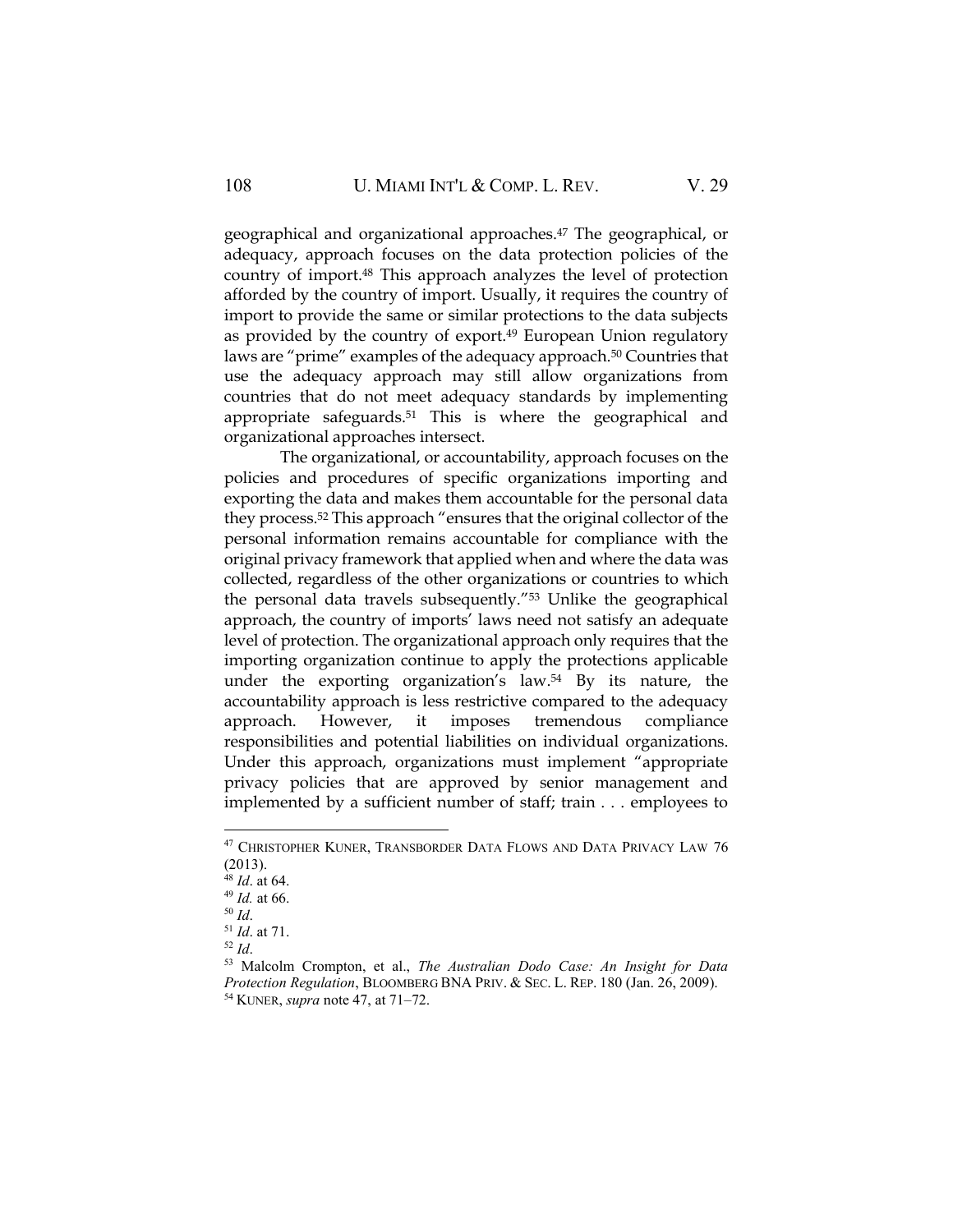comply with these policies; adopt . . . internal oversight and external verification programmes; provide . . . transparency to individuals as to the policies and compliance with them; and adopt . . . mechanisms to enforce compliance."<sup>55</sup> Examples of the accountability approach include the APEC Privacy Framework and the Madrid Resolution.<sup>56</sup> An example of an adequacy regulation with accountability characteristics is the European Union law recognizing standard contractual agreements (SCCs) and binding corporate rules (BCRs),<sup>57</sup> which the next section will discuss.

## III. DATA-PRIVACY REGULATIONS AND TRANSATLANTIC TRADE

## A. Contrasting Historical Approaches to Data Privacy

The discrepancies between the European Union and the United States approaches regarding privacy concerns stem from history. Rather than a greater distrust of government oversight, as exhibited by the United States, the European Union focuses its privacy concerns on protecting consumers' personal information from private corporations and commercial entities.<sup>58</sup> Many forms of data gathering that are commonplace in the United States, the European Union restricts. For example, "employers monitoring their employees' private communications" or "checkout clerks requesting . . . addresses and telephone numbers from patrons" is allowed in the United States but prohibited in the EU.<sup>59</sup> The United States takes a different approach by protecting certain types of sensitive data, e.g., medical and financial information.<sup>60</sup> The sectoral approach greatly deviates from the EU's approach, which is a universal approach that protects all personal information.<sup>61</sup>

<sup>55</sup> *Id*.

<sup>56</sup> *Id*.

<sup>57</sup> *Id*. at 72–73.

<sup>58</sup> SOMA, *supra* note 29, at 46.

<sup>59</sup> *Id*. at 46–47.

<sup>60</sup> The Invalidation of the EU-US Privacy Shield and the Future of Transatlantic Data Flows: Hearing Before the U.S. Senate Comm. On Com., Sci. and Transp., 116th Cong. 3 (2020) (statement of James M. Sullivan, Deputy Assistant Sec'y for Int'l Trade Admin., U.S. Dep't of Commerce) [hereinafter Sullivan Testimony]. <sup>61</sup> *Id*.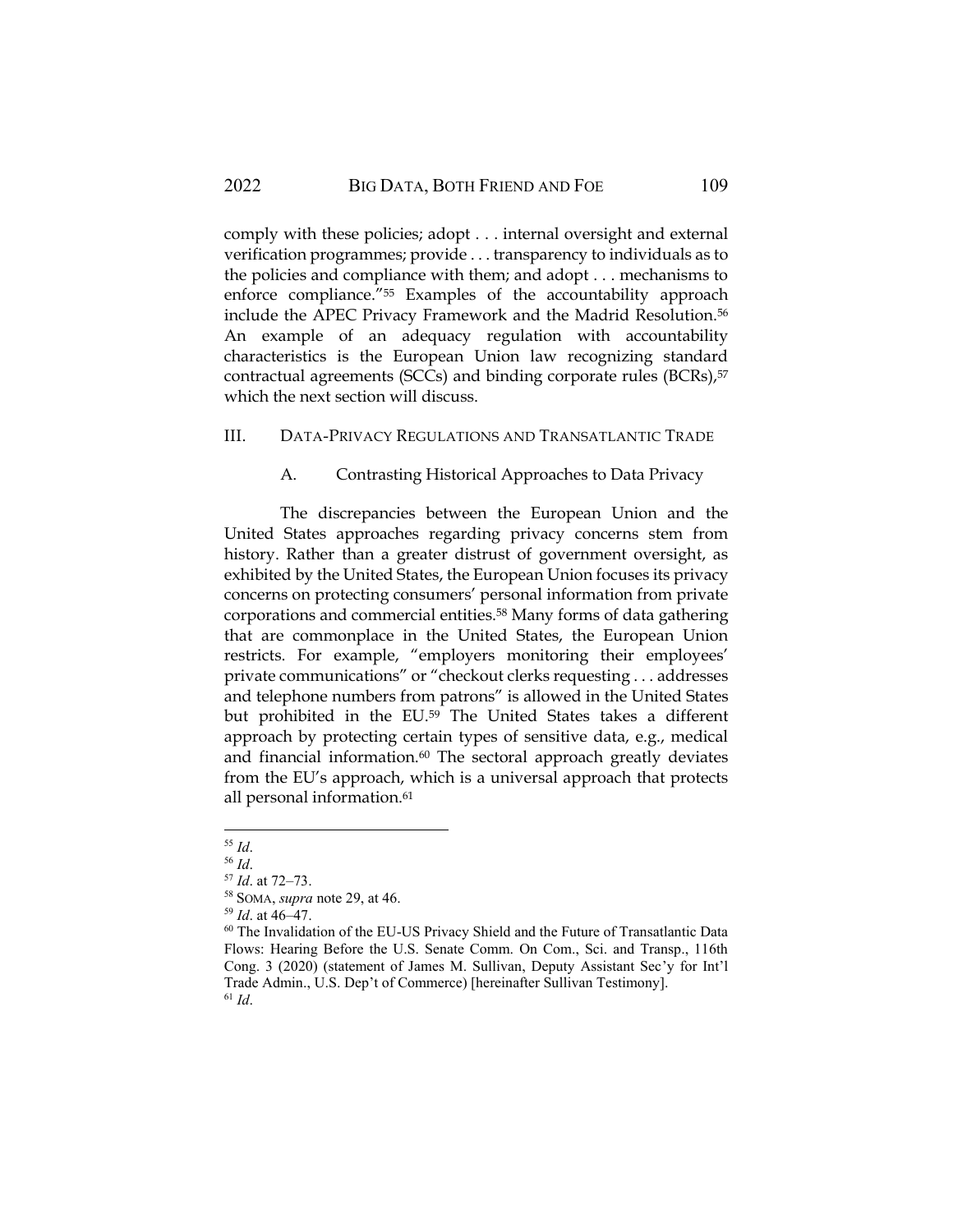The European Union and United States trade and privacy relationship began with the European Union Directive on Data Protections of 1995, which created explicit obligations for private entities and remedies for individuals.<sup>62</sup> Eventually, the European Union invalidated the Data Protection Directive of 1995, providing that United States law was still not "adequate," which spurred the creation of the Safe Harbor Framework in 2000.<sup>63</sup> The Safe Harbor Framework was an attempt at an accountability approach that allowed data transfers between European Union and United States organizations, even though United States law was inadequate by European Union standards.<sup>64</sup> The Safe Harbor framework was invalidated in 2013 by the European Court of Justice's (ECJ) decision in *Schrems v. Data Protection Commissioner* (*Schrems I*).<sup>65</sup> *Schrems I* provided that the Safe Harbor framework was invalid because it allowed government interferences despite the directive's protections. Overall, it failed to provide legal remedies for data subjects, and it blocked national supervisory authorities from exercising their powers.<sup>66</sup>

In 2016, the Privacy Shield Framework was approved and deemed by the European Commission as "adequate to enable data transfers under European Union law."<sup>67</sup> Similar to the Safe Harbor Framework, the Privacy Shield implemented an accountability approach to allow data transfers between organizations that implemented SCCs and BCRs.<sup>68</sup> This agreement became the legal basis for European Union and United States businesses to continue data transfers.<sup>69</sup> Since then, more than 5,300 businesses have relied on this

<sup>62</sup> SOMA, *supra* note 29, at 47.

<sup>63</sup> Jay Kramer & Sean Hoar *GDPR, Part I: History Of European Data Protection Law*, MONDAQ (Nov. 6, 2017), https://www.mondaq.com/unitedstates/data-protection/643 052/gdpr-part-i-history-of-european-data-protection-law.

<sup>64</sup> *Id*.

<sup>65</sup> *Id*.

<sup>66</sup> *Id*.

<sup>67</sup> *Privacy Shield Overview*, Privacy Shield Framework, https://www.privacyshield. gov/Program-Overview (last visited Feb. 16, 2022).

<sup>68</sup> Caitlin Fennessy, *The 'Schrems II' Decision: EU-US Data Transfers in Question*, INT'L ASSOC. OF PRIV. PRO. (July 16, 2020), https://iapp.org/news/a/the-schrems-iidecision-eu-us-data-transfers-in-question/.

<sup>69</sup> *Id*.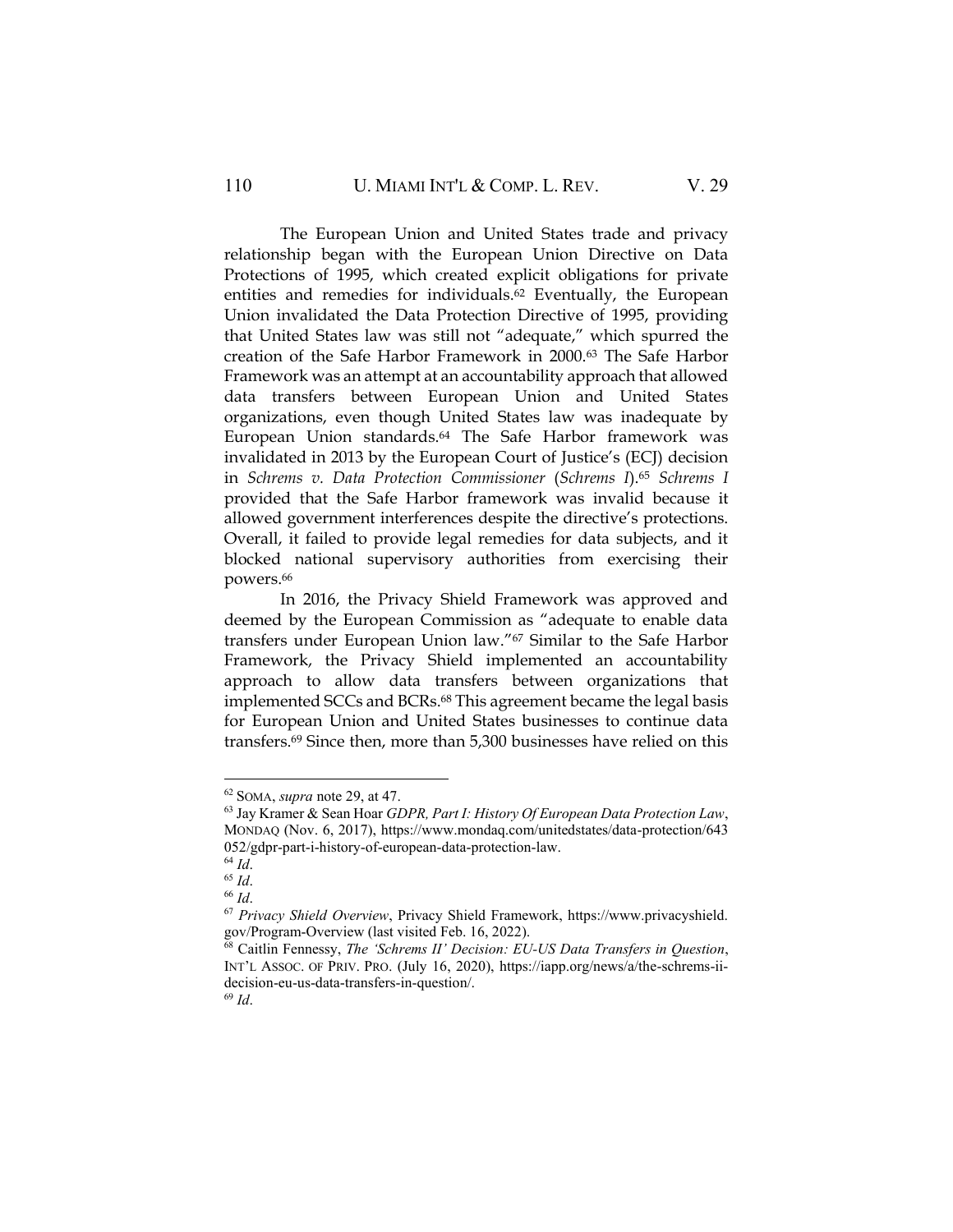framework to conduct trade in compliance with European Union data protection rules.<sup>70</sup>

In 2018, the European Union implemented the GDPR. The EU's goals for creating the GDPR included unifying the regulations of the 27 nations in the EU, improving foreign data transfers, and improving data subjects' control over their identifying personal data.<sup>71</sup> The GDPR is a regulation that falls under the "adequacy approach" with some characteristics resembling the "accountability approach."72 The GDPR requires European Union organizations to examine the foreign country's data protection process. If these processes do not abide by European Union laws and regulations, then the data must be returned to the exporting organization or destroyed.<sup>73</sup> The GDPR is known for being one of the most demanding privacy regulations imposed on cross-border transfers. Notably, the GDPR codifies additional requirements for handling data, i.e., stricter conditions for consent, "a broader definition of sensitive data, new provisions on protecting children's privacy, mandatory breach reporting obligation and the inclusions of the 'right to be forgotten.'"<sup>74</sup> Initially, the GDPR worked in tandem with the Privacy Shield Framework under the accountability approach.<sup>75</sup> However, this short-lived supplementation was ended by an ECJ decision invalidating the Privacy Shield for requiring insufficient projection under the GDPR, which will be further discussed in the subsequent section.

#### B. *Schrems II* Decision and Effects on Trade

Although the GDPR has created some difficulties for transatlantic data transfers, it wasn't until the ECJ's decision in *Data Protection Commissioner v. Facebook Ireland and Maximillian Schrems* ("*Schrems II*") that transatlantic trade began to feel the full force of the GDPR.<sup>76</sup> In July 2020, the *Schrems II* decision invalidated the Privacy

<sup>70</sup> White Paper Cover Letter, *supra* note 43.

<sup>71</sup> Kramer, *supra* note 63.

<sup>72</sup> *See supra* Part II.

<sup>73</sup> Fennessy, *supra* note 68; *see also Schrems II*, at ¶ 143.

<sup>74</sup> Kramer, *supra* note 63.

<sup>75</sup> *See supra* pp. 9–10.

<sup>76</sup> Phillips Testimony, *supra* note 44, at 6.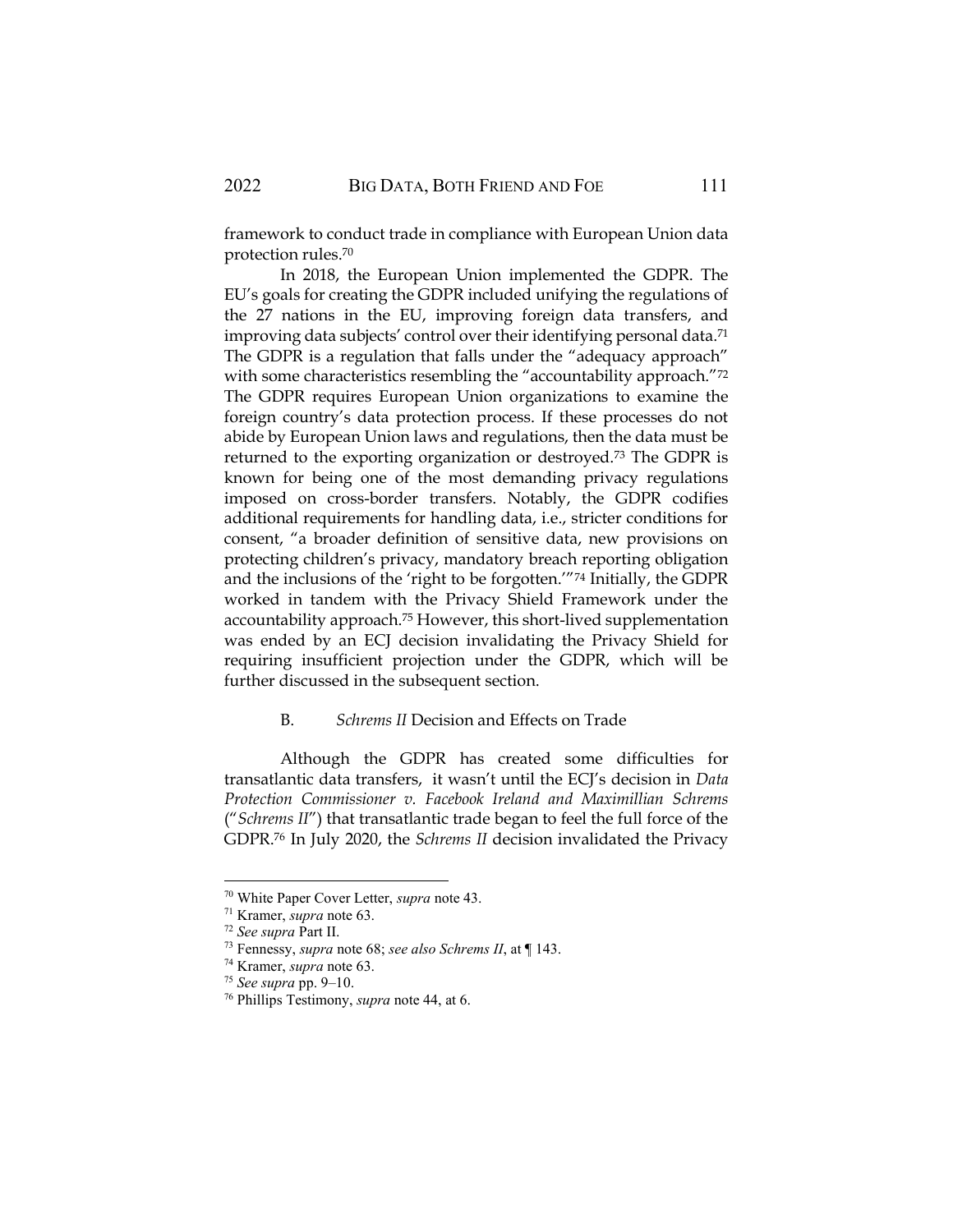Shield Framework and required new obligations for mechanisms like SCCs and BJRs.<sup>77</sup> The ECJ invalidated the Privacy Shield for two reasons: (1) United States surveillance programs were not limited enough to abide by European Union law and (2) data subjects lack sufficient judicial redress regarding the United States surveillance programs.<sup>78</sup> Particularly, *Schrems II* held that neither Section 702 of the United States Foreign Intelligence Surveillance Act (FISA 702) nor the Executive Order on United States Intelligence Activities (EO 12333) meet the minimum requirement to satisfy European Union law because those regulations are not limited to what is "strictly necessary."<sup>79</sup> Further, the *Schrems II* decision found that the United States law fails to provide a means of individual redress that protects individuals from the prior mentioned United States regulations allowing for such broad surveillance.<sup>80</sup> This holding creates a considerable problem for the 70% of small and mid-sized Privacy Shield participants with minimal legal expertise and resources.<sup>81</sup>

Moreover, the *Schrems II* decision requires new obligations for mechanisms like SCCs and BCRs to be sufficient.<sup>82</sup> Under these new obligations, businesses must verify on a case-by-case basis "whether foreign legal protections concerning government access to personal data meet European Union standards."83 If the recipient country's legal protections do not meet European Union standards, like the United States, then organizations must implement appropriate safeguards or refrain from transmitting data.<sup>84</sup> This puts a heavy burden on organizations and their privacy professionals to determine what constitutes "appropriate safeguards" and how to implement them. Instead of relying on the protocols under their current SCCs and BCRs, now businesses must assess their data transfers on a case-by-

<sup>77</sup> Kramer, *supra* note 63; *see also* Bradley A. Brooker, et al., *The Need for Clarity After Schrems II*, LAWFARE (Sept. 29, 2020, 11:54 AM), https://www.lawfareblog. com/need-clarity-after-schrems-ii.

<sup>78</sup> Fennessy, *supra* note 68; *see also Schrems II*, at ¶¶184–85, 191–93, 195–97, 201.

<sup>79</sup> *Schrems II*, at ¶¶184–85.

<sup>80</sup> *Id*. at ¶¶ 191.

<sup>81</sup> Brooker, *supra* note 77.

 $82$  *Id.* 

<sup>83</sup> Fennessy, *supra* note 68.

<sup>84</sup> Brooker, *supra* note 77.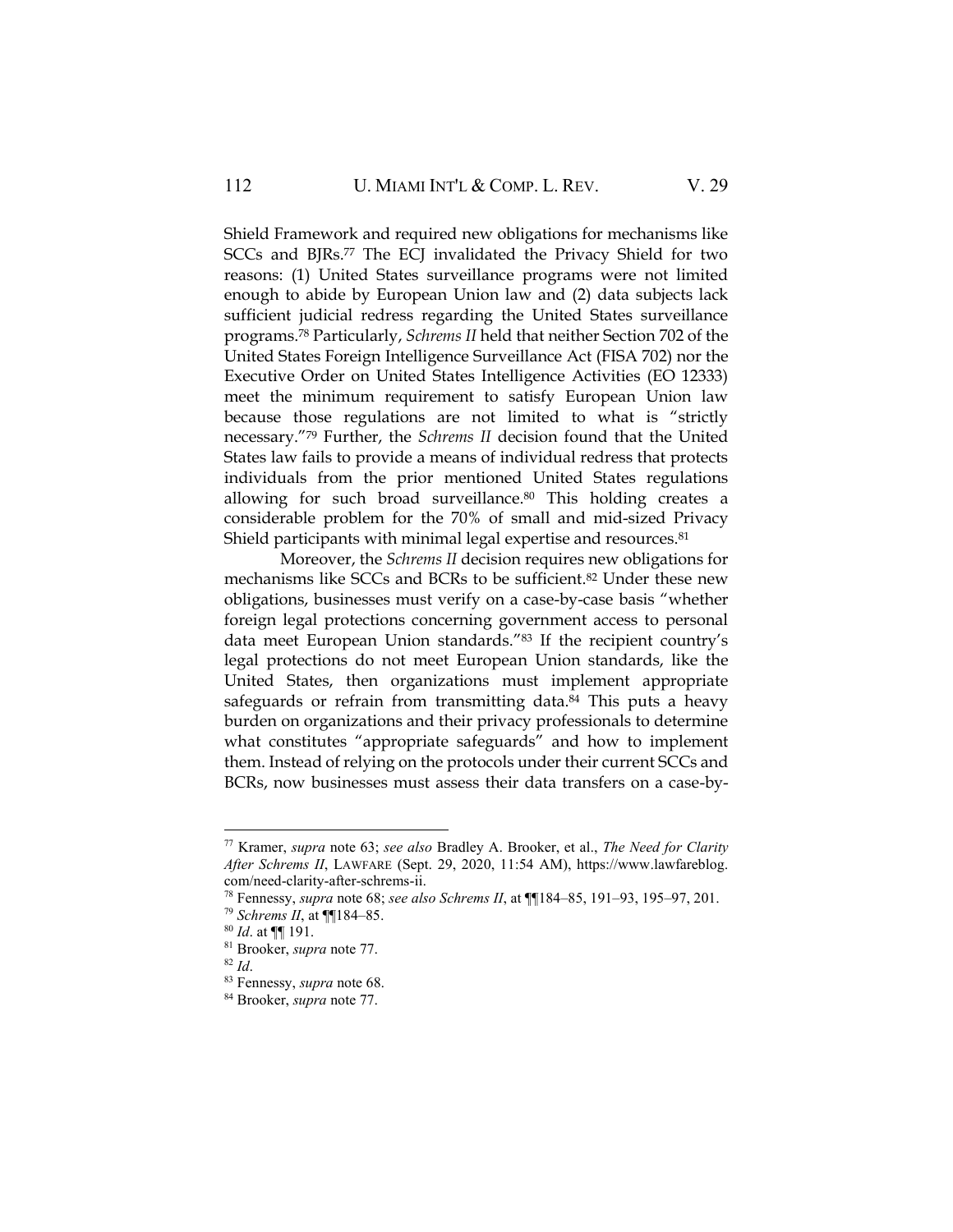case basis and modify their current protocols to comply with European Union standards.<sup>85</sup>

Businesses who relied on SCCs and BCRs under the Privacy Shield Framework must now reassess and restructure their contracts and rules to comply with the new regulations, creating significant uncertainty.<sup>86</sup> Until the *Schrems II* decision, standardized SCCs and BCRs allowed an organizational approach to supplement the legal basis for data transfers to countries whose data protection policies do not satisfy European Union rules. However, the *Schrems II* decision invalidated standardized procedures. It now requires organizations to review SCCs and BCRs on a case-by-case basis to ensure GDPR is satisfied.<sup>87</sup> This case-by-case evaluation of these self-imposed clauses puts tremendous strain on small and mid-size businesses with limited legal resources. This leaves many European Union and United States businesses uncertain regarding their current protocols as well as whether they comply with European Union law. Ever since the ECJ found that protections from the United States government were lacking, the burden has fallen on companies to determine whether the ECJ's concerns apply to their specific transfers and if additional protocols can remedy these issues.<sup>88</sup>

The *Schrems II* decision prompted great uncertainty and polarized opinions on what the future of the transatlantic relationship would look like. For example, in May 2021, the High Court of Ireland issued a judgment suspending all Facebook data transfers finding that the *Schrems II* decision is binding and "United States law does not provide a level of protection that is essentially equivalent to that of European Union law."<sup>89</sup> The judgment goes even further to find that current SCCs cannot compensate for the inadequate protection provided by United States law.<sup>90</sup> The implications of these findings are that Facebook is forced to stop transferring European citizens'

<sup>87</sup> *Id.*

 $^{90}$  *Id*.

<sup>85</sup> Fennessy, *supra* note 68.

<sup>86</sup> *Id*.

<sup>88</sup> *Id*.

<sup>89</sup> Facebook Ir. Ltd. v. Data Prot. Comm'n [2020] 765 JR 2013 (H. Ct. 2021) (Ir.); *see also* Caitlin Fennessy, *The Irish High Court judgment on EU-U.S. data flows*, INT'L ASS'N. OF PRIV. PRO. (May 24, 2021), https://iapp.org/news/a/the-irish-high-courtjudgment-on-eu-u-s-data-flows/.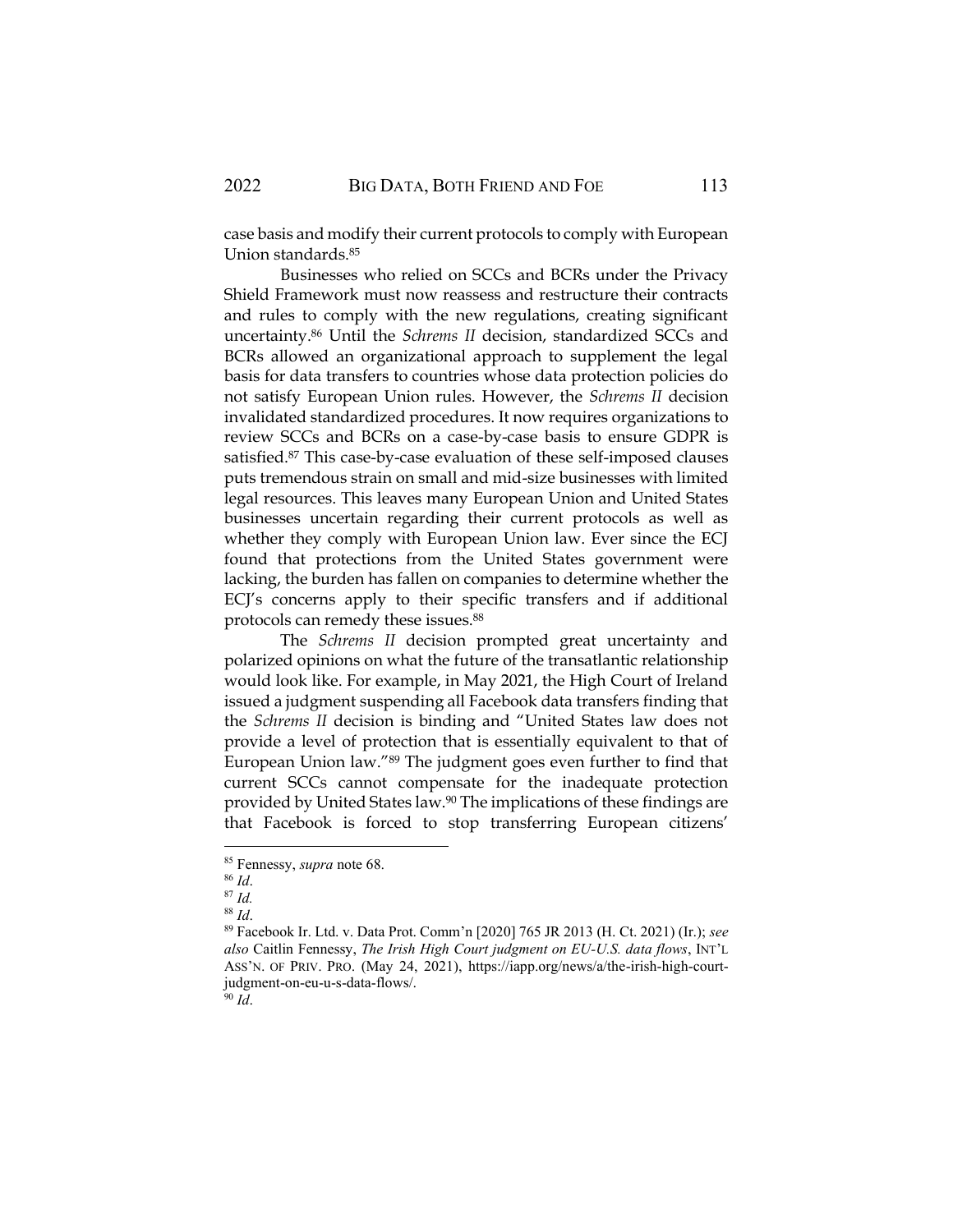information to the United States<sup>91</sup> To survive in the EU, Facebook and other tech companies will likely be required to process European Union data within the bloc.<sup>92</sup> Only the absolutely "necessary" transfers can still happen between transatlantic users, otherwise the data will remain in its respective "safe" countries.<sup>93</sup> If this view is adopted, it will do more than damage tech and digital sectors as it will also inhibit all of the beneficial aspects of big data and information sharing, from the health sector's COVID-19 medical research to the economy as a whole currently facing uncharted economic difficulties. The High Court's interpretation of the *Schrems II* decision is a sweeping one, ultimately invalidating the use SCCs, which is vehemently opposed by parties on both sides of the Atlantic.

## IV. INTERPRETATIONS OF *SCHREMS II* DECISION

Although the *Schrems II* decision invalidates the Privacy Framework, it does so on the fundamental rationale that the United States permits over-board governmental discretion of national security surveillance, citing FISA 702 and EO 12333.<sup>94</sup> The *Schrems* litigation is described as "a creature of distrust" by Professor Neil Richards, a privacy expert asked by the Data Protection Commissioner of Ireland to provide his independent expert testimony in the *Schrems II* litigation.<sup>95</sup> The Snowden Disclosures and the United States' lack of

<sup>&</sup>lt;sup>91</sup> See Ryan Browne, *Facebook*'s *EU-U.S.* data flows are under threat — that may *spell trouble for other tech giants*, CNBC (May 20, 2021, 4:02 AM), https://www. cnbc.com/2021/05/20/facebook-eu-us-data-flows-are-under-threat-heres-what-thatmeans.html.

<sup>92</sup> *Id*.

<sup>93</sup> *Id*.

<sup>&</sup>lt;sup>94</sup> Alan C. Raul, Schrems II Concerns Regarding U.S. National Security Surveillance Do Not Apply to Most Companies Transferring Personal Data to the U.S. Under Standard Contractual Clauses, SIDLEY 1, 1–2 (Dec. 23, 2020), https://datamatters. sidley.com/wp-content/uploads/2020/12/Raul-Schrems-II-Concerns-Regarding-U.S.- National-Security-Surveillance-Do-Not-Apply-REVISED-12.23.20.pdf.

<sup>&</sup>lt;sup>95</sup> The Invalidation of the EU-US Privacy Shield and the Future of Transatlantic Data Flows: Hearing Before the S. Comm. on Com., Sci. and Transp., 116th Cong. 2, 18 (2020) (testimony of Neil Richards, Koch Distinguished Professor in L., Dir. Cordell Inst. for Pol'y in Med. & L., Wash. Univ. in St. Louis) [hereinafter Richards Testimony].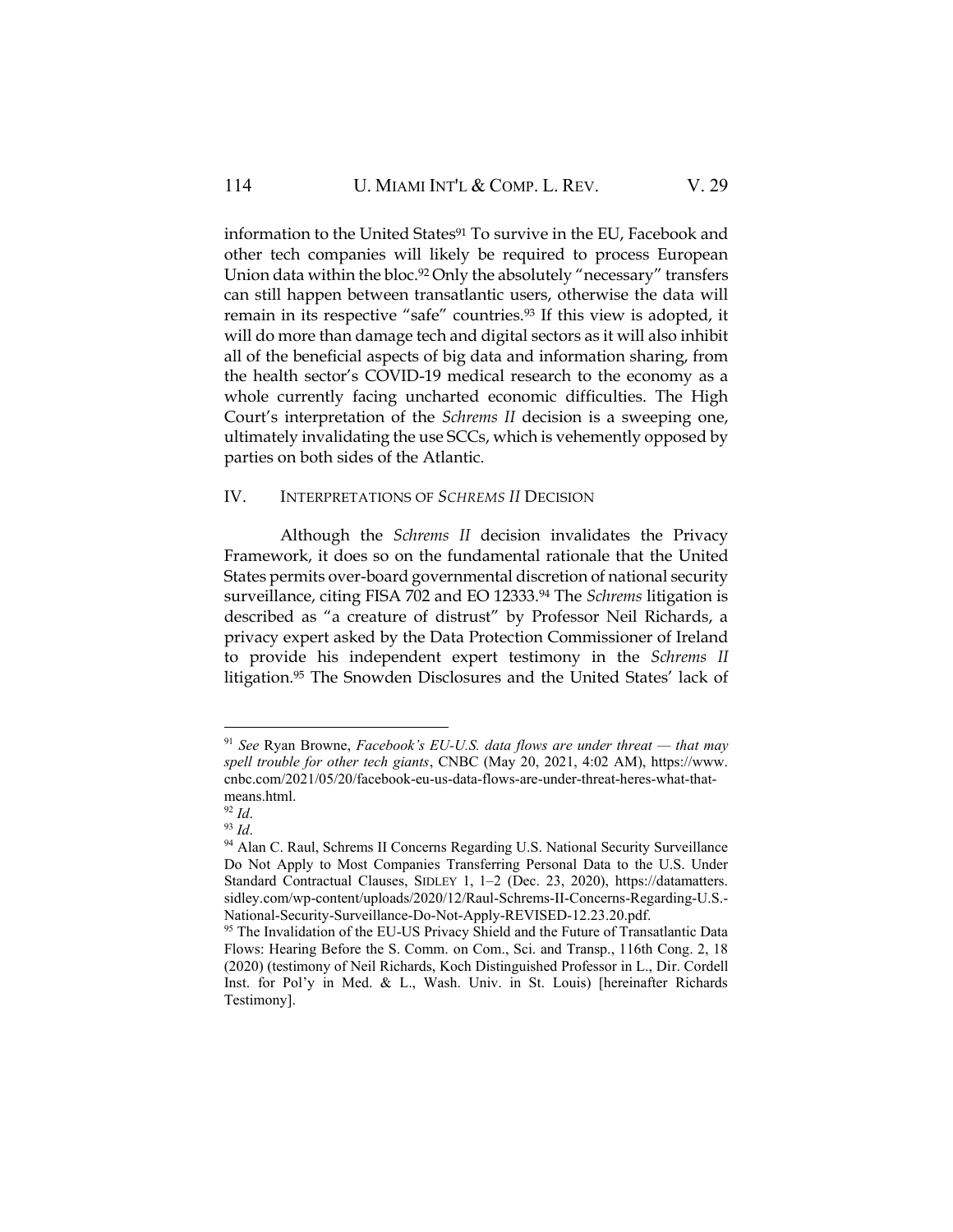implementation of uniform privacy laws instigated this distrust.<sup>96</sup> The EU, time and again, has invalidated attempts to bridge the adequacy gap of United States privacy law. However, The United States government claims that because of the limited and fragmentary rationale in *Schrems II*, many SCCs may be sufficient to comply with European Union laws regardless of *Schrems II*. United States privacy and trade experts have noted that the government surveillance concern is probably inapplicable to most data transfers to the United States and therefore should not interfere with compliance of SCCs.97 This is because most data transfers to the United States from the European Union are unlikely to be the target of government surveillance.<sup>98</sup> Additionally, the United States government and some United States privacy professionals' claim that the ECJ failed to consider other United States laws protecting privacy and the limitations the United States has set for national security surveillance.

The United States argument is that since the *Schrems II* decision is only concerned about FISA 702 and EO 12333, companies who are not subject to FISA 702 and EO 12333, or "electronic communications providers," should easily satisfy the new SCCs self-assessment requirement under *Schrems II*. <sup>99</sup> The United States Department of Commerce's White Paper, released in response to the *Schrems II*  decision therein, argues that although the ECJ finds United States law insufficient in limiting government surveillance, the United States government would not collect data in which it has no interest.<sup>100</sup> The White Paper concludes that United States law provides adequate

<sup>96</sup> *Id*.; The Invalidation of the EU-US Privacy Shield and the Future of Transatlantic Data Flows: Hearing Before the S. Comm. on Com., Sci. and Transp., 116th Cong. 15 (2020) (testimony of Peter Swire, Elizabeth and Tommy Holder Chair of L. and Ethics, Ga. Inst. Tech. Scheller Coll. of Bus.; Rsch. Dir., Cross-Border Data F.) [hereinafter Swire Testimony].

<sup>&</sup>lt;sup>97</sup> Raul, *supra* note 94, at 2.

<sup>98</sup> *Id*.

<sup>&</sup>lt;sup>99</sup> *Id.* at 6. (Under FISA 702, electronic communication service providers are companies in the business of transmitting or storing communications for third parties. This does not include companies who transmit their customer, employee, or business data from their bases in the European Union to bases in the United States).

<sup>100</sup> U.S. DEP'T OF COM., INFORMATION ON U.S. PRIVACY SAFEGUARDS RELEVANT TO SCCS AND OTHER EU LEGAL BASES FOR EU-U.S. DATA TRANSFERS AFTER SCHREMS II 2 (2020) [hereinafter White Paper].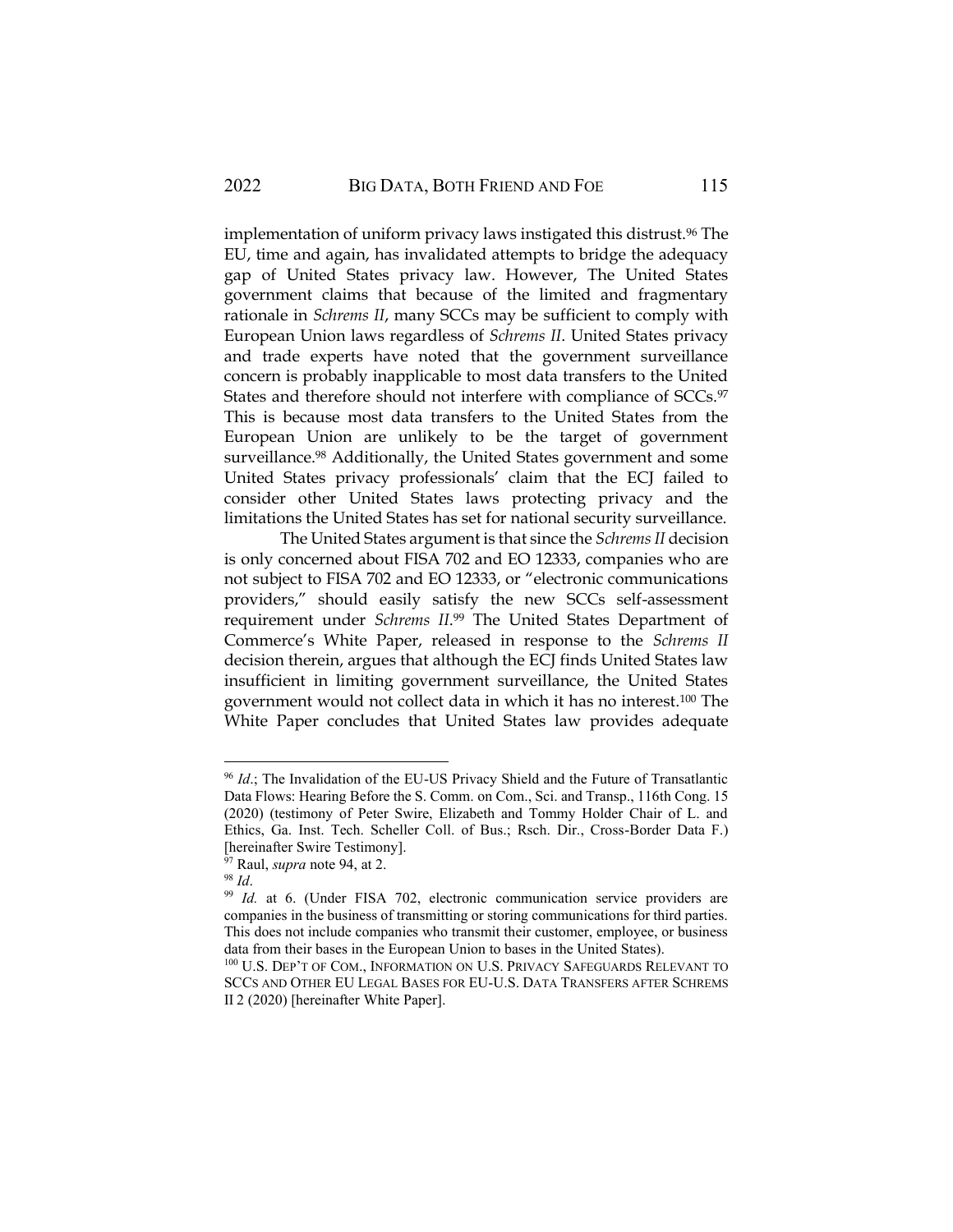protection and the *Schrems II* decision fails to take into account important limitations of FISA 702 and EO 12333. The White Paper addresses arguments on both FISA and EO 12333, refuting the ECJ's claims that these protocols are not sufficient to provide data subjects with adequate protections and remedies.<sup>101</sup> Further, the White Paper concludes that companies relying on current SCCs are in compliance with the GDPR.<sup>102</sup> This section will discuss both European Union and United States interpretations of the *Schrems II* decision for FISA 702 and EO 12333 and SCCs. Each discussion will first present the American arguments of each legal authority's limitations then discuss potential issues in the *Schrems II* decision rationale. In conclusion, each section will discuss the reliability of the advice given by both the United States and EU.

#### A. The FISA 702 Discussion

The White Paper, along with privacy experts articles, is the primary source of arguments for the purpose of this section. First, the white paper asserts that FISA 702's application is limited to electronic communications providers and foreign information. Targeting a United States citizen's data or data relating to persons located in the United States is prohibited under FISA 702.<sup>103</sup> FISA 702 does, however, authorize the United States to collect foreign intelligence from non-Americans located outside the United States<sup>104</sup> Under FISA 702, the United States government targets foreign communications via information provided by electronic communications providers; i.e., Google, Facebook, Yahoo; and direct tapping into data flows through fiber-optic cables that carry Internet traffic.<sup>105</sup> These techniques are required to filter out any communications that are "wholly domestic."<sup>106</sup> United States privacy experts argue that FISA 702 searches cannot target data transfers under SCCs because SCCs

<sup>101</sup> *Id*. at 6.

<sup>102</sup> *Id*. at 3.

<sup>103</sup> *Id*. at 6.

<sup>&</sup>lt;sup>104</sup> *Decoding 702: What is Section 702?*, ELECTRONIC FRONTIER FOUNDATION, https://www.eff.org/702-spying (last visited Jan. 11, 2021).

<sup>105</sup> *Upstreem v. Prism*, ELECTRONIC FRONTIER FOUNDATION, https://www.eff.org/ pages/upstream-prism (last visited Feb. 20, 2022).  $^{106}$  *Id.*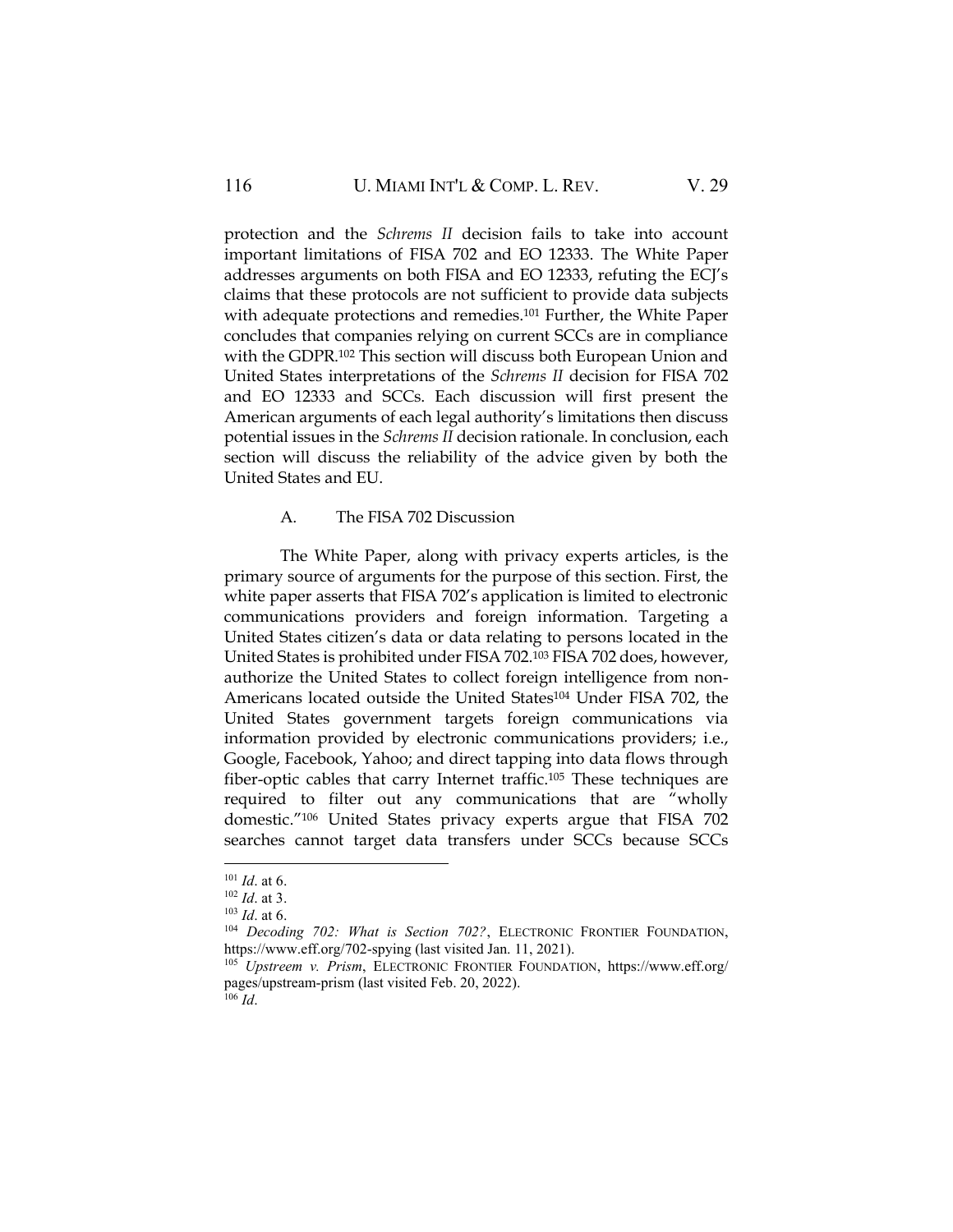"necessarily entail a contract between a data exporter in Europe and a data importer in the United States"<sup>107</sup> Since the transfer involves a United States importer, FISA 702 cannot be the legal basis for government surveillance.<sup>108</sup> However, FISA 702 presents a potential loophole for domestic surveillance by allowing for "incidental" collection of domestic intelligence.<sup>109</sup>

Opponents of FISA 702 point out that government agencies still obtain United States persons' data by claiming the domestic information obtained was "incidental" and not "intentionally targeted."<sup>110</sup> Notwithstanding the potential United States constitutional violations of freedom of warrantless searches and seizures, this loophole incidentally jeopardizes international trade relations.<sup>111</sup> This is a critical flaw in FISA 702.

In rebuttal, the United States argues that regardless of whether FISA 702 is overbroad, domestic companies are outside of FISA 702's purpose and scope and therefore are not a target of surveillance. Thus, domestic companies protected from surveillance should not be subject to the *Schrems II* decision. The United States government assures that companies with ordinary commercial operations and ordinary personal data transfers would have no reason to "believe United States intelligence agencies would seek to collect that data."<sup>112</sup> Consequently, there is no threat to European Union data subjects' information. Additionally, the United States government asserts that FISA 702 has adequate supervisions ensuring proper targeting of individuals thus, it is sufficiently limited to what is necessary and essential to the public interest.<sup>113</sup>

"[B]efore the United States government may acquire under FISA 702 the communications data of any person (including an

<sup>107</sup> Raul, *supra* note 94, at 10.

<sup>108</sup> *Id*.

<sup>109</sup> *Decoding 702: What is Section 702?*, *supra* note 104.

<sup>110</sup> *'Incidental,' Not Accidental, Collection*, ELECTRONIC FRONTIER FOUNDATION, https://www.eff.org/pages/Incidental-collection (last visited Jan. 11, 2021).

<sup>&</sup>lt;sup>111</sup> Comparison of Key Provisions of FISA Reauthorization Amendments Act (S. 139) and Amash/USA RIGHTS Act Amendment, Brennan Ctr. for Just., 1, Jan. 2018, https://www.brennancenter.org/sites/default/files/ChartComparingS139andUSARIG HTS11018.pdf.

<sup>112</sup> White Paper, *supra* note 100, at 2.

<sup>113</sup> *Id*. at 12.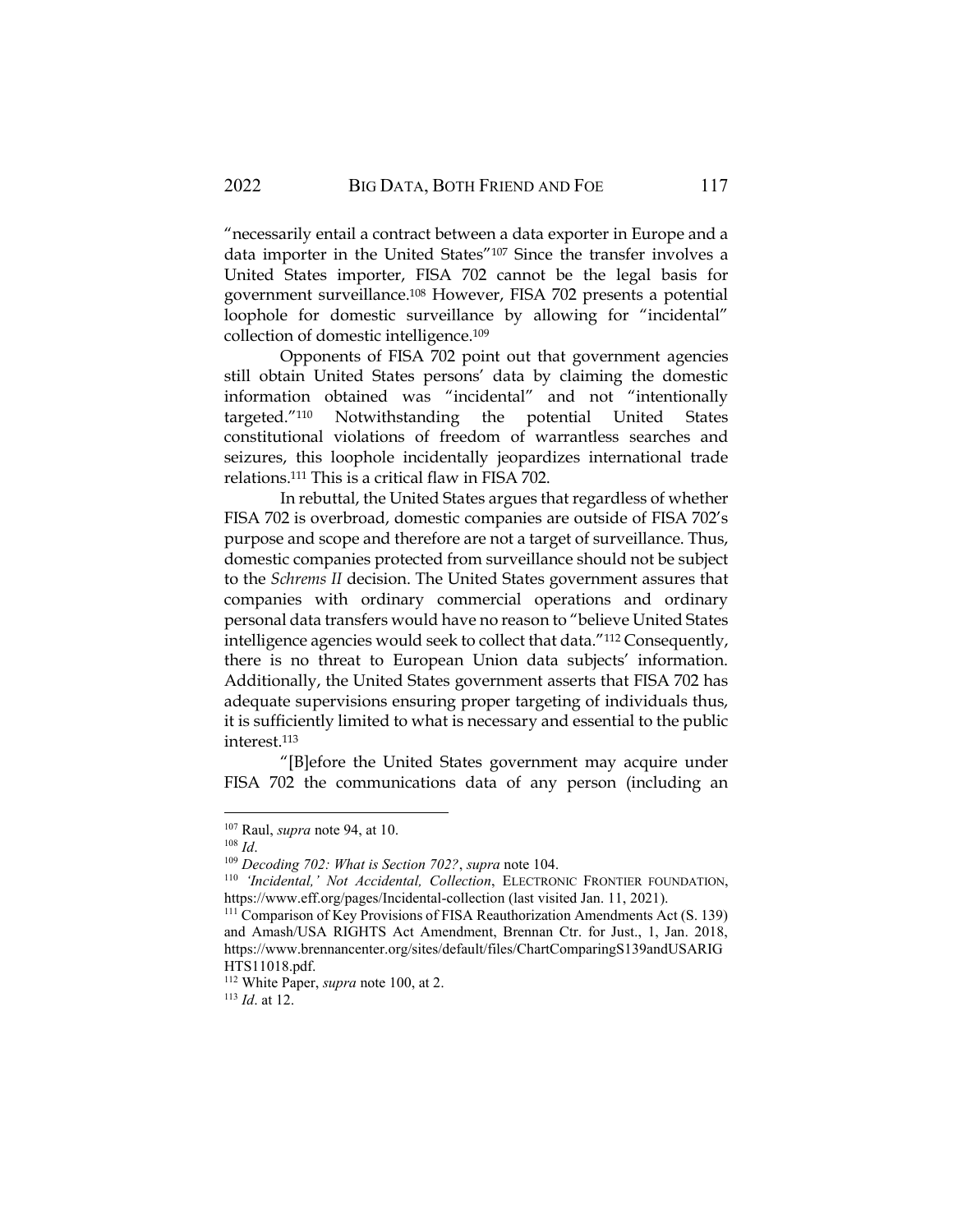European Union citizen or resident) meeting certain targeting restrictions, the Foreign Intelligence Surveillance Court ("FISC") must … approve a written certification submitted by the Attorney General and the Director of National Intelligence jointly authorizing the collection activities for up to one year."<sup>114</sup>

FISA 702 authorization requests are required to define how the government determined which specific persons' communications are to be acquired, be limited to a specific type of purpose, and specify how the agency will use it to acquire the type of foreign intelligence specified in the certification.<sup>115</sup> Independent intelligence oversight attorneys with the Department of Justice (DOJ) review every targeting assessment made by the NSA for compliance.<sup>116</sup> The White Paper further outlines the limitations of FISA 702 and independent departments' supervisory roles that protect from overbroad data collection.

Further privacy safeguards were added to FISA 702 in 2017, including:

> "(1) requiring that with each annual FISA 702 certification, the government must submit and the FISC must approve querying procedures, in addition to targeting procedures and minimization procedures; (2) requiring additional steps including notification to Congress before the government may resume acquisition of "about" collection under FISA 702; (3) amending the enabling statute for the PCLOB to

> allow it to better exercise its advisory and oversight functions;

> (4) adding the Federal Bureau of Investigation and NSA to the list of agencies required to maintain their own Privacy and Civil Liberties Officers, instead of being subject only to their parent department-level officers, to advise their agencies on privacy issues and ensure there are adequate procedures to receive, investigate, and redress complaints from individuals

<sup>114</sup> *Id*. at 8.

<sup>115</sup> *Id*.

<sup>116</sup> *Id*. at 9.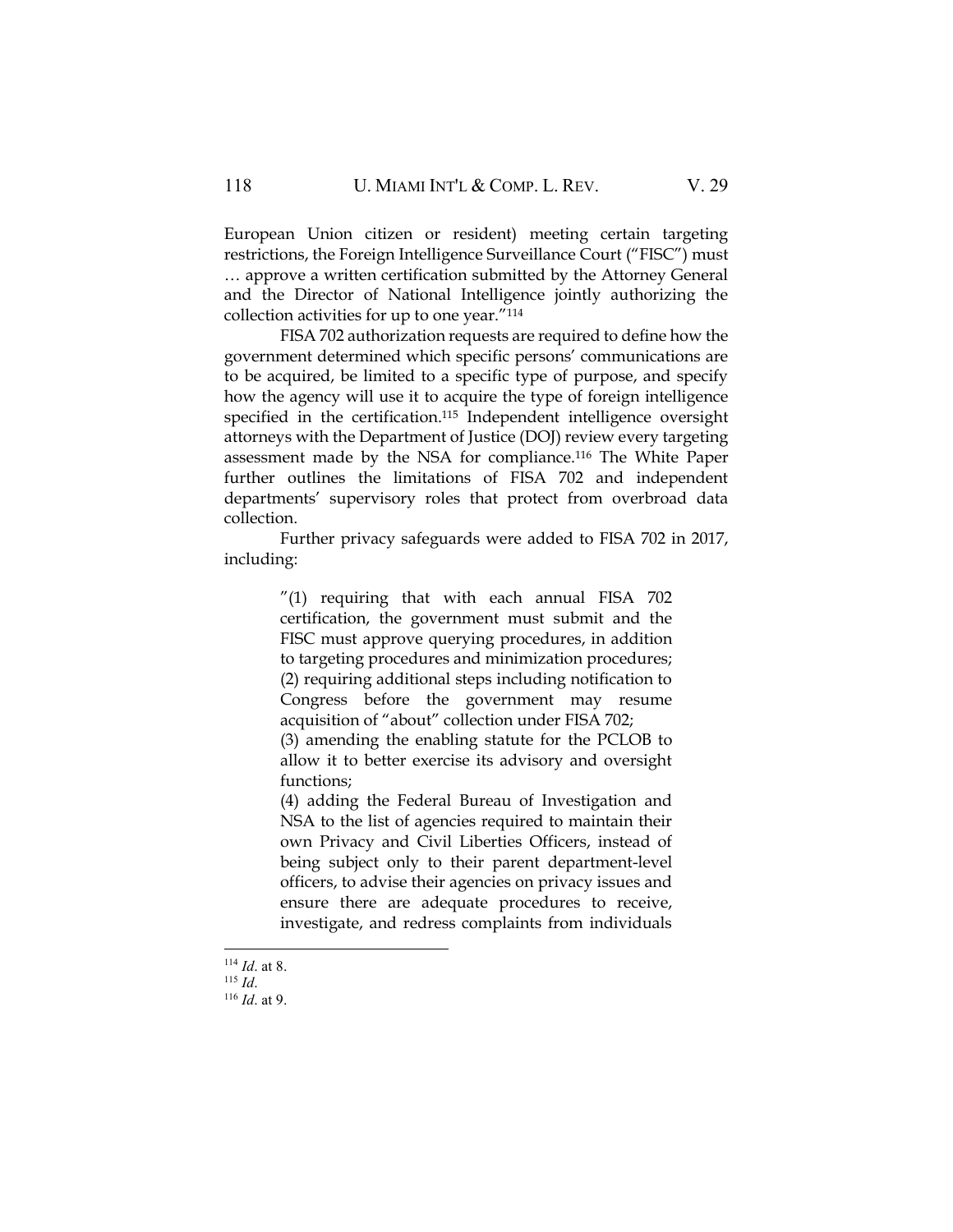who allege that the agency violated their privacy or civil liberties;

(5) extending whistleblower protections to contract employees at intelligence agencies; and

(6) imposing several additional disclosure and reporting requirements on the government, including to provide annual good faith estimates of the number of FISA 702 targets."<sup>117</sup>

Moreover, according to the White Paper, the *Schrems II* decision failed to address that United States law does provide redress for FISA 702 violations.<sup>118</sup> The FISA statute itself provides a cause of action for individuals, both United States and non-United States citizens, for violations of FISA 702.<sup>119</sup> The White Paper contends that the *Schrems II* court did not sufficiently evaluate United States law, as it failed to acknowledge that FISA 702 provides both United States citizens foreign individuals who are subject to United States surveillance. If any individual, United States citizen or not, is unlawfully targeted and whose communications are used or disclosed may seek compensatory and punitive damages, as well as attorney's fees.<sup>120</sup> Even beyond the FISA statute, the Electronic Communications Privacy Act, provides another separate cause of action for FISA violations.<sup>121</sup> The Administrative Procedure Act is another means in which an individual may challenge unlawful government access to personal data.<sup>122</sup>

These arguments, however, have been unsuccessful in persuading European Union entities. The *Schrems II* court altogether declined to consider these assertions. In applying the newly decided precedent from *Schrems II*, the High Court of Ireland also refused to consider these arguments, although they were brought to the attention

<sup>119</sup> *Id*.; 50 U.S.C. § 1810 (2018).

<sup>117</sup> *Id*. at 15.

<sup>118</sup> *Id*. at 13.

<sup>&</sup>lt;sup>120</sup> *Id.* at 12.; 50 U.S.C. § 1810 (2018).

<sup>121</sup> *Id*. at 13.

<sup>122</sup> *Id*.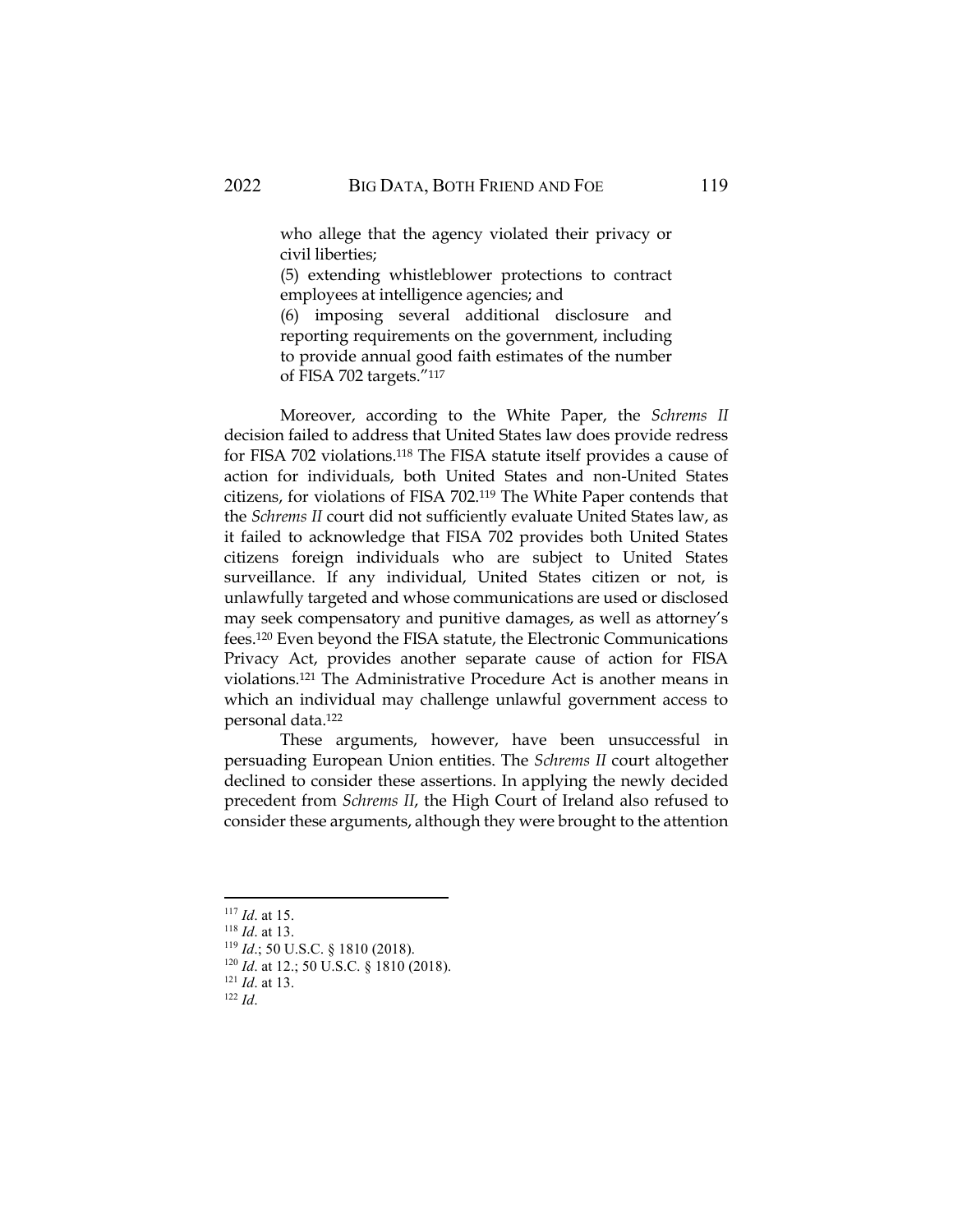of the court.<sup>123</sup> Whilst, this is no surprise, as these arguments would require the European Union to trust that the United States government abides by the FISA 702 limitations when there is evidence to suggest that the United States does not.<sup>124</sup> Thus, United States companies relying on SCCs are in danger of losing trade relations with European Union partners because of the loophole in FISA 702.<sup>125</sup> Unless the United States entity can sufficiently prove that it is not a target of government surveillance, which cannot be definitively known by a company, there is no way for companies, on their own, to satisfy their self-assessment obligation under *Schrems II*.

Whether the United States' arguments are considered or not, the *Schrems II* decision is final and binding, which makes these *ex post facto* arguments ineffective in protecting trade between European Union and United States organizations, as we now know it. In order to maintain stable trade relations with the EU, Congress or individual states must enact further legislation.

## B. The EO 12333 Discussion

The EO 12333 guides intelligence agencies on conducting overseas surveillance in situations where the United States Constitution does not apply.<sup>126</sup> The United States assures that EO 12333 provides full protection of United States persons' privacy rights, thus EO 12333 does not provide a legal basis for which the government may target data transmissions "to or from the United States by United States companies under SCCs."127 The United States emphasizes that safeguards are in place to protect from government overreach regarding EO 12333, including the Presidential Policy Directive (PPD-28) and the National Intelligence Priorities Framework (NIPF).<sup>128</sup> Based on these policies and laws, United States privacy experts argue

<sup>123</sup> Facebook Ireland Ltd. v. Data Protection Commission [2020] 617 JR 2013 (H. Ct. 2021).

<sup>124</sup> Raul, *supra* note 94, at 6.

<sup>125</sup> *Id*. at 6.

<sup>126</sup> *Id.*

<sup>127</sup> *Id.* at 11.

<sup>128</sup> White Paper, *supra* note 100, at 20.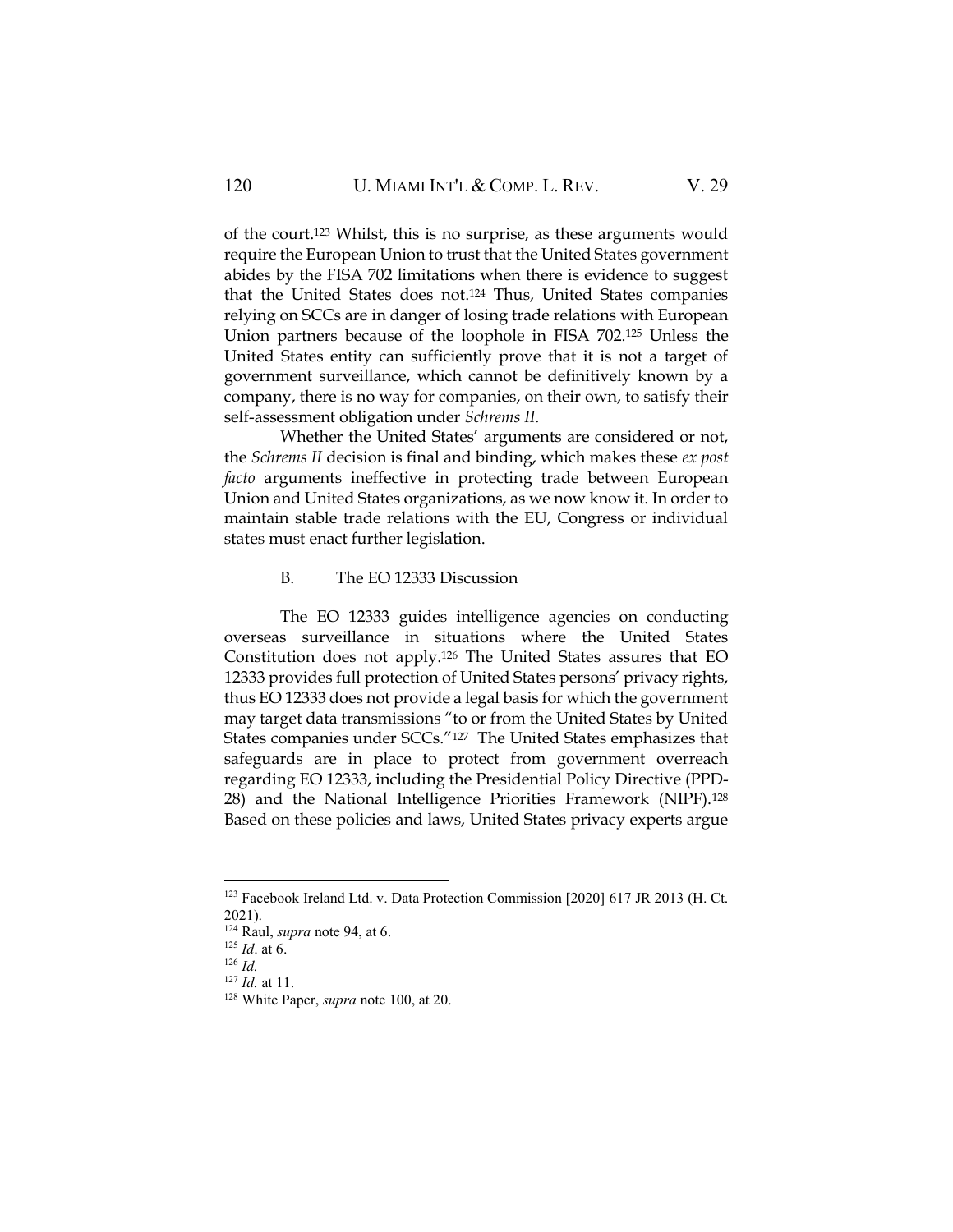that the ECJ's concerns about overbroad government surveillance are irrelevant for many companies who rely on SCCs.<sup>129</sup>

First, presidential directives are a specific type of executive order that "carry the force and effect of law."<sup>130</sup> For example, one notable and effective presidential directive is George H.W. Bush's NSPM-4: Organization of the National Security Council and the Homeland Security Council.<sup>131</sup> President Barack Obama's PPD-28, ("PPD-28") limits the use of bulk collections to only six categories: (1) espionage and other threats from foreign powers; (2) terrorism; (3) threats from weapons of mass destruction; (4) cybersecurity threats; (5) threats to United States or allied forces; and (6) transnational criminal threats.<sup>132</sup> PPD-28 also requires that intelligence agencies treat foreign personal information as protected United States citizens' personal information. PPD-28 forces intelligence agencies to intelligence agencies to protect foreign citizens' rights as they would for a United States citizen and to adopt procedures to protect personal information, regardless of nationality.<sup>133</sup> PPD-28 only allows for the retention or dissemination of a foreign persons' personal information if "comparable information concerning United States persons would be permitted."<sup>134</sup>

Another safeguard to limit United States government surveillance to national security purposes is the NIPF.<sup>135</sup> The NIPF has both statutory and executive order authority via EO 12333.<sup>136</sup> The NIPF is the oversight body for EO 12333, which applies objective criteria to limit "bulk collections," which is the collection and storage of massive amounts of data that includes United States citizen information to specific national intelligence priorities and reviews agency requests for collection to ensure each request is consistent with the specific criteria

<sup>129</sup> Raul, *supra* note 94, at 7.

<sup>130</sup> *Presidential Directives*, SAFETY SCI. SEC. (Feb. 15, 2018), https://www.phe.gov/ s3/law/Pages/Directives.aspx#:~:text=Presidential%20Directives%20are%20a%20sp ecific,requirements%20for%20the%20Executive%20Branch.

<sup>131</sup> *Id*.

<sup>132</sup> White Paper, *supra* note 100, at 19.

<sup>133</sup> Richards Testimony, *supra* note 95, at 4, 6.

<sup>134</sup> *Id*.

<sup>135</sup> *Id*.

<sup>136</sup> *Id*.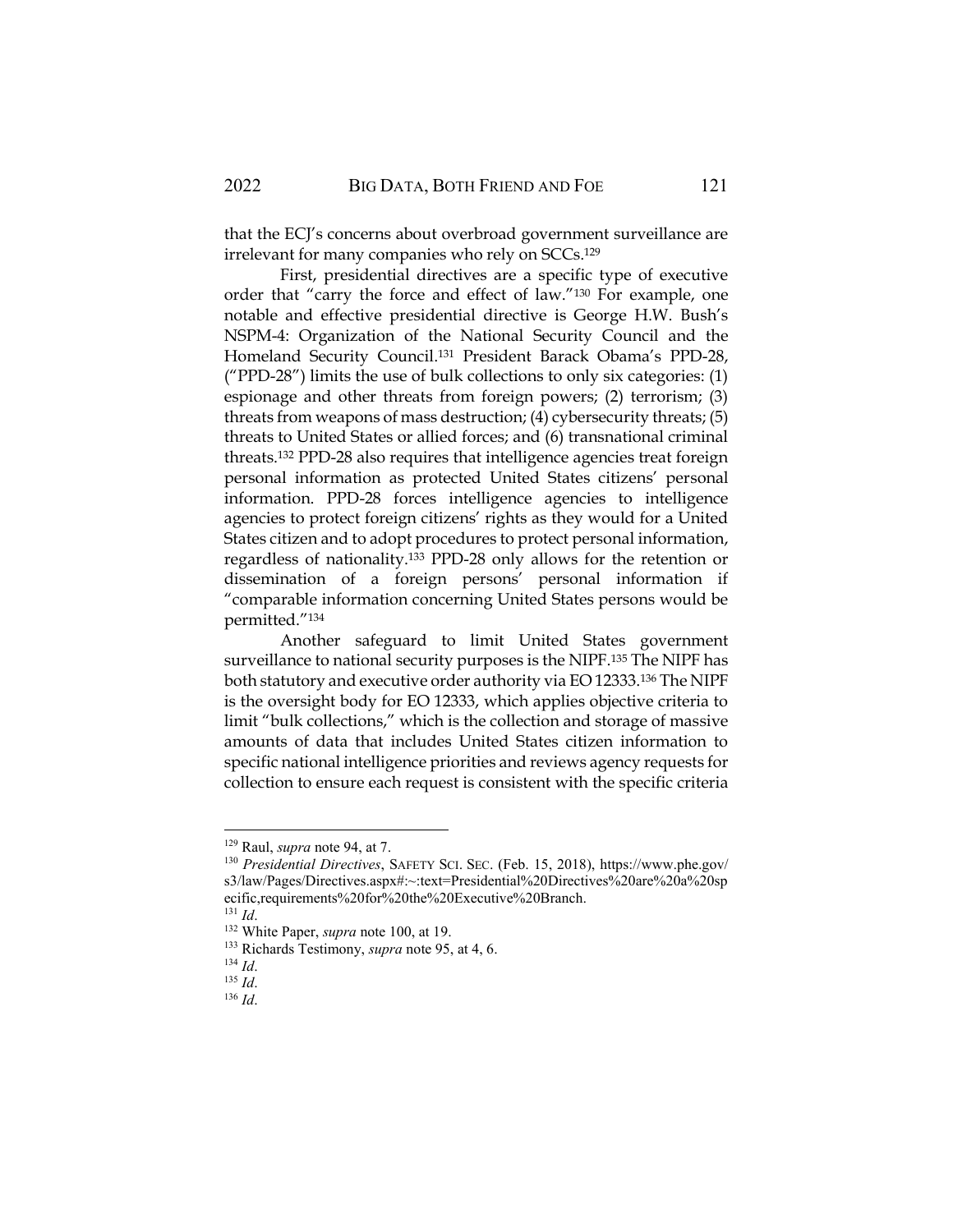set forth.<sup>137</sup> Irrespective of these safeguards, the ECJ is not convinced the NIPF is sufficient to protect against these bulk collections. The *Schrems II* decision takes issue with the mere *potential* the EO 12333 provides for bulk collection.<sup>138</sup>

However, bulk collection is "expressly prohibited" under FISA and National Security Letters statutes.<sup>139</sup> "Bulk data collection is permitted only in other contexts, such as clandestine intelligence activities involving overseas access to data."<sup>140</sup> Even the European Union permits this type of foreign surveillance by its member states.<sup>141</sup> The fact that the United States conducts global intelligence collection should not interfere with transatlantic trade relations. There is a limited expectation of privacy on global networks because any country or individual who has the means obtain access to data transfers can do so.

> "Were the lawfulness of data transfers outside the EU to depend on an assessment of intelligence agencies' clandestine access to data outside a given destination country while in transit, no data transfers could be found lawful under EU standards because intelligence agencies worldwide potentially could access the data as it travels over global networks."<sup>142</sup>

The European Union requires "essentially equivalent" protection from the United States government.<sup>143</sup> Since the ECJ has never ruled on an European Union member state's overseas access to foreign data, it follows that the United States need not be subject to

<sup>137</sup> *Id*. at 19–20.

<sup>138</sup> White Paper, *supra* note 100, at 17; *see also* AMOS TOH ET.AL., OVERSEAS SURVEILLANCE IN AN INTERCONNECTED WORLD 15 (2016), https://www.brennan center.org/our-work/research-reports/overseas-surveillance-interconnected-world. <sup>139</sup> *Id*. at 17.

<sup>140</sup> *Id*.

<sup>&</sup>lt;sup>141</sup> *Id.* (citing EU FRA Intel. Rep't Vol. II at 42 (2017)) (some Member States "might" allow for general surveillance of communications–but they do not regulate it in detail").  $142$  *Id.* 

<sup>143</sup> *Id*. at 15.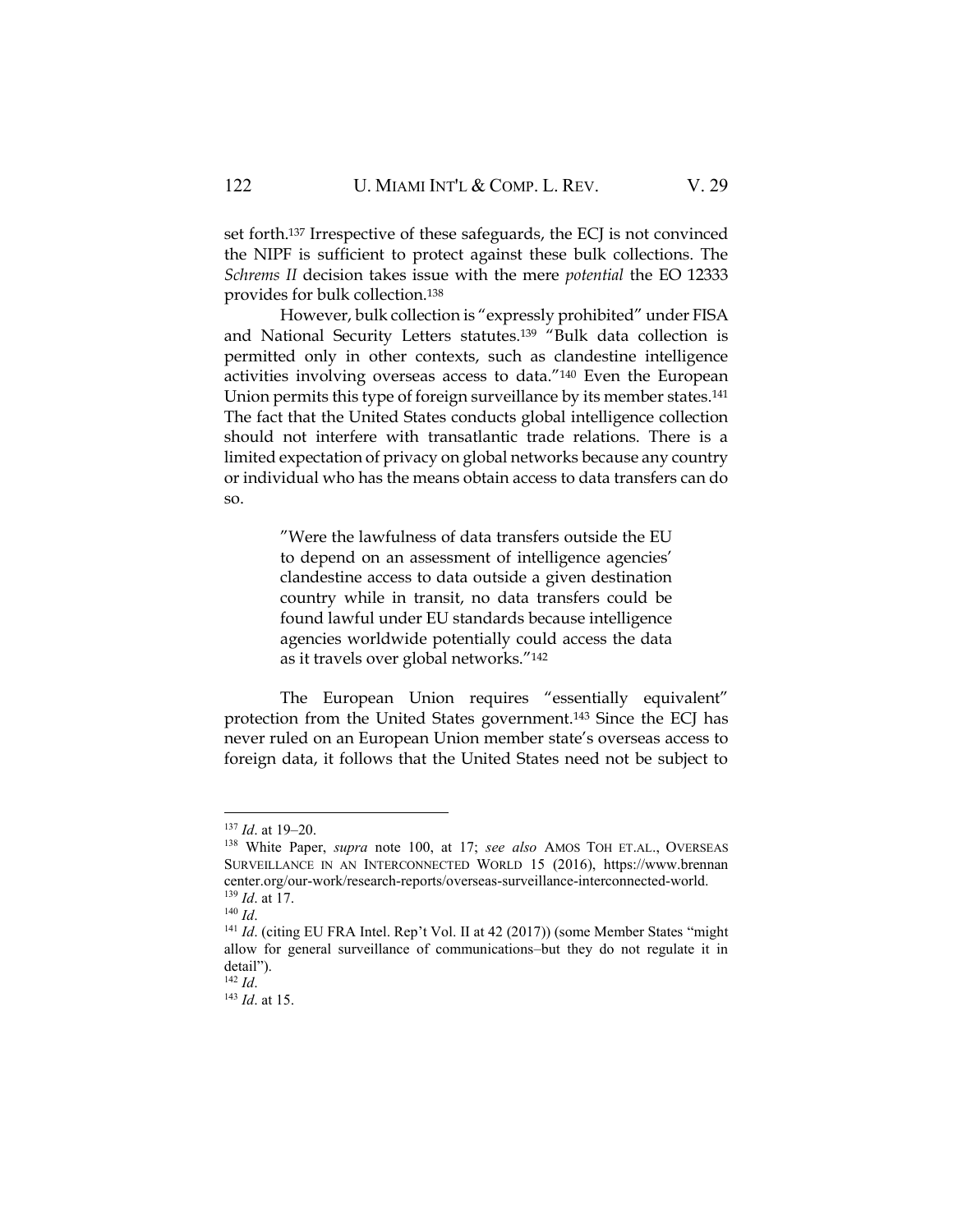additional scrutiny but *equal* scrutiny.<sup>144</sup> It is widely agreed that gathering intelligence on both foreign and domestic transfers is extremely important to public safety and security, as we will discuss in the next subsection.<sup>145</sup>

Because EO 12333 is substantially different in its data collection scope than FISA 702, it has a more favorable chance of passing the GDPR's standards with some slight modifications. EO 12333 is a purely foreign intelligence collection that falls outside the GDPR's jurisdiction, unlike FISA 702 and its problematic loopholes. Since the European Union does not have strict regulation for what its member states may collect on the foreign front, the *Schrems II* decision should not have passed judgment on a United States policy that falls outside the EU's regulations.

V. NAVIGATING THE UNCHARTED WATERS POST-*SCHREMS II*: SUGGESTED ACTIONS TO SATISFY GDPR COMPLIANCE

This section discusses who the GDPR affects and what difficulties they face based on their circumstances. Both United States and European Union approaches to GDPR compliance will be discussed, with advice from both government agencies and independent privacy experts with an emphasis on the European Data Protection Board's ("EDPB") final recommendations supplementary measures in the context of international transfer safeguards, such as SCCs.

*Schrems II* follows a pattern of invalidation of privacy agreements between the European Union and the United States, which is likely to continue absent legislative intervention.<sup>146</sup> The United States Congress votes on a federal privacy law proposal almost every legislative session in recent years but has yet to pass any legislation on a federal privacy policy since 1974, leaving up to the individual states. Thus far, four states—California, Colorado, Nevada, Virginia—have

<sup>144</sup> *Id*. at 15, 18.

<sup>145</sup> *See infra* Section IV.C.

<sup>146</sup> Richards Testimony, *supra* note 95, at 8–9.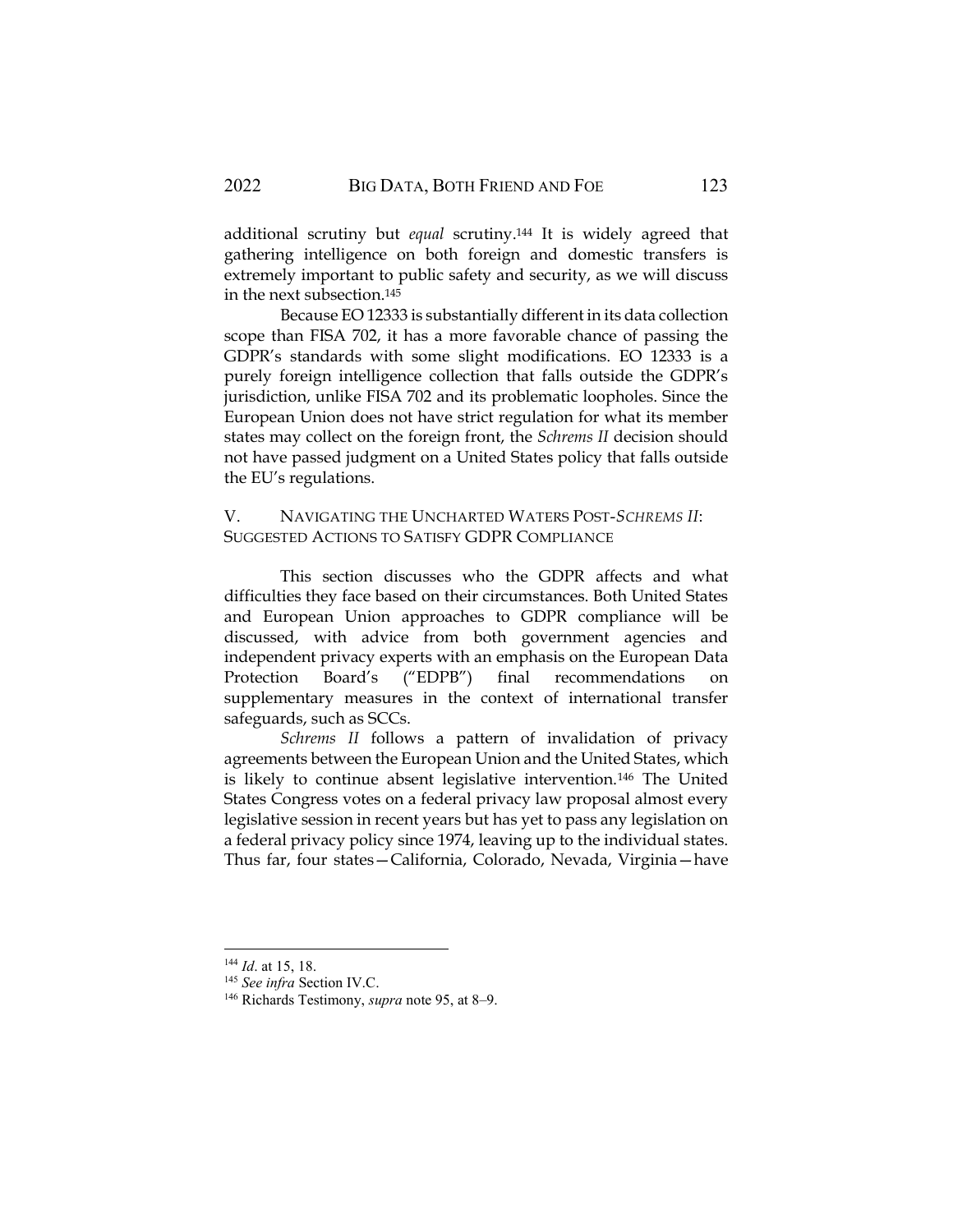enacted comprehensive privacy laws.<sup>147</sup> State legislative session has begun in most states, twelve of which have proposed privacy bills circulating in committees.<sup>148</sup> Waiting on state legislatures to decide the fate of businesses and private entities profitability and liability is not recommended. Whether these bills become law is unknown and out of private entitles' control. Suppose these bills even become law, they must be comprehensive enough to satisfy the GDPR for private entities to rely on them. Businesses should intervene in what they can control, their own privacy protocols.

The GDPR has perforce altered the future of the transatlantic trade and will require stricter privacy protection measures. Despite the inconvenience of change, the GDPR protocols provide many benefits. Most importantly, the protection of privacy, which should already be of the highest priority to businesses who mainly transact over the internet. Part I established that, due to the growth of internet transactions, it is of extreme consequence to create company initiatives that protect consumers' privacy and personal information from cyberattacks and other unauthorized usage. To determine the most effective way to adapt, United States business must first understand who is affected by the GDPR and what actions will ensure compliance.

## A. United States Approach to Compliance Post-*Schrems II*

As discussed previously,<sup>149</sup> the White Paper instructs companies to take the stance that most companies are not subject to FISA 702 of EO 12333.<sup>150</sup> The basis of this rationale is that these data transfers of no interest to the United States government and adequate safeguards ensure that government agencies properly target individuals and data collection is limited to what is necessary.<sup>151</sup> Under this theory, there are two groups of companies: (1) companies

<sup>147</sup> Taylor Kay Lively, *US State Privacy Legislation Tracker*, INT'L ASS'N. OF PRIV. PRO. (Mar. 31, 2022), https://iapp.org/resources/article/us-state-privacy-legislationtracker/.

<sup>148</sup> *Id*.

<sup>149</sup> *See* discussion, *supra* Part IV.A-B.

<sup>150</sup> White Paper, *supra* note 100, at 6.

<sup>151</sup> *Id*.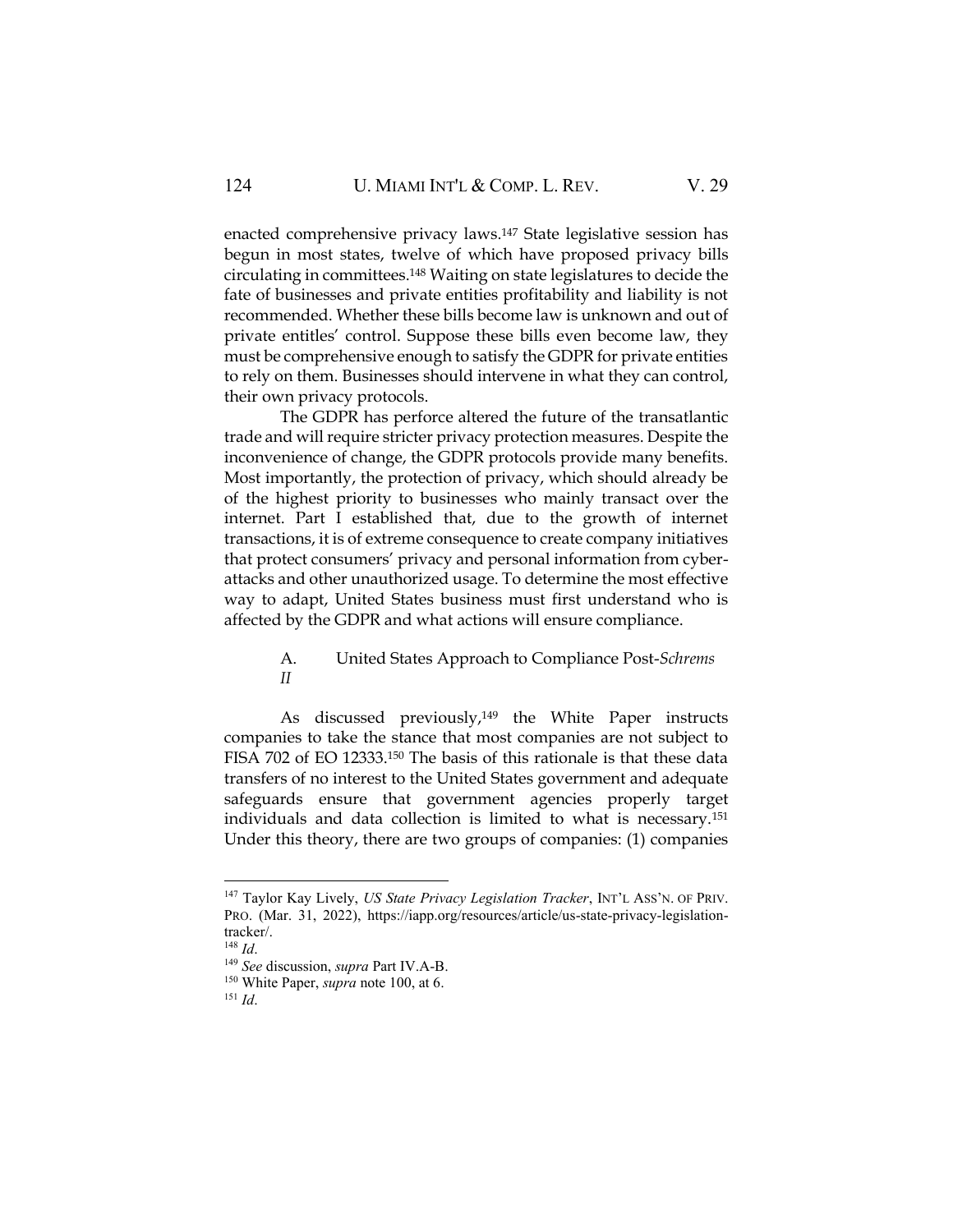that received order(s) to disclose information under FISA 702; and (2) companies relying on SCCs, including companies that are and are not electronic service providers. Companies should act according with each group it belongs to. Regardless of group, all companies should articulate that their data transfers are directed to persons (or organizations) located in the United States, which falls outside of FISA 702 and EO 12333 authority; thus, making their SCCs adequate.<sup>152</sup> Companies should also consider stating in public, corporate privacy policies that data transfers to the United States pursuant to SCCs are United States person communications.

## *i. Companies Ordered to Disclose Information Under FISA 702: GDPR's Public Interest Derogation*

First, the United States suggests that companies ordered to disclose information under FISA 702 may rely on Article 49 of the GDPR's "public interest" derogation. The European Union continues to recognize the public interest derogation as an exception to data collection and sharing "in the spirit of reciprocity for international cooperation" and because it serves an "important public interest."<sup>153</sup> In the *Schrems II* decision, the ECJ upheld these derogations to maintain a cooperative relationship between United States and European Union intelligence agencies for public safety and security.<sup>154</sup> The information obtained through FISA 702 requests helps "counter a variety of threats, including international terrorism, the proliferation of weapons of mass destruction, and the activities of hostile foreign cyber actors."<sup>155</sup> The information obtained through FISA 702 requests has proven to be vital in investigating international crimes involving citizens of foreign nations.<sup>156</sup> The United States government insists that

<sup>152</sup> *Id*. at 7, 16–17; Raul, *supra* note 94, at 12.

<sup>153</sup> *Id*. at 3; *see also* EDPB, Guidelines 2/2018 on derogations of Article 49 under Regulation 2016/679 at 2.4 (May 25, 2018).

<sup>154</sup> *Id*.

<sup>155</sup> *Id*. at 4.

<sup>&</sup>lt;sup>156</sup> Id. ("In 2014 the United States Privacy and Civil Liberties Oversight Board ("PCLOB"), an independent oversight entity, conducted an extensive review of FISA 702, including assessing its efficacy. After reviewing fifty-four cases in which FISA 702 information was used in intelligence matters, the PCLOB found that "approximately forty cases exclusively involved operatives and plots in foreign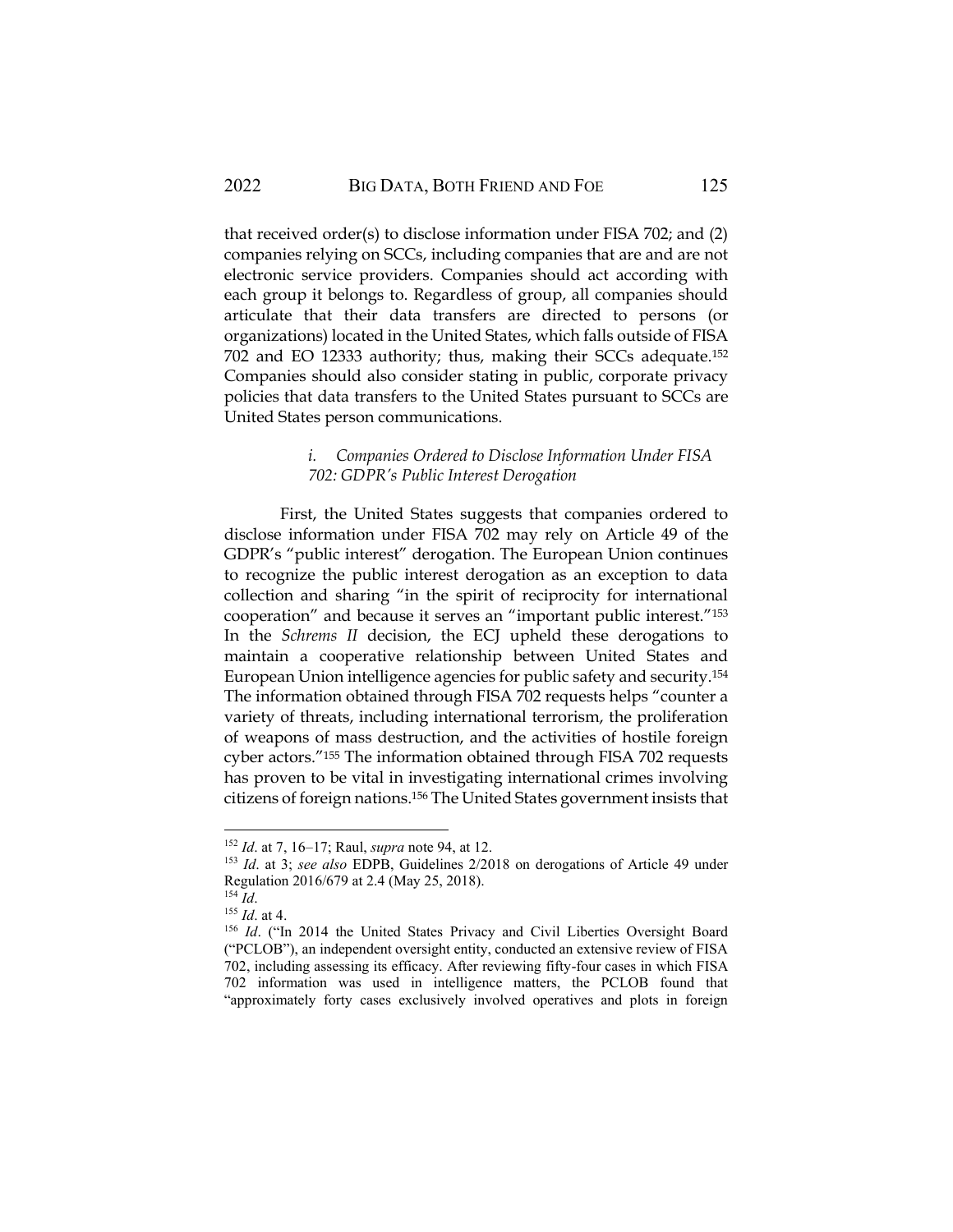FISA 702's international public safety benefits outweigh its privacy concerns, and abolishing this data collection could create serious public safety issues.<sup>157</sup>

Suppose a company has received a FISA 702 order, in that case, it may apply this approach by articulating this to the EDPB while conducting the newly required assessments of SCCs compliance.<sup>158</sup> Companies should also thoroughly document and assess FISA 702 requests to ensure the requests are sufficiently limited and nonincidental to report to the EDPB.<sup>159</sup> Companies should consider including information on "whether or not they have ever received national security intelligence collection demands under 702 or 12333 with respect to European Union data transferred to the United States under any Article 46 mechanism (i.e., SCCs, Privacy Shield, binding corporate rules, etc.)" in their EDPB assessments and public privacy statements.<sup>160</sup> This disclosure conveys a sense of transparency and compliance that is a core goal of the GDPR.<sup>161</sup> Transparency reports and internal records and statements have been deemed a possible source of information to assess an importer's compliance.<sup>162</sup> Also, if

countries." As an example of such a case, on December 31, 2016, a gunman killed 39 people and injured 69 others at a Turkish nightclub before fleeing the scene. Public reporting indicates the wounded and dead included European Union citizens from France, Germany, and Bulgaria. Almost immediately, Turkish law enforcement and United States intelligence officials began cooperating to identify and locate the shooter. Part of that effort included intelligence collection under FISA 702. The information derived from FISA 702 collection ultimately led police to an apartment in Istanbul where an Uzbek national was arrested, and firearms, ammunition, drones, and over \$200,000 in cash were seized. This individual was tried and convicted, and in September 2020 was sentenced to life imprisonment.") For more examples, *see*  White Paper, *supra* note 100, at 4–5.

<sup>157</sup> *Id*. at 5.

<sup>158</sup> Raul, *supra* note 94, at 13.

<sup>159</sup> *Id*.

<sup>160</sup> *Id.* at 14.

<sup>161</sup> Rania El-Gazzar & Karen Stendal, *Examining How GDPR Challenges Emerging Technologies*, 10 J. of Info. Poly, 238, 244 (2020) ("Lawfulness, fairness, transparency" is the first key principle of GDPR's seven principles EU organizations processing personal data must abide by.).

<sup>162</sup> *Recommendations*, *infra* note 177, at 47. ("Transparency reports, on the condition that they expressly mention the fact that no access requests were received." "Internal statements or records of the importer expressly indicating that no access requests were received for a sufficiently long period; and with a preference for statements and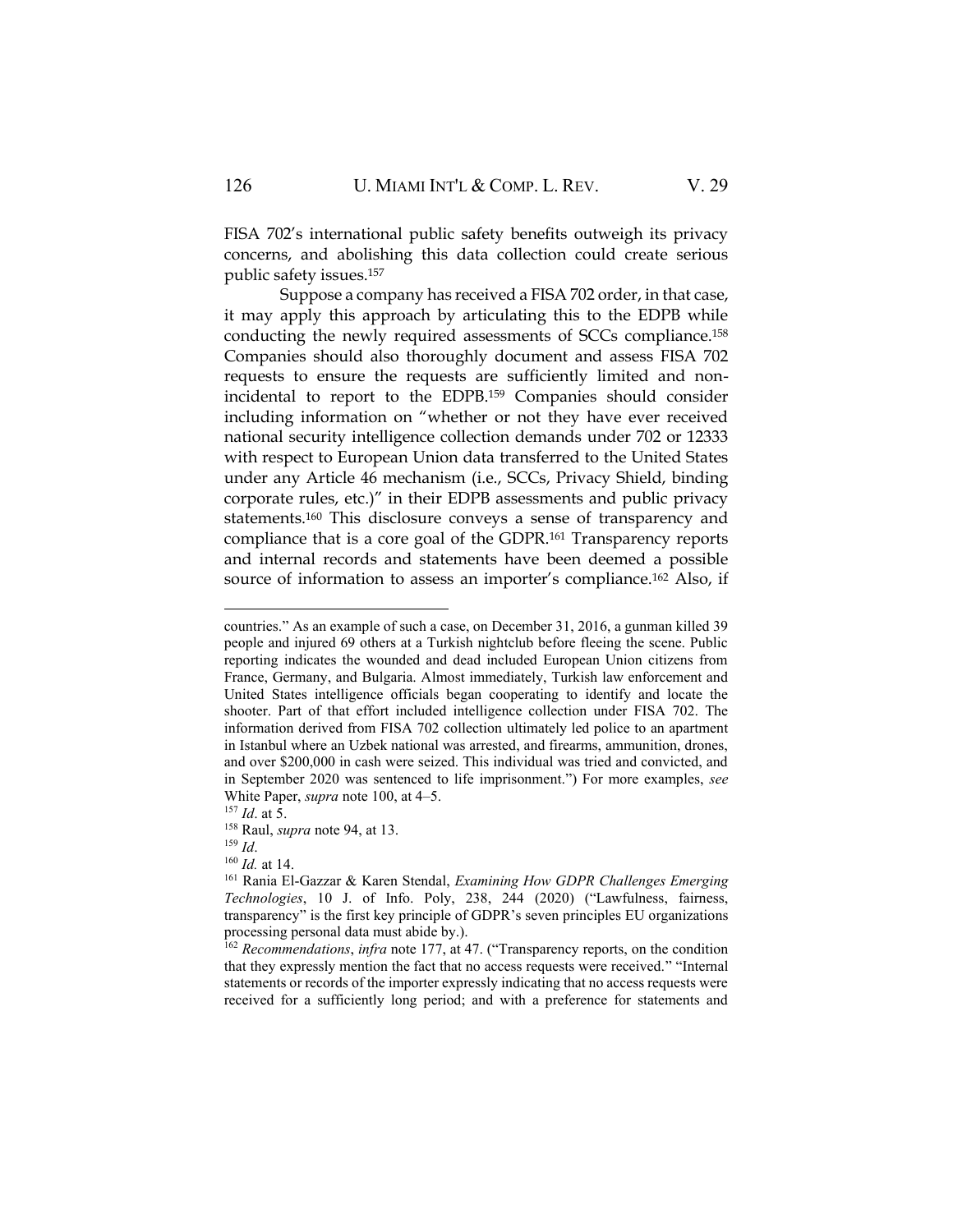applicable, a company should establish that it is not a communications service provider for the purposes of FISA 702.<sup>163</sup> Finally, companies who receive demands under FISA 702 should "[c]ommit to challenging any 702 directive it in good faith believes is unauthorized."<sup>164</sup>

## *ii. Companies Relying on SCCs*

Companies relying on SCCs should first determine whether they are an electronic services provider under FISA 702. FISA statute defines electronic communication service providers as "telecom carriers, ISPs, email providers, cloud services, and 'any other communication service provider who has access to wire or electronic communications either as such communications are transmitted or as such communications are stored.'"<sup>165</sup> The majority of organizations engaging in transatlantic data transfers are not electronic service providers.<sup>166</sup>

If an organization is *not* an electronic communications service provider, then it would be beneficial to articulate to both United States intelligence agencies and EDPB that the organization is not an electronic service provider for purposes of FISA 702. Therefore it should not be targeted or issued any directives under FISA 702.<sup>167</sup> Organizations should include this information in their selfassessments of their SCCs. Since the company is not an electronic

records engaging the liability of the importer and/or issued by internal positions with some autonomy such as internal auditors, DPOs, etc.").

<sup>163</sup> Raul, *supra* note 94, at 14.

<sup>164</sup> *Id*.

<sup>165</sup> *Id*. at 7 (quoting 50 U.S.C. 1881b(4)); *see also* Evidence in Criminal Investigations, DEP'T OF JUSTICE (2009), at 117–118, available at

https://www.justice.gov/sites/default/files/criminal-

ccips/legacy/2015/01/14/ssmanual2009.pdf (However, the Stored Communications Act provides that agencies may not construe corporate email systems to constitute an electronic service provider. See Searching and Seizing Computers and Obtaining Electronic.).

<sup>&</sup>lt;sup>166</sup> *Id*. at 6 ("i.e., the discrete set of companies in the business of transmitting (or storing) communications for third parties – as opposed to the vast number of companies transferring their own customer, employee or business data from their bases in Europe to their bases in the U.S.").

<sup>167</sup> *Id*. at 14.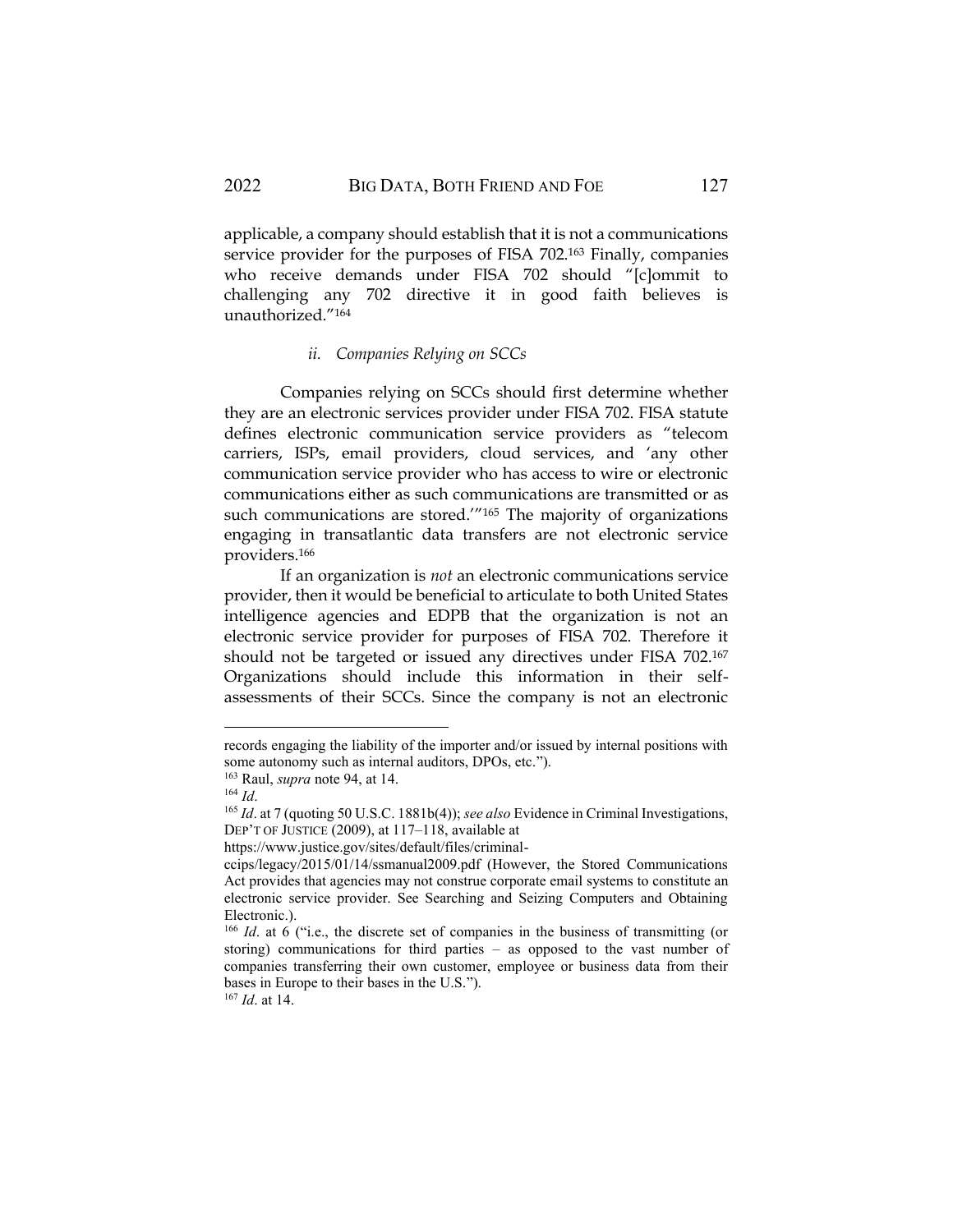service provider and not at risk of being targeted under FISA 702, the company will be able to adhere to their contractual obligations under the SCCs, and these transfers "will provide adequate protections for the privacy rights of individuals whose personal data is transferred pursuant to the SCCs."<sup>168</sup>

Suppose an organization is an electronic communications service provider, in that case, it may be helpful to note that:

> "[the] majority of companies have never received orders to disclose data under FISA 702 and have never otherwise provided personal data to United States intelligence agencies. Neither would such companies have any indication that a United States intelligence agency has sought to obtain their data unilaterally outside the United States under the authority of EO 12333."<sup>169</sup>

It remains crucial, however, to inform the EDPB of the organization's commitment to challenging any 702 directive it believes is unauthorized.<sup>170</sup> Further, organizations that share data with communications service providers should inform the communications service providers upon commencement of service with them, "and periodically thereafter, that communications emanating from the company's domain to a recipient in the United States is a United States person communication to a person located in the United States"<sup>171</sup> Additionally, the organization should assert that it will challenge any FISA 702 directive that is issued to collect a service provider's "United States-bound communications from the [European Economic Area], and request that the service provider provide meaningful advance notice of any such attempted collection to the full extent permitted by law."<sup>172</sup>

<sup>168</sup> Pulina Whitaker et al., *The End of the US-EU Privacy Shield, But Standard Contractual Clauses Remain Valid*, Morgan Lewis Publications (July 17, 2020), https://www.morganlewis.com/pubs/2020/07/the-end-of-the-us-eu-privacy-shieldbut-standard-contractual-clauses-remain-valid.

<sup>169</sup> White Paper, *supra* note 100, at 2–3; *see also* Raul, *supra* note 94, at 6.

<sup>170</sup> Raul, *supra* note 94, at 14.

<sup>171</sup> *Id*.

<sup>172</sup> *Id*.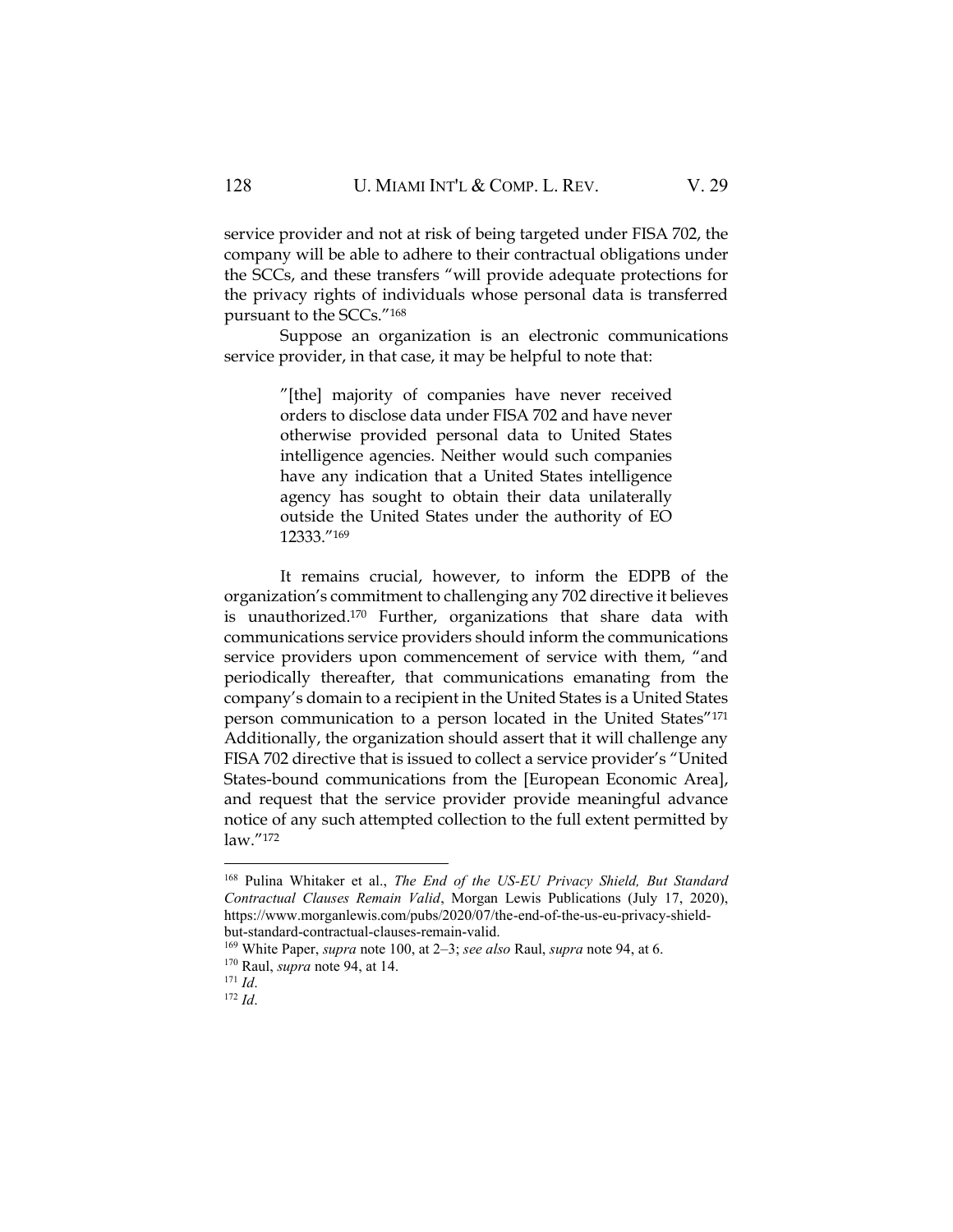The United States Department of Commerce, via the White Paper, and United States privacy experts argue that companies may use this information to satisfy their self-assessment obligations under *Schrems II*. 173

## B. EU Approach to *Schrems II*

It is unlikely that the United States approach alone will satisfy the EU's strict data protection regulations, although it may have some persuasive influence.<sup>174</sup> The United States approach seems to treat the symptoms of the *Schrems II* decision rather than the underlying disease. To treat the transatlantic problem, the United States will need comprehensive consumer privacy reform implemented by Congress as well as the federal surveillance reform.<sup>175</sup> However, this reform may be too little, too late for United States businesses currently in danger of losing trade relations with the EU. This section will address how United States businesses may independently adopt GDPR protocols to help them achieve compliance with European Union standards that will protect them from both domestic and international liability and risk.

Unlike the High Court of Ireland, the EDPB found that the EJC upheld the use of SCCs on the condition that data controllers or data processors relying on SCCs:

> "verify, on a case-by-case basis and, where appropriate, in collaboration with the recipient of the data, whether the law of the third country of destination ensures adequate protection, under European Union law, of personal data transferred pursuant to standard data protection clauses, by providing, where necessary, additional safeguards to those offered by those clauses."<sup>176</sup>

<sup>173</sup> White Paper, *supra* note 100, at 1; Raul, *supra* note 94, at 14.

<sup>174</sup> Richards Testimony, *supra* note 95, at 8–9.

<sup>175</sup> *Id*. at 9.

<sup>176</sup> *Schrems II*, at ¶ 134.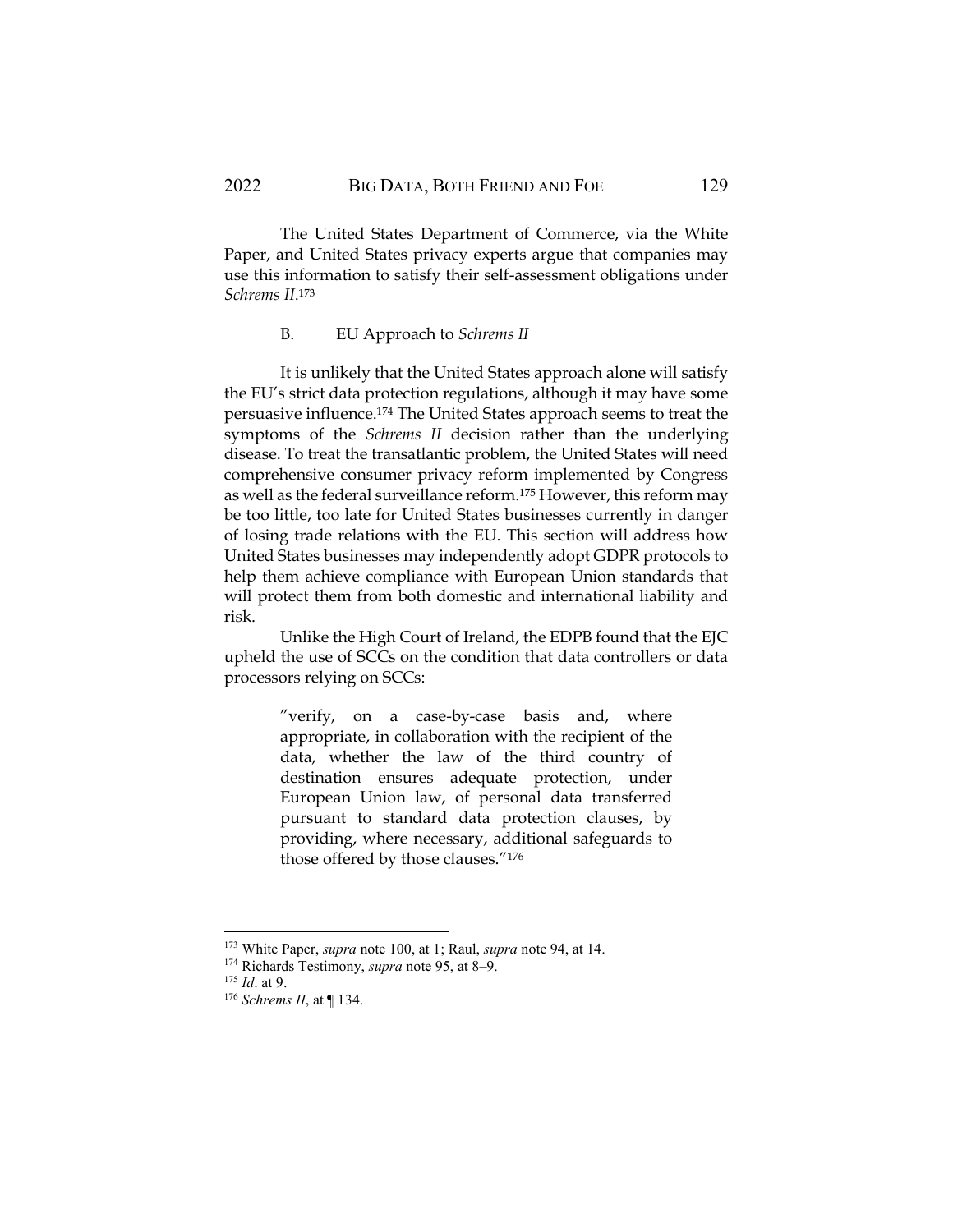On June 18, 2021, the EDPB adopted its final recommendations ("Recommendation") on how European Union data exporters and third-country importers can ensure compliance with *Schrems II* holdings.<sup>177</sup> The Recommendation provides guidance for how European Union exporters should assess third-party countries' laws or practices which "impinges on the effectiveness of the appropriate safeguards contained in the Article 46 GDPR transfer tools," i.e. SCCs, and "[identify] appropriate supplementary measures where needed."<sup>178</sup> The Recommendation advises that exporters, while conducting the required case-by-case verification of GDPR compliance of the third country importer, should collaborate with third country importers to ensure the appropriate safeguards are in place for the transfers.179 This Note will expand on the role of importers pursuant to the Recommendation.

The Recommendation outlines a six-step roadmap ("EDPB Roadmap") to assist in the assessment of third countries and the measures that can be taken to safeguard the transfer of personal data:<sup>180</sup>

- **1.** Know your transfers
- **2.** Identify the transfer tools you are relying on
	- Adequacy decisions
- Article 46 GDPR transfer tools (including SCCs and BCRs)
	- Derogations

**3.** Assess whether the Article 46 GDPR transfer tool you are relying on is effective in light of all circumstances of the transfer

- Transfer factors
- Assessing laws

<sup>&</sup>lt;sup>177</sup> Eur. Data Prot. Bd., Recommendations 01/2020 on measures that supplement transfer tools to ensure compliance with the EU level of protection of personal data 1 (June 18, 2021), https://edpb.europa.eu/system/files/2021-06/edpb\_recommendations \_202001vo.2.0\_supplementarymeasurestransferstools\_en.pdf [hereinafter Recomme ndation].

<sup>178</sup> *Id*. at 3.

<sup>179</sup> *Id*.

<sup>180</sup> *Id.*; see also ONETRUST DATAGUIDANCE, THE DEFINITIVE GUIDE TO SCHREMS II 7 (2021) (eBook).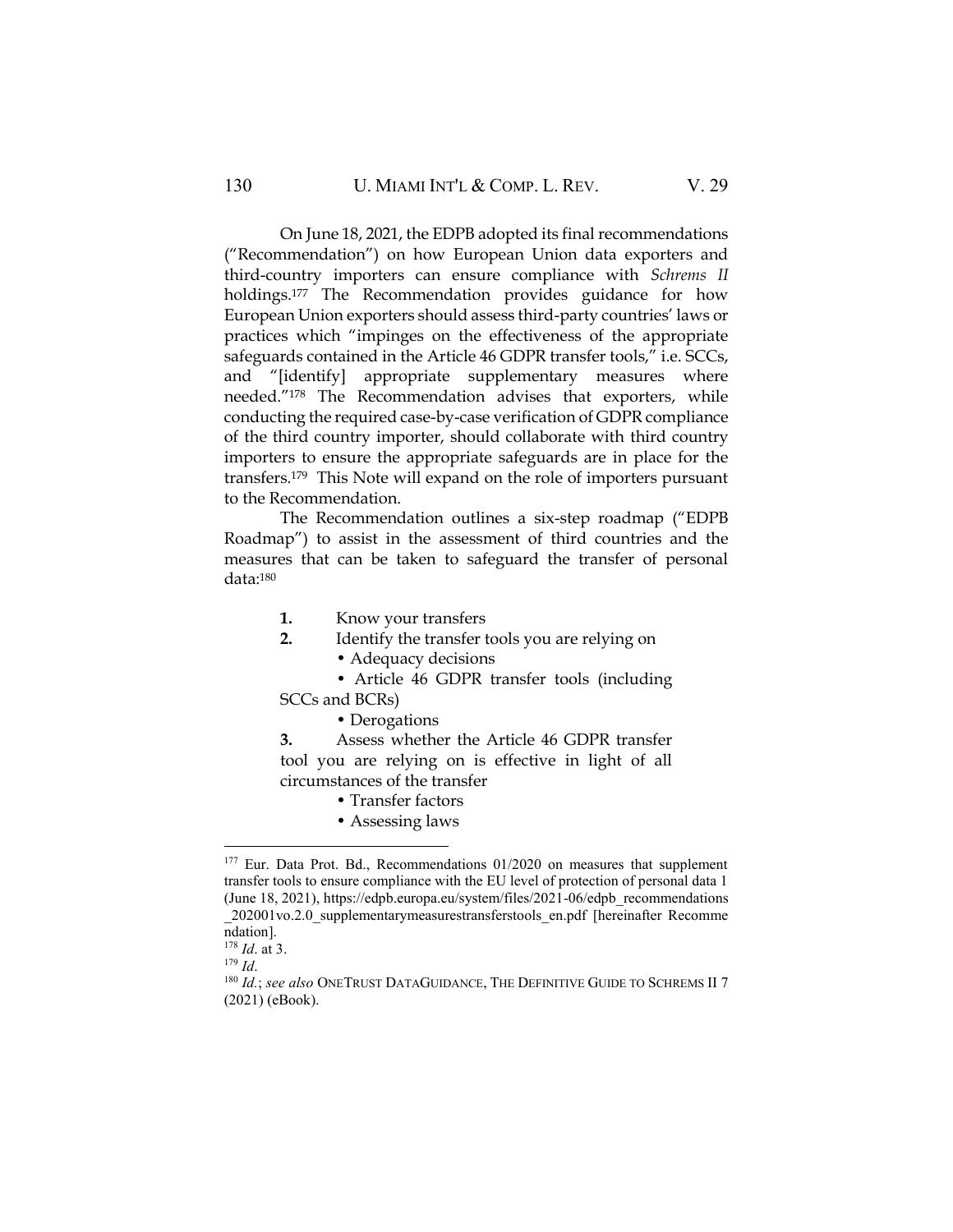• Assessment outcomes

**4.** Adopt supplementary measures

**5.** Take procedural steps if you have identified effective supplementary measures Re-evaluate at appropriate intervals. 181

The first step of the EDPB Roadmap advises exporters to "know [their] transfers."<sup>182</sup> Exporters are required to know where the personal data they export ends up in order to ensure that it is afforded the "essentially equivalent level of protection wherever it is processed."<sup>183</sup> As importers, it is your best interest to aide exporters in understanding where the personal data imported will be processed, stored, and the procedures used in this process. Importers should inform the exporters of the rationale and purpose for the adequacy, relevancy, and extent of the data that is being transferred. To maintain full awareness of the data imported, organizations must record and "map" all transfers. One crucial protocol that the GDPR requires to record and map data is the Record of Processing Activities (ROPA).<sup>184</sup> Implementing a ROPA would help to ensure that an organization's SCC is adequate and complies with protecting personal data.

"[T]he ROPA describes the exact usage of the data, the technical and organisational measures, that you have in place for the protection of the data, it shows you who is affected by a processing and it also shows you the recipient of a processing and possible data processors are also listed there. A fundamental risk analysis should also be included in a ROPA."<sup>185</sup>

The GDPR requires a ROPA from every organization or individual processing personal data, also known as "data controllers."<sup>186</sup> First, an organization must establish whether it is a controller or a processor. A processor is an organization or individual

<sup>186</sup> *Id*.

<sup>181</sup> *Id*.

<sup>182</sup> *Id*.

<sup>183</sup> *Id*.

<sup>184</sup> Patty P. Tehrani, *International Data Privacy Compliance, Checklist - GDPR Data Portability Data Mapping Steps*, BLOOMBERG LAW.

<sup>185</sup> Easy GDPR Governance Platform, *FAQ*, https://easygdpr.eu/gdpr/faq/ (last visited Jan. 18, 2022).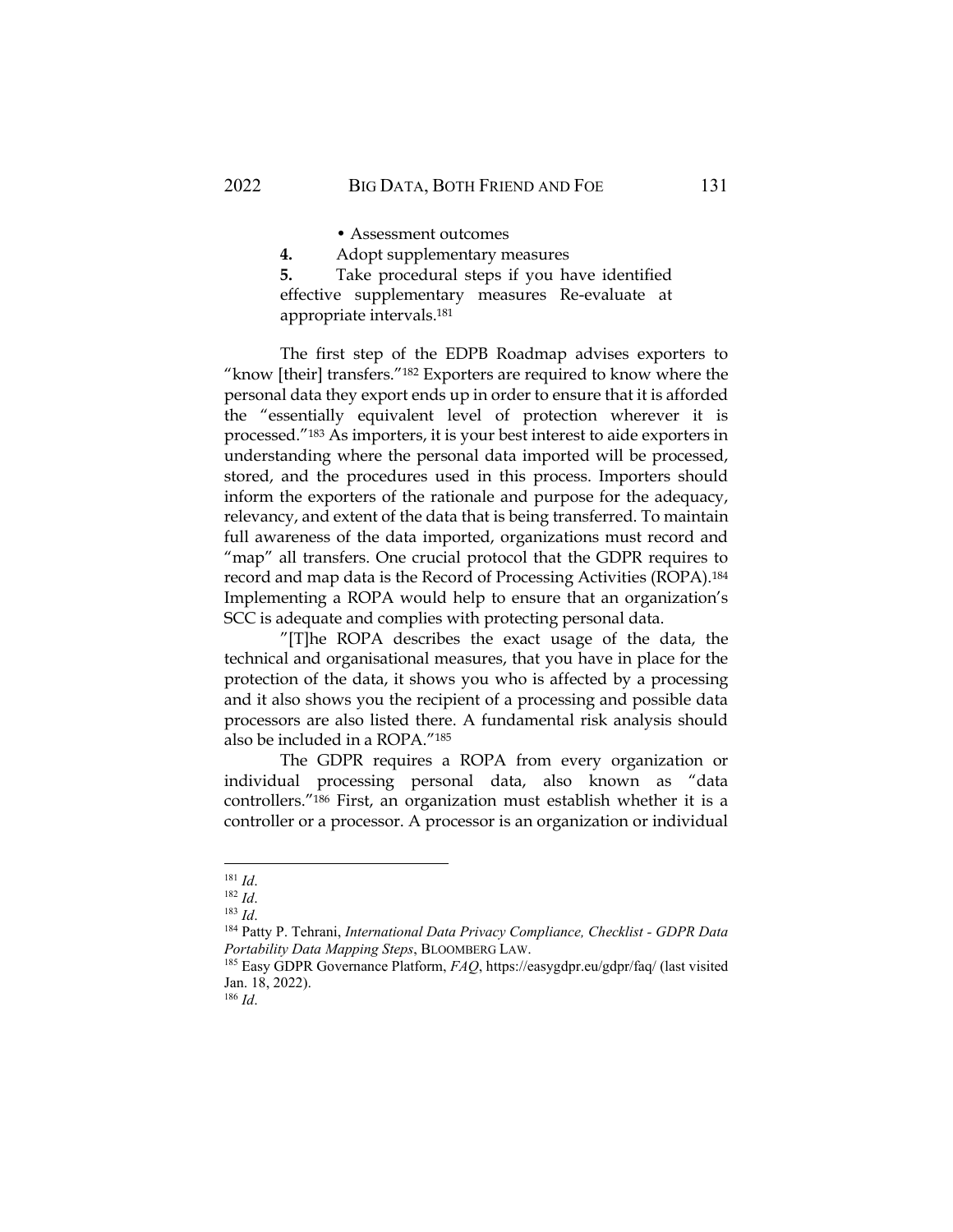who processes personal data on behalf of the controller.<sup>187</sup> A controller "determines the purposes and means of the processing of personal data."<sup>188</sup> In other words, the controller is the entity collecting and using the data, and the processor is how the controller synthesizes the data. The controller's ROPA information should be more extensive than a processor's and must include purposes of processing, whose data is processed, what data is processed, etc.<sup>189</sup> The processor mainly needs to include the controller's processing information, the type of processing being done, if the information will be sent outside of the EU, and technical and organizational measures taken.<sup>190</sup> "The controller is responsible for implementing appropriate technical and organizational measures to ensure and demonstrate that processing is compliant with GDPR; the controller shall implement data protection policies and adhere to approved codes of conduct to demonstrate its compliance."<sup>191</sup>

Organizations with fewer than 250 employees are not required to maintain a ROPA unless they partake in systematic processing.<sup>192</sup> Systematic processing includes monthly processing of customer or employee data—e.g., payroll, or anything that would not be considered "occasional."<sup>193</sup> "[T]he only organizations that really might not have to keep a very extensive ROPA are organizations that don't have a lot of employees and that don't process any personal data other than that either."<sup>194</sup> These types of entities are unique, and it is unlikely

<sup>&</sup>lt;sup>187</sup> Regulation (EU) 2016/679 of the European Parliament and of the Council of 27 April 2016 on the protection of natural persons with regard to the processing of personal data and on the free movement of such data, and repealing Directive 95/46/EC (General Data Protection Regulation), art. 4(8), 2016 O.J. (L 119) 1, 33; *see also* El-Gazzar, *supra* note 161, at 242.

<sup>188</sup> Regulation (EU) 2016/679, art. 4(7), 2016 O.J. (L 119) 1, 33; *see also* El-Gazzar, *supra* note 161, at 242.

<sup>189</sup> Data Privacy Podcast, *How to Create a GDPR Records of Processing Activities*, at 15:54 (Nov. 18, 2020), https://dataprivacypod.com/laura-de-vries-how-to-create-agdpr-records-of-processing-activities/ (transcript available at link cited). <sup>190</sup> *Id*.

<sup>191</sup> El- Gazzar, *supra* note 161, at 243.

<sup>192</sup> Data Privacy Podcast, *supra* note 189, at 18:27.

<sup>193</sup> *Id.*; *see also* Regulation (EU) 2016/679, art. 30, 2016 O.J. (L 119) 1, 50–51.

<sup>194</sup> *Id*. at 18:27; *see also* Regulation (EU) 2016/679, art. 30, 2016 O.J. (L 119) 1, 50– 51.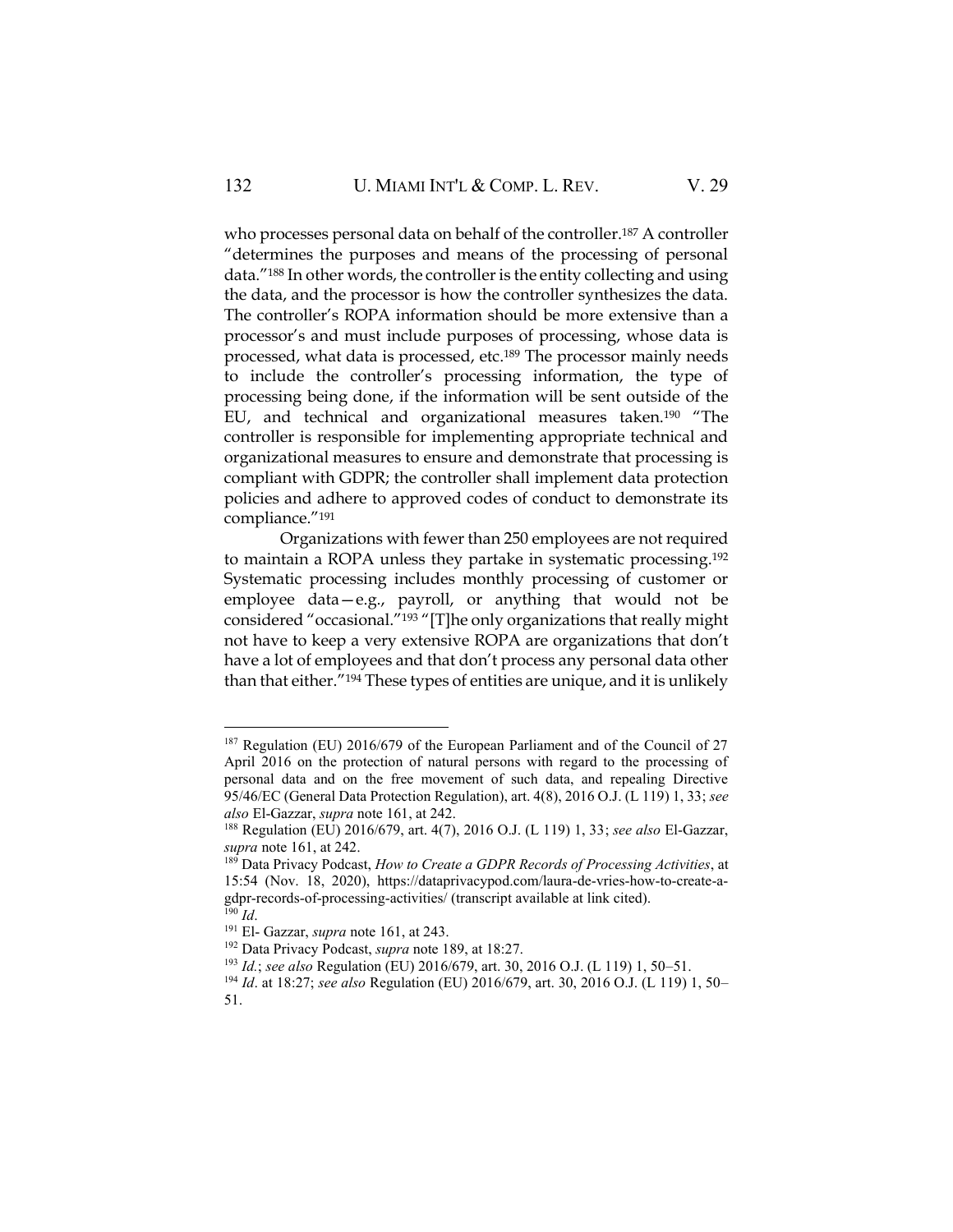that many entities will fit into this exception.<sup>195</sup> Further, the GDPR only applies to data controllers outside of the European Union if these entities are processing European Union data subjects' personal information regularly, including by offering goods and services and marketing to European Union data subjects.<sup>196</sup> A monetary transaction need not occur to be subject to the GDPR; the outside entity only needs to be observing and processing the behavior of data subjects within the EU.197

Although completing a ROPA will require time and resources, it is likely that many organizations already have some of the information needed to begin their ROPA at hand via their data inventory. A data inventory is an organized record of information an organization creates, acquires, and stores. If an organization already has a data inventory, it will make it much easier to create a ROPA. Since knowing and effectively using data is a vital part of a successful business, it is likely that most organizations already have some type of data inventory established. Nevertheless, if an organization does not have a data inventory, creating a ROPA will help begin the process of creating a data inventory. Beyond limiting organizations' liability, this is another benefit of creating and maintaining a ROPA. Creating a ROPA can help organizations in whatever stage their data inventory is in. Data inventories improve efficiency, increase internal accountability, and reduce risk. Failing to take advantage of an organizations' data can increase liability and financial risks.<sup>198</sup> There is also the risk that the organization is losing potential value by failing to understand their data.<sup>199</sup> Data helps to look at how companies generate leads, make sales, how companies operate, how staff is being

 $^{199}$  *Id.* 

<sup>195</sup> *Id*. at 19:38.

<sup>196</sup> *Id*. at 37:22.

<sup>197</sup> Easy GDPR Governance Platform, *supra* note 186 ("An example: An US organisation that is selling online classes with no visible relation to the EU, is not subject to the GDPR—even if the online classes can be bought from inside the EU. If the organisation prices the classes also in EUR, then it is also subject to the GDPR."). <sup>198</sup> Data Privacy Podcast, *supra* note 189, at 25:45; Steve Boston, Data Inventory: What Do You Have?, GBQ (Sept. 24, 2019), https://gbq.com/data-inventory-what-doyou-have/.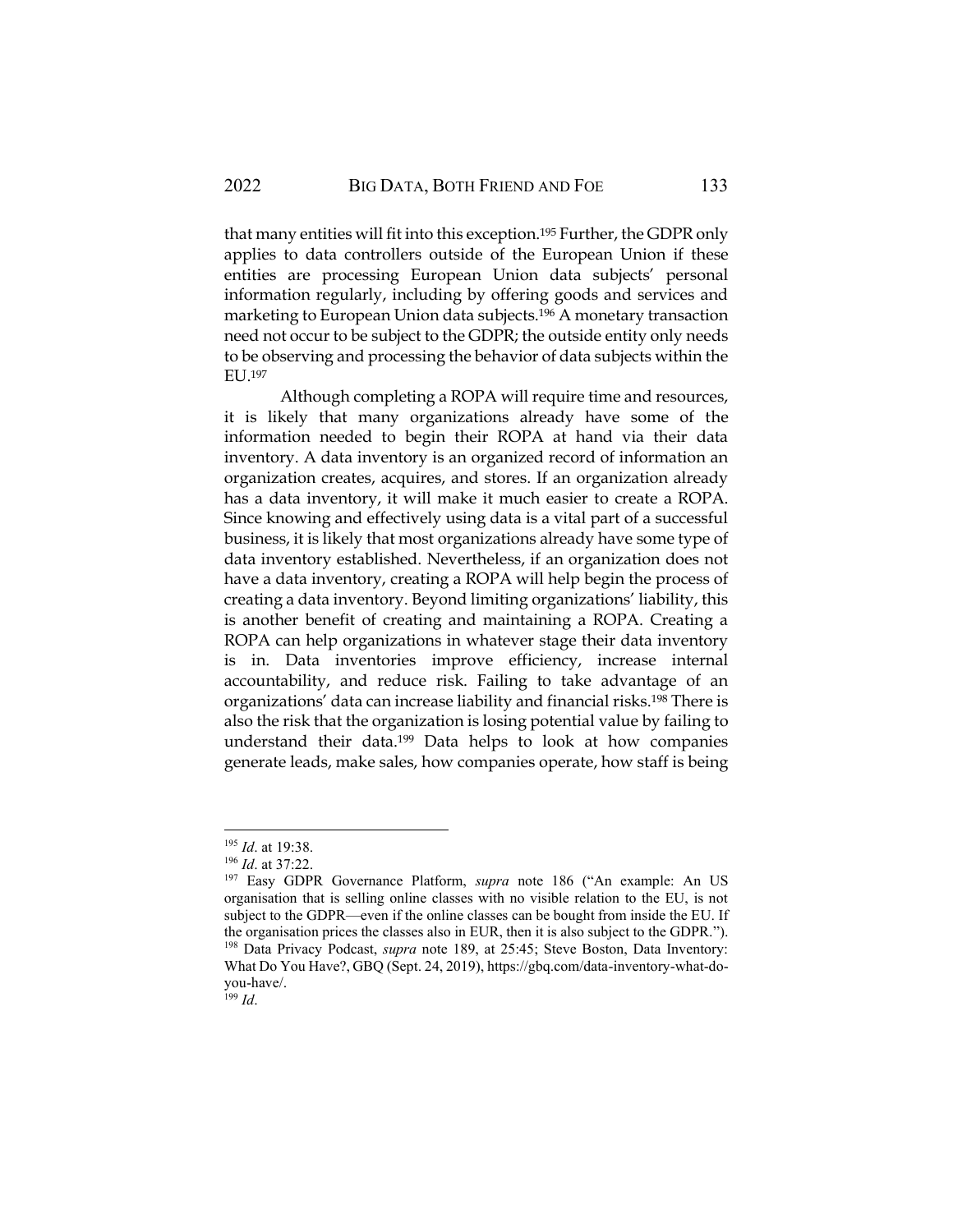trained, and how invoices are being processed.<sup>200</sup> This is the vital information that leads organizations to success.

When creating an organization ROPA, the first step is to determine the entity's ambitions for its data collection and what goals it would like to achieve from creating its data inventory.<sup>201</sup> It is important to set up an understandable overview that will be used as an internal guide that explains the goals and the tasks needed to achieve them.<sup>202</sup> This overview should include instructions for completing the ROPA tasks, descriptions of the information required, explanations for what the information is for, and how it will be used.<sup>203</sup> A detailed guide is the foundation for an accurate and valuable tool because when the people who are assembling the ROPA understand their work's legal basis, they can more accurately complete their tasks.<sup>204</sup>

After creating an internal guide, an organization should assemble an internal team with its most knowledgeable people on data privacy and those who are doing work with the personal data.<sup>205</sup> The people within the organization that are actually handling the personal data should be the individuals filling out the activity information.<sup>206</sup> Another suggestion is to include an individual who is familiar with the mechanisms from each department—someone who "knows what kind of systems they use, what kind of data they process, how they process this data, so they can help you fill in the details."<sup>207</sup> A legal representative and IT representative would also be helpful additions to the team.<sup>208</sup>

The second step is to "verify the transfer tool your transfer relies on."<sup>209</sup> The transfer tools are listed under Chapter V of the GDPR. The European Commission ("EC") allows third countries to obtain compliance in three ways: (1) adequacy decisions, (2) Article 46 GDPR

- <sup>202</sup> *Id*.
- <sup>203</sup> *Id*. <sup>204</sup> *Id*.

<sup>208</sup> *Id*.

<sup>200</sup> *Id*. at 27:40.

<sup>201</sup> *Id*. at 20:52.

<sup>205</sup> *Id*. at 30:53. <sup>206</sup> *Id*.

<sup>207</sup> *Id*.

<sup>209</sup> Recommendation, *supra* note 177, at 3.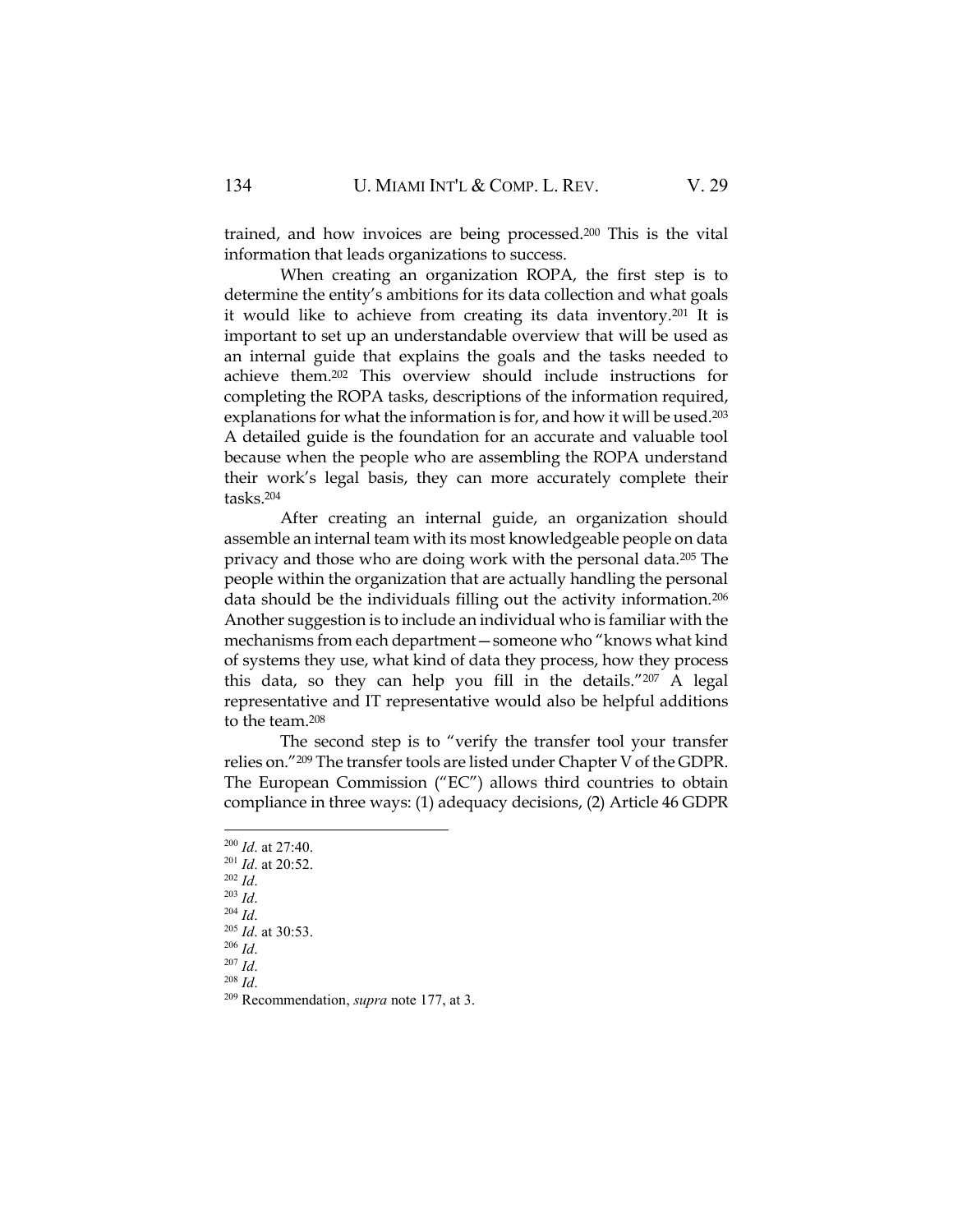transfer tools, and (3) derogations. Depending on the country, region or sector importing the data, some importers deemed adequate under the EC's adequacy decisions need not take any additional action described herein.<sup>210</sup> This, however, is not the case for the United States, as *Schrems II* makes clear that United States law is insufficient for GDPR compliance. Countries like the United States may rely on one of the transfer tools listed under Articles 46 of the GDPR.

Article 46 GDPR transfer tools include the following: standard data protection clauses (SCCs); binding corporate rules (BCRs); codes of conduct; certification mechanisms; and ad hoc contractual clauses.<sup>211</sup> These tools must ensure that the personal data transferred will benefit from an "essentially equivalent level of protection.<sup>212</sup> If the tools used are not sufficient to provide this level of protection, additional measures, such as supplementary measures, may be implemented. On July 4, 2021, the EC released a new set of SCCs for the transfer of personal data to third countries, including an explanation of the SCCs and a form document for SCCs.<sup>213</sup>

> "[The] revised SCCs have a broader scope to reflect the GDPR's extraterritorial reach as well as more flexibility to facilitate the use of SCCs in complex and constantly evolving relationships. The revised SCCs also reflect a strengthened data protection framework under the GDPR and specific clauses to accommodate concerns brought about by the *Schrems II* decision."<sup>214</sup>

United States data importers should use these forms when creating or updating their SCCs with the European Union exporter.

<sup>210</sup> *Id.* at 12.

<sup>211</sup> *Id*. at 13.

<sup>212</sup> *Id*.

<sup>213</sup> Commission Implementing Decision 2021/914 of 4 June 2021on standard contractual clauses for the transfer of personal data to third countries pursuant to Regulation (EU) 2016/679 of the European Parliament and of the Council, 2021 O.J. (L 199) 31, https://ec.europa.eu/info/law/law-topic/data-protection/international-dim ension-data-protection/standard-contractual-clauses-scc/standard-contractual-clauses -international-transfers\_en.

<sup>214</sup> ONETRUST DATAGUIDANCE,*supra* note 180, at 10.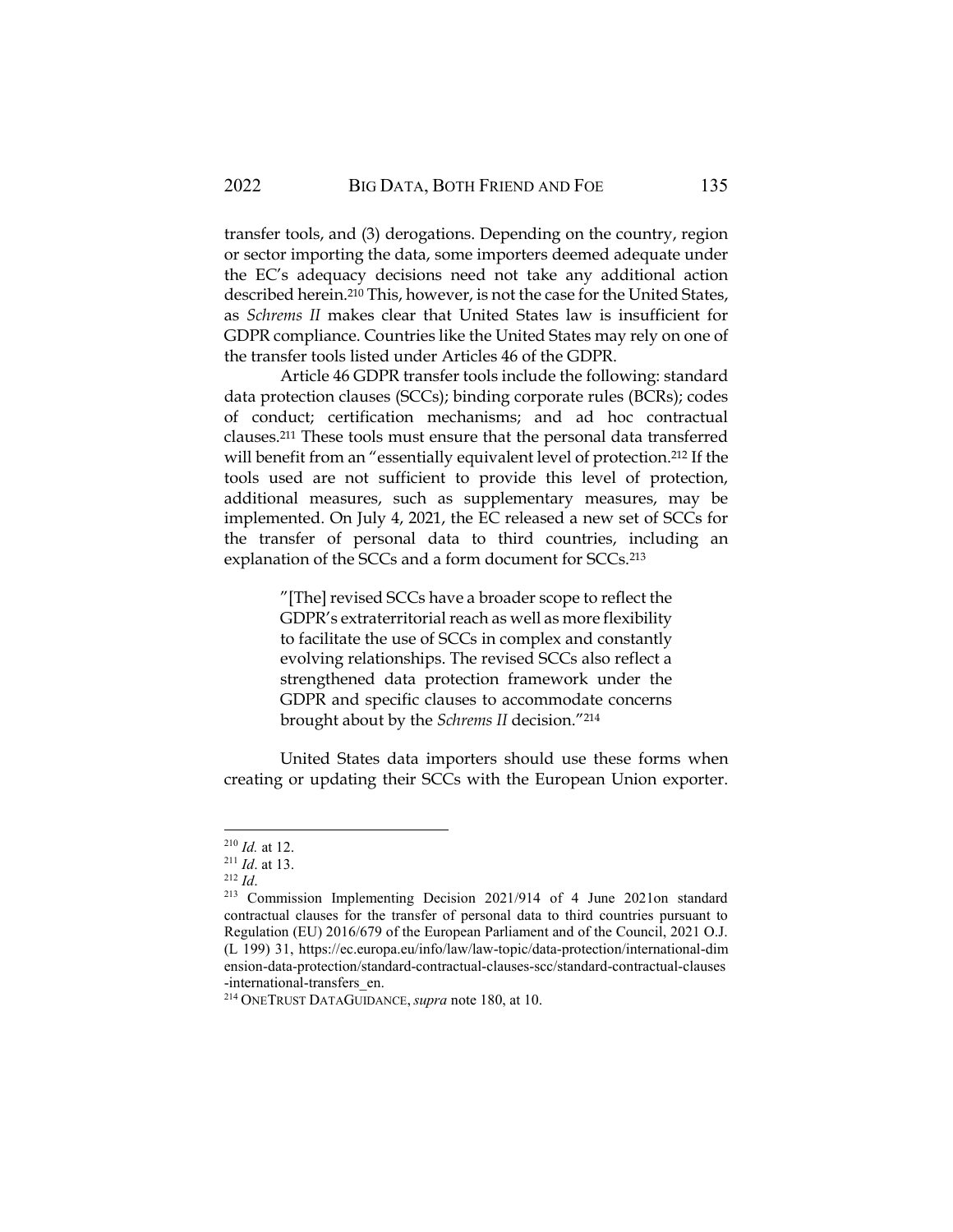Organizations must update their SCCs pursuant to the newly adopted SCCs within eighteen months beginning June 2021.<sup>215</sup>

Beyond transfer tools, Article 49 provides for derogations are unique and limited to specific situations. "[D]erogations . . . are exemptions from the general principle that personal data may only be transferred to third countries if an adequate level of protection is provided for in the third country or if appropriate safeguards have been adduced[.]"<sup>216</sup> Organizations may use derogations, but the use of these derogations may not contradict the rule that an adequate level of protection be afforded to the data being transferred.

Once the transfer tool has been verified, Step Three advises that the importer should assess whether the transfer tool being relied on is "effective in light of all circumstances of the transfer."<sup>217</sup> This assessment begins with determining if there is any law or practice in the import country that impinges on the appropriate safeguards of the transfer tool. In the United States, these laws or practices would be FISA 702 and EO 12333.<sup>218</sup> United States importers should incorporate the United States guidance on GDPR compliance discussed in the previous section.<sup>219</sup> The White Paper provides guidance on asserting that United States public authorities' limited ability to access data from a majority of United States importers.

Further, the importer should assess the characteristics of their transfers to identify the specific laws and practices that apply to their organization and type of transfers. For example, electronic service providers may be subject to a greater likelihood of surveillance by the United States government pursuant to United States law.<sup>220</sup> Some other factors to consider are the purpose for transfer, the types of entities involved in processing, the sector where transfer occurs, the categories of personal data, the location data that will be stored, the

<sup>215</sup> *Id*.

<sup>216</sup> Eur. Data Prot. Bd., *Guidelines 2/2018 on derogations of Article 49 under Regulation 2016/679*, at 4 (May 25, 2018), https://edpb.europa.eu/sites/default/files/ files/file1/edpb\_guidelines\_2\_2018\_derogations\_en.pdf.

<sup>217</sup> Recommendations, *supra* note 177, at 14.

<sup>&</sup>lt;sup>218</sup> *See Schrems II*, at  $\P$  60.

<sup>219</sup> *See supra* Part V.B.

<sup>220</sup> *See supra* Part V.A.ii.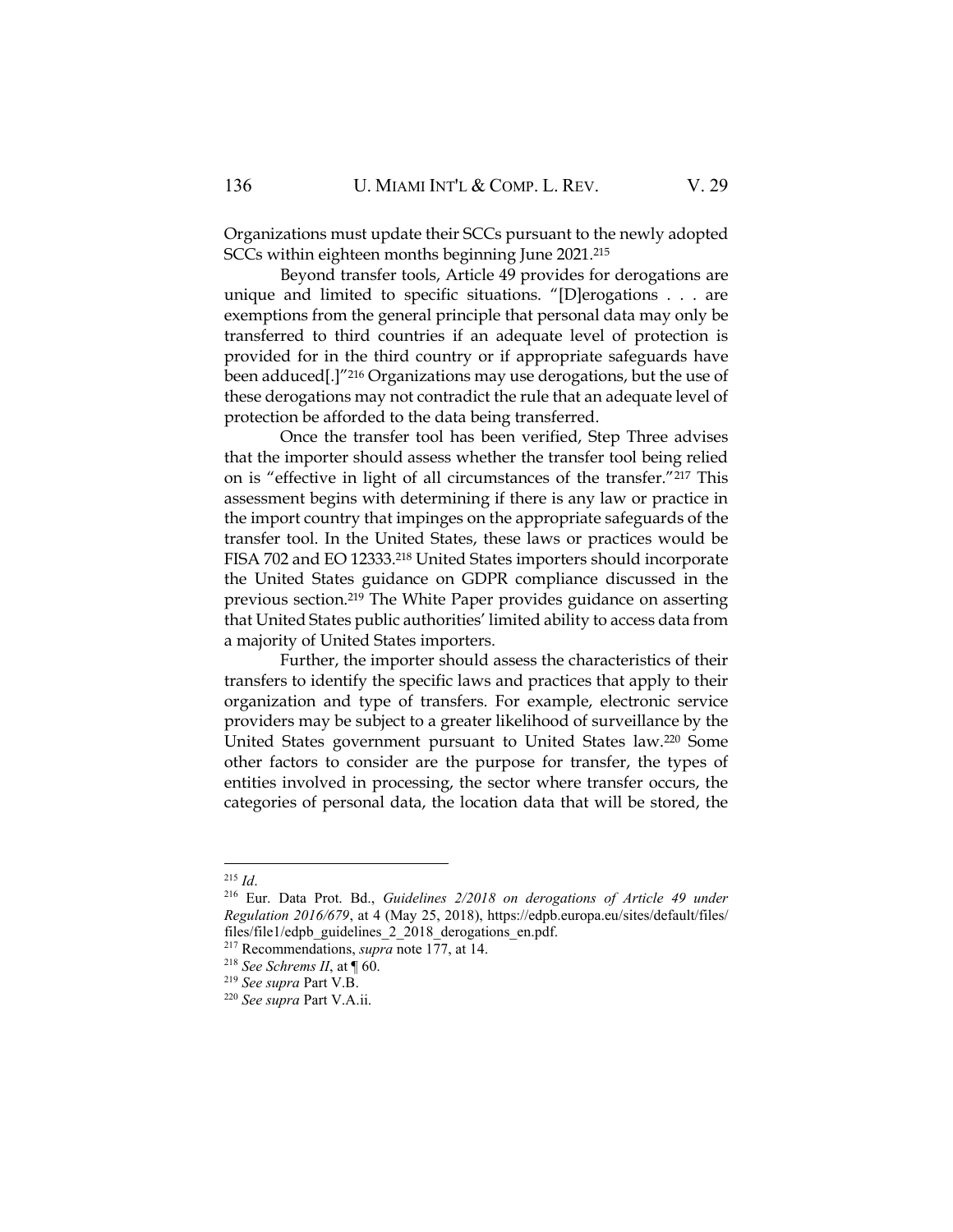availability of remote access by third countries, the format of the transferred data, and the possibility of subsequent transfers.<sup>221</sup>

The ROPA, or data mapping, will benefit this assessment, as it will identify all actors participating in the transfer. The laws or practices of the importing country will be considered incompatible with the transfer tool if they: (1) "[do] not respect the essence of the fundamental rights and freedoms of the European Union Charter of Fundamental Rights, or" (2) "[e]xceed what is necessary and proportionate in a democratic society to safeguard one of the important objectives as also recognised in Union or member state law such as those listed in Article 23(1) GDPR."<sup>222</sup> In short, if the importer restricts the data subjects from enabling their rights, i.e. access corrections and deletion requests for transferred data, judicial redress, then the transfer tool is effectively applied. The Recommendation specifically explains the FISA 702 situation:

"If your assessment of the relevant U. S. legislation leads you to consider that your transfer might fall within the scope of Section 702 FISA, but you are unsure if it falls within its practical scope of application, you may decide either:

1. To stop the transfer;

2. To adopt appropriate supplementary measures that ensure effectively a level of protection of the data transferred essentially equivalent to that guaranteed in the EEA; or

3. To look at other objective, reliable, relevant, verifiable and preferably publicly available information (which may include information provided to you by your data importer) to clarify the scope of application in practice of Section 702 FISA to your particular transfer."223The Recommendation allows the importer the ability to persuade their exporter that FISA 702 does not apply to their particular transfer. Importers should provide persuasive documentation

<sup>221</sup> Recommendations, *supra* note 177, at 15.

<sup>222</sup> *Id*. at 16.

<sup>223</sup> *Id*. at 20.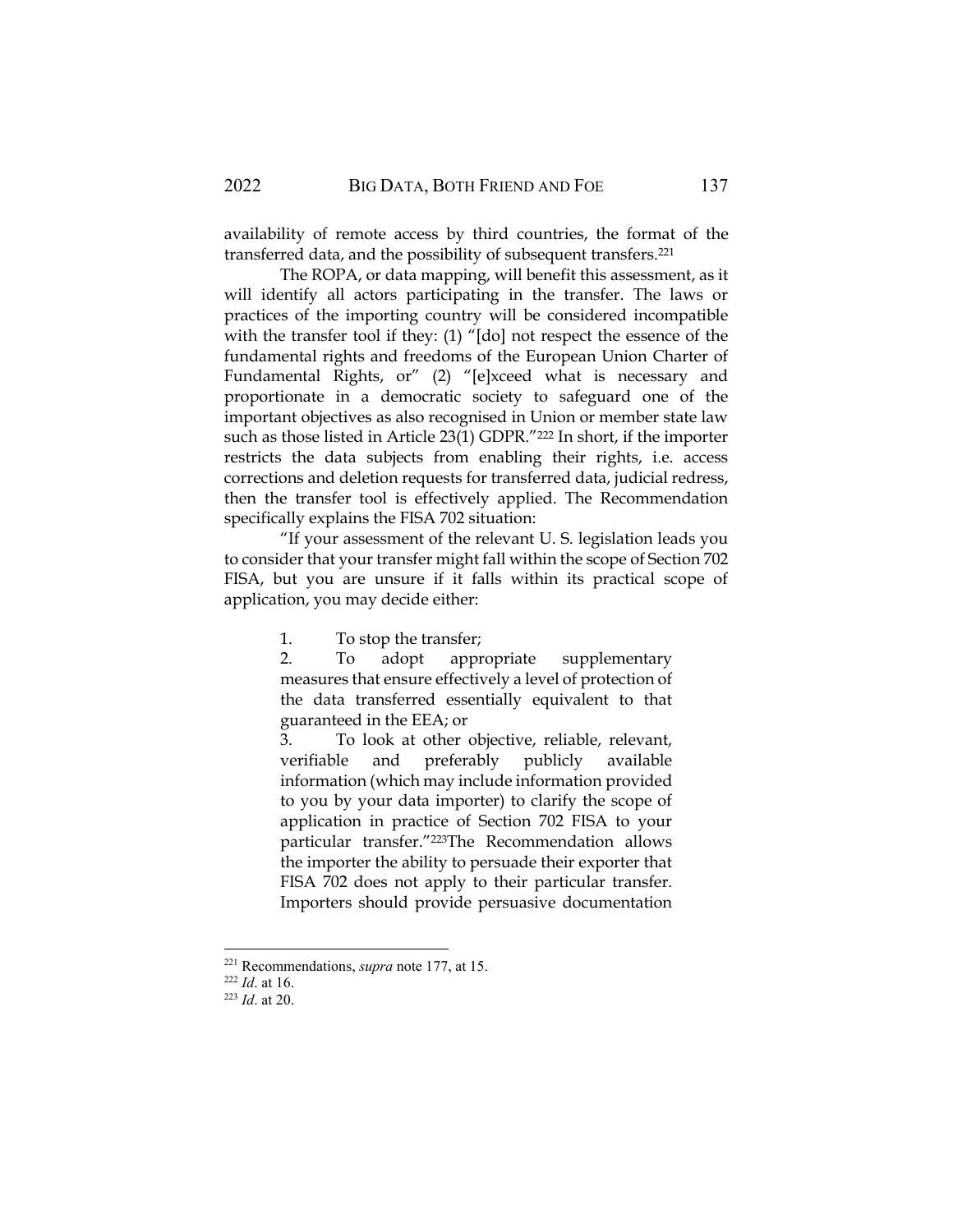to the exporter that shows FISA 702's inapplicability.<sup>224</sup> An importer may find that conducting a System and Organization Control (SOC) 2 privacy audit may be helpful in persuading the exporter of GDPR compliance.<sup>225</sup> If the exporter finds that FISA 702 does not apply, then no supplementary measures are necessary. If the exporter finds that FISA 702 *does*  apply, then supplementary measures must be taken, or the data may not be transferred.

Step Four discusses the available supplementary measures. Supplementary measures must be implemented on a case-by-case basis unless the repeat transfers are of the same specific type to the same third country.<sup>226</sup> Supplementary measures may have a contractual, technical or organizational nature. The Recommendation finds that, generally, contractual and organizational measures alone will not overcome problems arising from import countries' legislation and practices.<sup>227</sup> Contractual and organizational measures can, however, strengthen technical measures to rise to the level of protection required. Annex 2 of the Recommendation lists examples of the types of supplementary measures and circumstances in which they may apply.<sup>228</sup>

Step Five advises on the procedure necessary for supplementary measures in addition to different contractual transfer tools, i.e., SCCs, BCRs, and ad hoc contractual clauses. For example,

<sup>&</sup>lt;sup>224</sup> *Id.* at 21 (this information can be found in "Provisions of Section 702 FISA; Rules of Procedure of the Foreign Intelligence Surveillance Court (FISC), declassified FISC opinions and decisions, case law of U.S. courts; reports and hearing transcripts of the Privacy and Civil Liberties Oversight Board (PCLOB); reports by the Office of the Inspector General[,] U.S. Department of Justice; reports by the NSA Director of Civil Liberties and Privacy Office; reports prepared by the Congressional Research Service; reports by the American Civil Liberties Union Foundation (ACLU).")

<sup>225</sup> Timothy Dickens, *Understanding Data Processors' ISO and SOC 2 Credentials for GDPR Compliance*, INT'L ASSOC. OF PRIV. PRO. (May 22, 2018), https://iapp.org/ news/a/understanding-data-processors-iso-and-soc-2-credentials-for-gdpr-complianc e/.

<sup>226</sup> Recommendation, *supra* note 177, at 21.

<sup>&</sup>lt;sup>227</sup> *Id.* at 22 (FISA 702 and EO 12333 falls within problematic legislation).

<sup>228</sup> *See id*. at 28.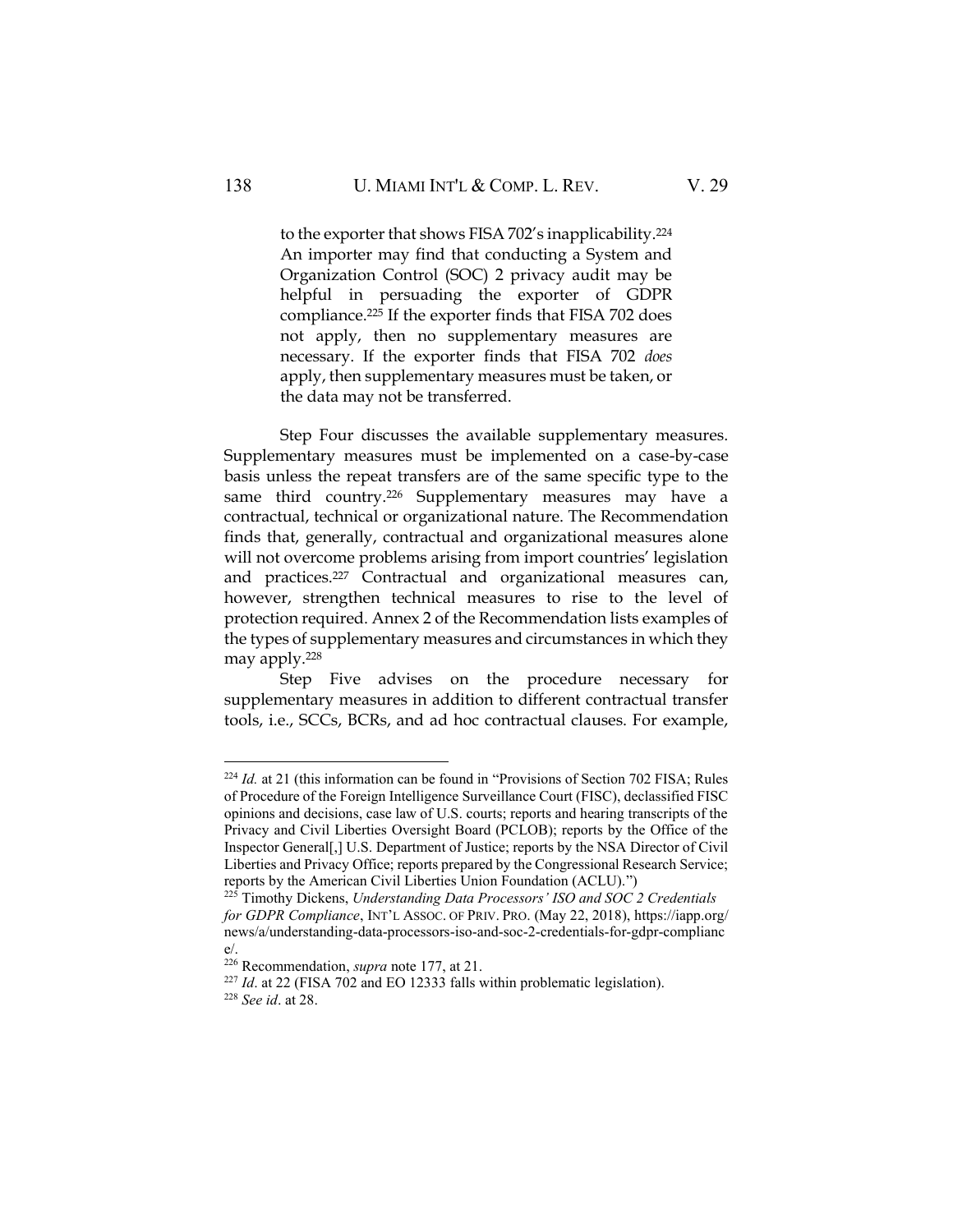SCCs require that the supplementary measures not contradict the SCCs and ensure the "protection guaranteed by the GDPR is not undermined."<sup>229</sup> If the supplementary measure and SCC contradict each other, then authorization from the competent supervisory authority in accordance with Article 46(3)(a) of the GDPR is required.

Step Six is simply the requirement to re-evaluate transfer compliance on an ongoing basis.<sup>230</sup> Importers must watch their country's legislative developments to act accordingly to maintain compliance. Currently, the best means of limiting liability and maintain compliance with international privacy regulations would be following advice set forth in the Recommendation.

#### C. New Transatlantic Privacy Framework

On March 25, 2022, the White House issued a statement announcing that the United States and European Union have "committed to a new Trans-Atlantic Data Privacy Framework, which addresses the concerns raised by the [*Schrems II* decisions]."<sup>231</sup> In its press release, the White House confirms that new policies will be implemented by the federal government to ensure that the United States adheres to a reliable legal basis for continued data flows with the European Union. Further, the press release confirms that companies and organizations may continue to utilize the Privacy Shield Principles to maintain compliance with the GDPR. It is the United States' position that President Biden's Executive Order will form the basis of the United States' legal adequacy for GDPR compliance.<sup>232</sup> This Executive Order could have substantial effects on data transfers and the requirements for how businesses maintain their data.

<sup>229</sup> *Id*. at 24.

<sup>230</sup> *Id*. at 25.

<sup>&</sup>lt;sup>231</sup> Press Release, The White House, Fact Sheet: United States and European Commission Announce Trans-Atlantic Data Privacy Framework (Mar. 25, 2022) (on file with author).

<sup>232</sup> *Id*.